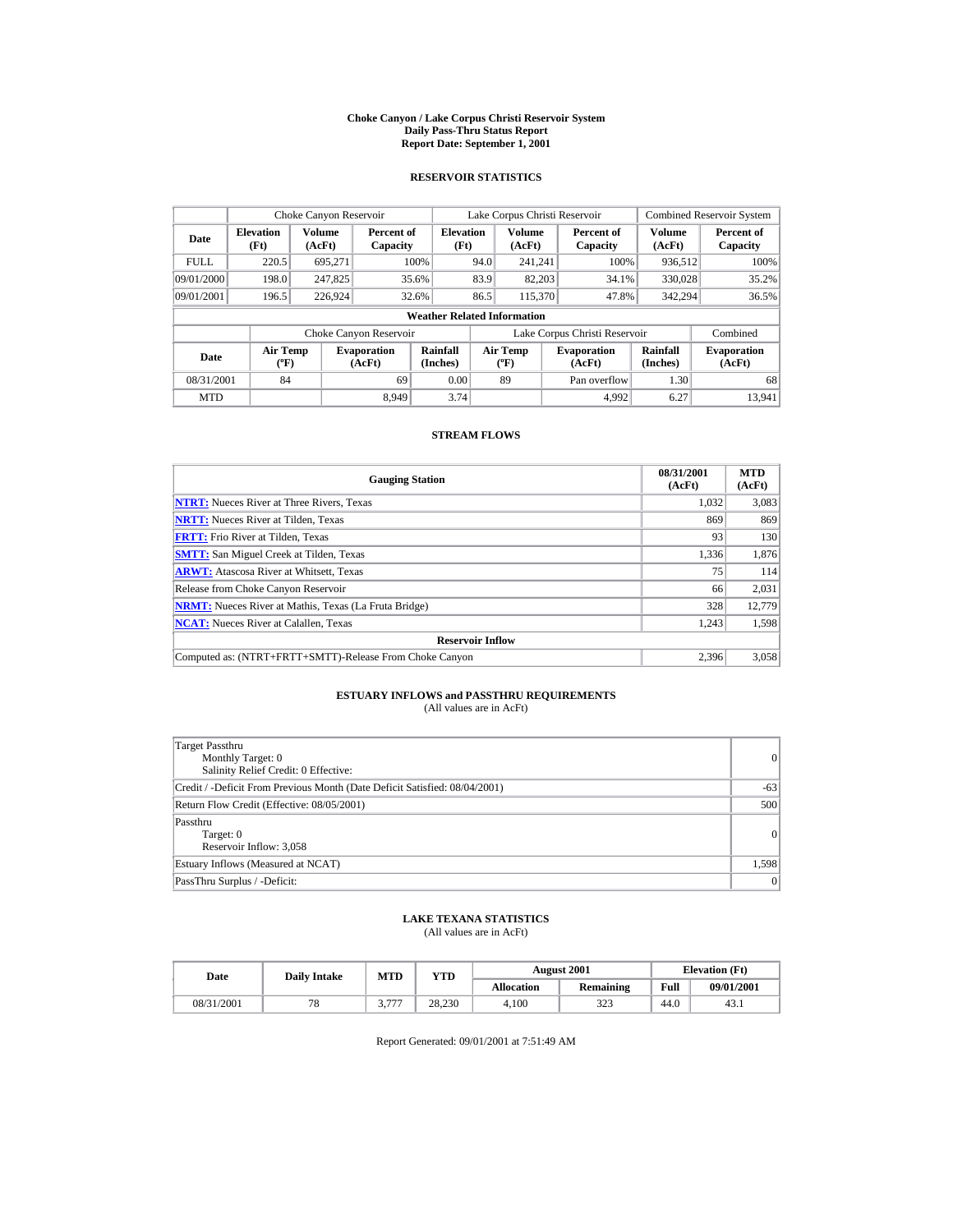#### **Choke Canyon / Lake Corpus Christi Reservoir System Daily Pass-Thru Status Report Report Date: September 2, 2001**

### **RESERVOIR STATISTICS**

|             | Choke Canyon Reservoir                      |                         |                              |                                    |      | Lake Corpus Christi Reservoir            |                               |                         | <b>Combined Reservoir System</b> |
|-------------|---------------------------------------------|-------------------------|------------------------------|------------------------------------|------|------------------------------------------|-------------------------------|-------------------------|----------------------------------|
| Date        | <b>Elevation</b><br>(Ft)                    | <b>Volume</b><br>(AcFt) | Percent of<br>Capacity       | <b>Elevation</b><br>(Ft)           |      | Volume<br>(AcFt)                         | Percent of<br>Capacity        | <b>Volume</b><br>(AcFt) | Percent of<br>Capacity           |
| <b>FULL</b> | 220.5                                       | 695,271                 |                              | 100%                               | 94.0 | 241.241                                  | 100%                          | 936.512                 | 100%                             |
| 09/02/2000  | 198.0                                       | 247,266                 |                              | 35.6%                              | 83.9 | 81,536                                   | 33.8%                         | 328,802                 | 35.1%                            |
| 09/02/2001  | 196.5                                       | 227,055                 |                              | 32.7%                              | 87.5 | 129,087                                  | 53.5%                         | 356,142                 | 38.0%                            |
|             |                                             |                         |                              | <b>Weather Related Information</b> |      |                                          |                               |                         |                                  |
|             |                                             |                         | Choke Canyon Reservoir       |                                    |      |                                          | Lake Corpus Christi Reservoir |                         | Combined                         |
| Date        | <b>Air Temp</b><br>$({}^{\circ}\mathrm{F})$ |                         | <b>Evaporation</b><br>(AcFt) | Rainfall<br>(Inches)               |      | <b>Air Temp</b><br>$({}^{\circ}{\rm F})$ | <b>Evaporation</b><br>(AcFt)  | Rainfall<br>(Inches)    | <b>Evaporation</b><br>(AcFt)     |
| 09/01/2001  | 93                                          |                         | 161                          | 0.00                               |      | 93                                       | 174                           | 0.00                    | 335                              |
| <b>MTD</b>  |                                             |                         | 161                          | 0.00                               |      |                                          | 174                           | 0.00                    | 335                              |

### **STREAM FLOWS**

| <b>Gauging Station</b>                                       | 09/01/2001<br>(AcFt) | <b>MTD</b><br>(AcFt) |
|--------------------------------------------------------------|----------------------|----------------------|
| <b>NTRT:</b> Nueces River at Three Rivers, Texas             | 3.871                | 3,871                |
| <b>NRTT:</b> Nueces River at Tilden, Texas                   | 2.700                | 2,700                |
| <b>FRTT:</b> Frio River at Tilden, Texas                     | 85                   | 85                   |
| <b>SMTT:</b> San Miguel Creek at Tilden, Texas               | 175                  | 175                  |
| <b>ARWT:</b> Atascosa River at Whitsett, Texas               | 1,249                | 1,249                |
| Release from Choke Canyon Reservoir                          | 66                   | 66                   |
| <b>NRMT:</b> Nueces River at Mathis, Texas (La Fruta Bridge) | 1.423                | 1,423                |
| <b>NCAT:</b> Nueces River at Calallen, Texas                 | 1,850                | 1,850                |
| <b>Reservoir Inflow</b>                                      |                      |                      |
| Computed as: (NTRT+FRTT+SMTT)-Release From Choke Canyon      | 4.065                | 4,065                |

# **ESTUARY INFLOWS and PASSTHRU REQUIREMENTS**<br>(All values are in AcFt)

| Target Passthru<br>Monthly Target: 1,200<br>Salinity Relief Credit: 0 Effective: | 1,200 |
|----------------------------------------------------------------------------------|-------|
| Credit / -Deficit From Previous Month (Date Deficit Satisfied: )                 | 0     |
| Return Flow Credit (Effective: )                                                 | 0     |
| Passthru<br>Target: 1,200<br>Reservoir Inflow: 4,065                             | 1,200 |
| Estuary Inflows (Measured at NCAT)                                               | 1,850 |
| PassThru Surplus / -Deficit:                                                     | 650   |

## **LAKE TEXANA STATISTICS**

(All values are in AcFt)

| Date |            | <b>Daily Intake</b> | MTD                      | $_{\rm VTD}$ |                   | September 2001   | <b>Elevation</b> (Ft) |            |
|------|------------|---------------------|--------------------------|--------------|-------------------|------------------|-----------------------|------------|
|      |            |                     |                          |              | <b>Allocation</b> | <b>Remaining</b> | Full                  | 09/02/2001 |
|      | 09/01/2001 |                     | $\overline{\phantom{a}}$ | 28.307       | 4.100             | 4.023            | 44.0                  | 43.1       |

Report Generated: 09/02/2001 at 8:50:07 AM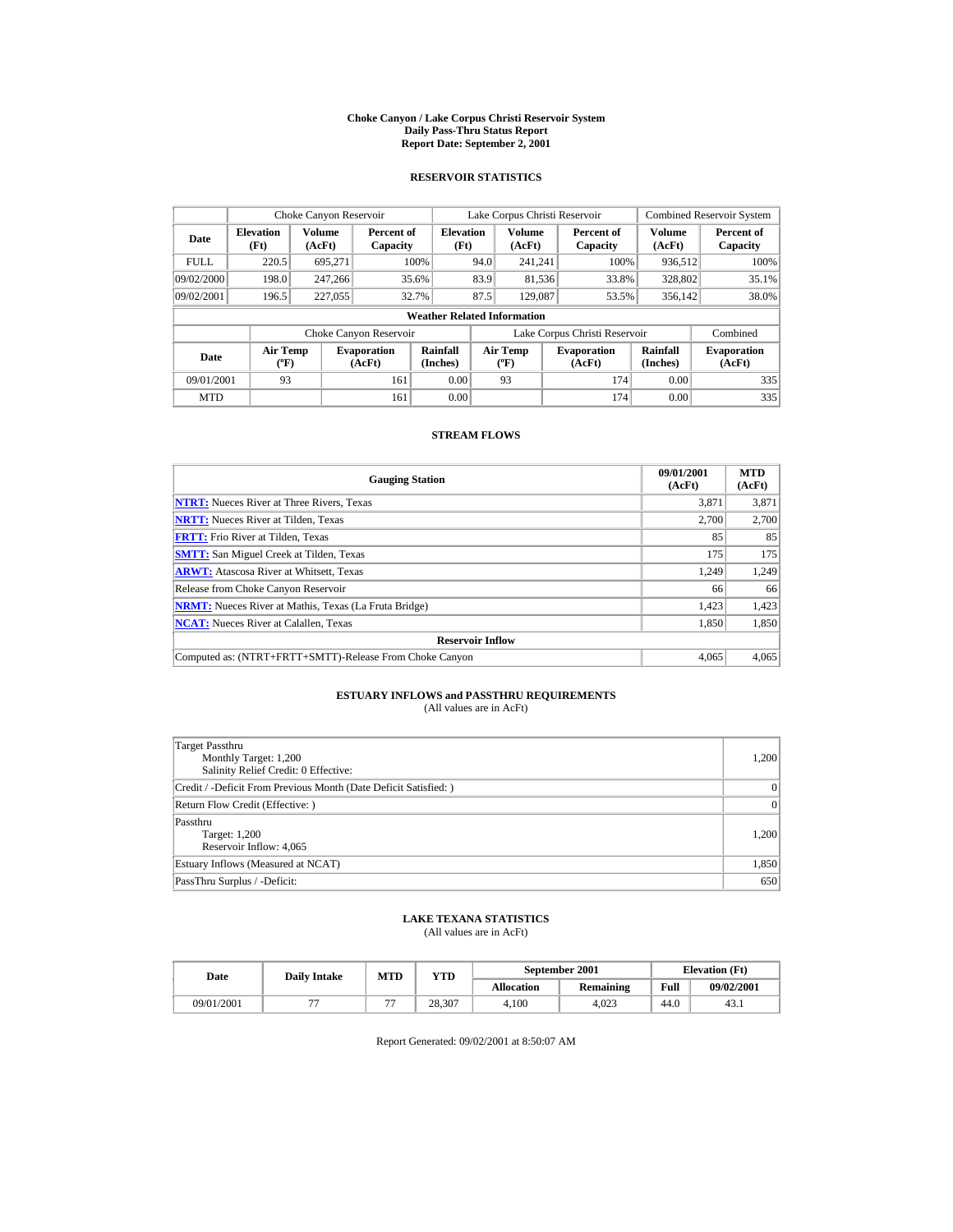#### **Choke Canyon / Lake Corpus Christi Reservoir System Daily Pass-Thru Status Report Report Date: September 3, 2001**

### **RESERVOIR STATISTICS**

|             | Choke Canyon Reservoir                      |                         |                              |                                    |      | Lake Corpus Christi Reservoir            |                               |                         | <b>Combined Reservoir System</b> |
|-------------|---------------------------------------------|-------------------------|------------------------------|------------------------------------|------|------------------------------------------|-------------------------------|-------------------------|----------------------------------|
| Date        | <b>Elevation</b><br>(Ft)                    | <b>Volume</b><br>(AcFt) | Percent of<br>Capacity       | <b>Elevation</b><br>(Ft)           |      | Volume<br>(AcFt)                         | Percent of<br>Capacity        | <b>Volume</b><br>(AcFt) | Percent of<br>Capacity           |
| <b>FULL</b> | 220.5                                       | 695,271                 |                              | 100%                               | 94.0 | 241.241                                  | 100%                          | 936.512                 | 100%                             |
| 09/03/2000  | 197.9                                       | 246,707                 |                              | 35.5%                              | 83.9 | 81.205                                   | 33.7%                         | 327.912                 | 35.0%                            |
| 09/03/2001  | 196.5                                       | 227,319                 |                              | 32.7%                              | 87.7 | 132,669                                  | 55.0%                         | 359,988                 | 38.4%                            |
|             |                                             |                         |                              | <b>Weather Related Information</b> |      |                                          |                               |                         |                                  |
|             |                                             |                         | Choke Canyon Reservoir       |                                    |      |                                          | Lake Corpus Christi Reservoir |                         | Combined                         |
| Date        | <b>Air Temp</b><br>$({}^{\circ}\mathrm{F})$ |                         | <b>Evaporation</b><br>(AcFt) | Rainfall<br>(Inches)               |      | <b>Air Temp</b><br>$({}^{\circ}{\rm F})$ | <b>Evaporation</b><br>(AcFt)  | Rainfall<br>(Inches)    | <b>Evaporation</b><br>(AcFt)     |
| 09/02/2001  | 97                                          |                         | 199                          | 0.00                               |      | 98                                       | 220                           | 0.00                    | 419                              |
| <b>MTD</b>  |                                             |                         | 360                          | 0.00                               |      |                                          | 394                           | 0.00                    | 754                              |

### **STREAM FLOWS**

| <b>Gauging Station</b>                                       | 09/02/2001<br>(AcFt) | <b>MTD</b><br>(AcFt) |
|--------------------------------------------------------------|----------------------|----------------------|
| <b>NTRT:</b> Nueces River at Three Rivers, Texas             | 4.486                | 8,357                |
| <b>NRTT:</b> Nueces River at Tilden, Texas                   | 4.347                | 7,047                |
| <b>FRTT:</b> Frio River at Tilden, Texas                     | 570                  | 655                  |
| <b>SMTT:</b> San Miguel Creek at Tilden, Texas               | 18                   | 192                  |
| <b>ARWT:</b> Atascosa River at Whitsett, Texas               | 1,346                | 2,594                |
| Release from Choke Canyon Reservoir                          | 66                   | 131                  |
| <b>NRMT:</b> Nueces River at Mathis, Texas (La Fruta Bridge) | 270                  | 1.693                |
| <b>NCAT:</b> Nueces River at Calallen, Texas                 | 1,542                | 3,392                |
| <b>Reservoir Inflow</b>                                      |                      |                      |
| Computed as: (NTRT+FRTT+SMTT)-Release From Choke Canyon      | 5.008                | 9,073                |

# **ESTUARY INFLOWS and PASSTHRU REQUIREMENTS**<br>(All values are in AcFt)

| Target Passthru<br>Monthly Target: 1,200<br>Salinity Relief Credit: 0 Effective: | 1,200 |
|----------------------------------------------------------------------------------|-------|
| Credit / -Deficit From Previous Month (Date Deficit Satisfied:)                  | 0     |
| Return Flow Credit (Effective: 09/02/2001)                                       | 500   |
| Passthru<br>Target: 1,200<br>Reservoir Inflow: 9,073                             | 1,200 |
| Estuary Inflows (Measured at NCAT)                                               | 3,392 |
| PassThru Surplus / -Deficit:                                                     | 2,692 |

## **LAKE TEXANA STATISTICS**

(All values are in AcFt)

| Date       | <b>Daily Intake</b> | <b>MTD</b> | $_{\rm VTD}$ |                   | September 2001 |      | <b>Elevation</b> (Ft) |
|------------|---------------------|------------|--------------|-------------------|----------------|------|-----------------------|
|            |                     |            |              | <b>Allocation</b> | Remaining      | Full | 09/03/2001            |
| 09/02/2001 |                     | 154        | 28.384       | 4.100             | 3.946          | 44.0 | 43.1                  |

Report Generated: 09/03/2001 at 8:41:05 AM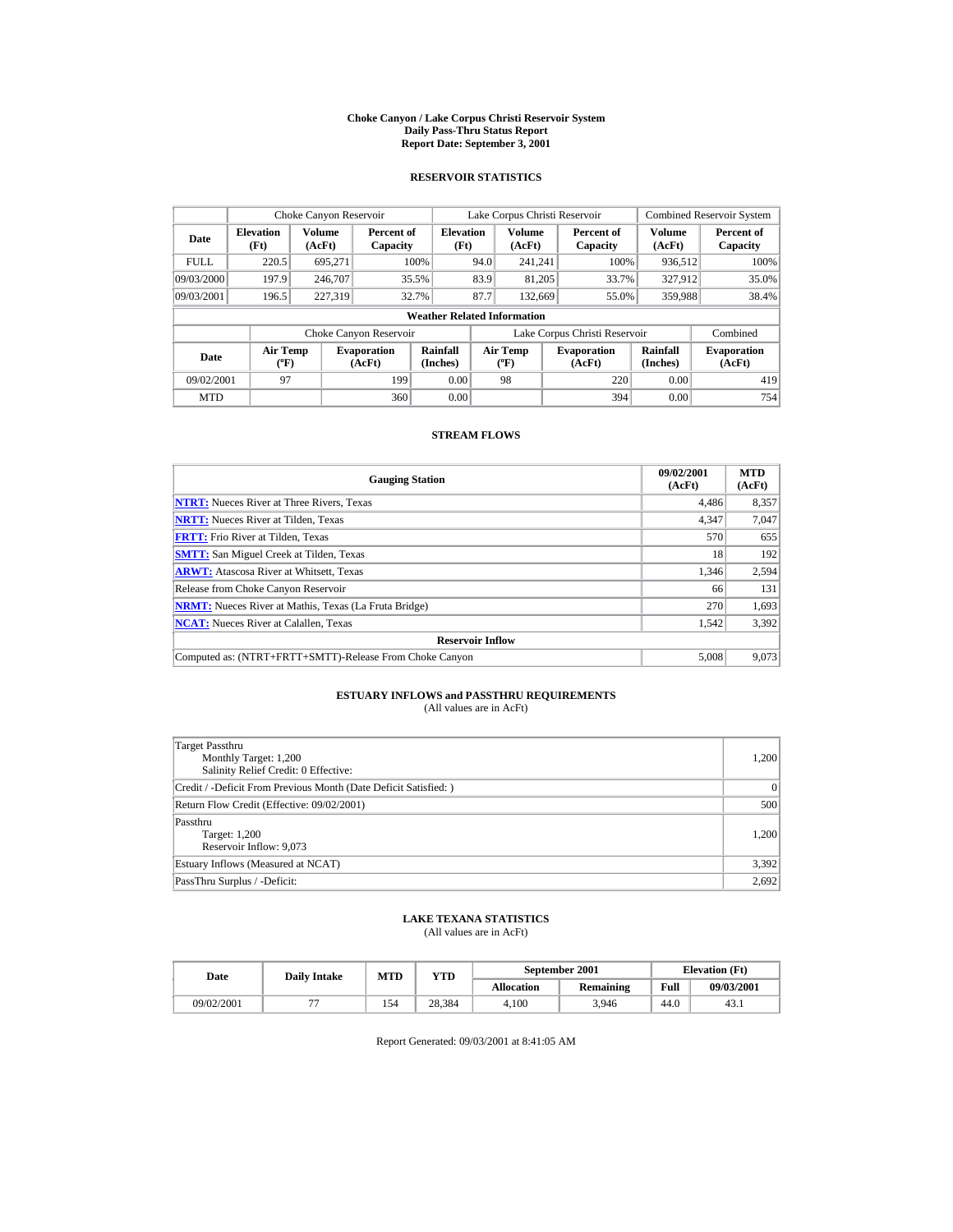#### **Choke Canyon / Lake Corpus Christi Reservoir System Daily Pass-Thru Status Report Report Date: September 4, 2001**

### **RESERVOIR STATISTICS**

| Choke Canyon Reservoir |                                             |                  |                              |                          |      | Lake Corpus Christi Reservoir            |  |                               |                         | <b>Combined Reservoir System</b> |  |  |  |
|------------------------|---------------------------------------------|------------------|------------------------------|--------------------------|------|------------------------------------------|--|-------------------------------|-------------------------|----------------------------------|--|--|--|
| Date                   | <b>Elevation</b><br>(Ft)                    | Volume<br>(AcFt) | Percent of<br>Capacity       | <b>Elevation</b><br>(Ft) |      | <b>Volume</b><br>(AcFt)                  |  | Percent of<br>Capacity        | <b>Volume</b><br>(AcFt) | Percent of<br>Capacity           |  |  |  |
| <b>FULL</b>            | 220.5                                       | 695.271          |                              | 100%                     | 94.0 | 241.241                                  |  | 100%                          | 936.512                 | 100%                             |  |  |  |
| 09/04/2000             | 197.9                                       | 246.289          |                              | 35.4%                    | 83.8 | 80,655                                   |  | 33.4%                         | 326,944                 | 34.9%                            |  |  |  |
| 09/04/2001             | 196.6                                       | 228,903          |                              | 32.9%                    | 87.9 | 136,008                                  |  | 56.4%                         | 364,911                 | 39.0%                            |  |  |  |
|                        | <b>Weather Related Information</b>          |                  |                              |                          |      |                                          |  |                               |                         |                                  |  |  |  |
|                        |                                             |                  | Choke Canyon Reservoir       |                          |      |                                          |  | Lake Corpus Christi Reservoir |                         | Combined                         |  |  |  |
| Date                   | <b>Air Temp</b><br>$({}^{\circ}\mathrm{F})$ |                  | <b>Evaporation</b><br>(AcFt) | Rainfall<br>(Inches)     |      | <b>Air Temp</b><br>$({}^{\circ}{\rm F})$ |  | <b>Evaporation</b><br>(AcFt)  | Rainfall<br>(Inches)    |                                  |  |  |  |
| 09/03/2001             | 93                                          |                  | 177                          | 1.55                     |      | 97                                       |  | 213                           | 0.11                    | 390                              |  |  |  |
| <b>MTD</b>             |                                             |                  | 537                          | 1.55                     |      |                                          |  | 607                           | 0.11                    | 1.144                            |  |  |  |

### **STREAM FLOWS**

| <b>Gauging Station</b>                                       | 09/03/2001<br>(AcFt) | <b>MTD</b><br>(AcFt) |
|--------------------------------------------------------------|----------------------|----------------------|
| <b>NTRT:</b> Nueces River at Three Rivers, Texas             | 3,970                | 12,327               |
| <b>NRTT:</b> Nueces River at Tilden, Texas                   | 4,526                | 11,573               |
| <b>FRTT:</b> Frio River at Tilden, Texas                     | 109                  | 764                  |
| <b>SMTT:</b> San Miguel Creek at Tilden, Texas               |                      | 195                  |
| <b>ARWT:</b> Atascosa River at Whitsett, Texas               | 351                  | 2,946                |
| Release from Choke Canyon Reservoir                          | 66                   | 197                  |
| <b>NRMT:</b> Nueces River at Mathis, Texas (La Fruta Bridge) | 359                  | 2,052                |
| <b>NCAT:</b> Nueces River at Calallen, Texas                 | 379                  | 3.772                |
| <b>Reservoir Inflow</b>                                      |                      |                      |
| Computed as: (NTRT+FRTT+SMTT)-Release From Choke Canyon      | 4.017                | 13,090               |

# **ESTUARY INFLOWS and PASSTHRU REQUIREMENTS**<br>(All values are in AcFt)

| Target Passthru<br>Monthly Target: 1,200<br>Salinity Relief Credit: 0 Effective: | 1,200 |
|----------------------------------------------------------------------------------|-------|
| Credit / -Deficit From Previous Month (Date Deficit Satisfied:)                  | 0     |
| Return Flow Credit (Effective: 09/02/2001)                                       | 500   |
| Passthru<br>Target: 1,200<br>Reservoir Inflow: 13,090                            | 1,200 |
| Estuary Inflows (Measured at NCAT)                                               | 3,772 |
| PassThru Surplus / -Deficit:                                                     | 3,072 |

## **LAKE TEXANA STATISTICS**

(All values are in AcFt)

| Date       | <b>Daily Intake</b> | MTD | VTD -  |                   | September 2001 |      | <b>Elevation</b> (Ft) |
|------------|---------------------|-----|--------|-------------------|----------------|------|-----------------------|
|            |                     |     |        | <b>Allocation</b> | Remaining      | Full | 09/04/2001            |
| 09/03/2001 | $- -$               | 231 | 28.461 | 4.100             | 3.869          | 44.0 | 43.1                  |

Report Generated: 09/04/2001 at 8:31:40 AM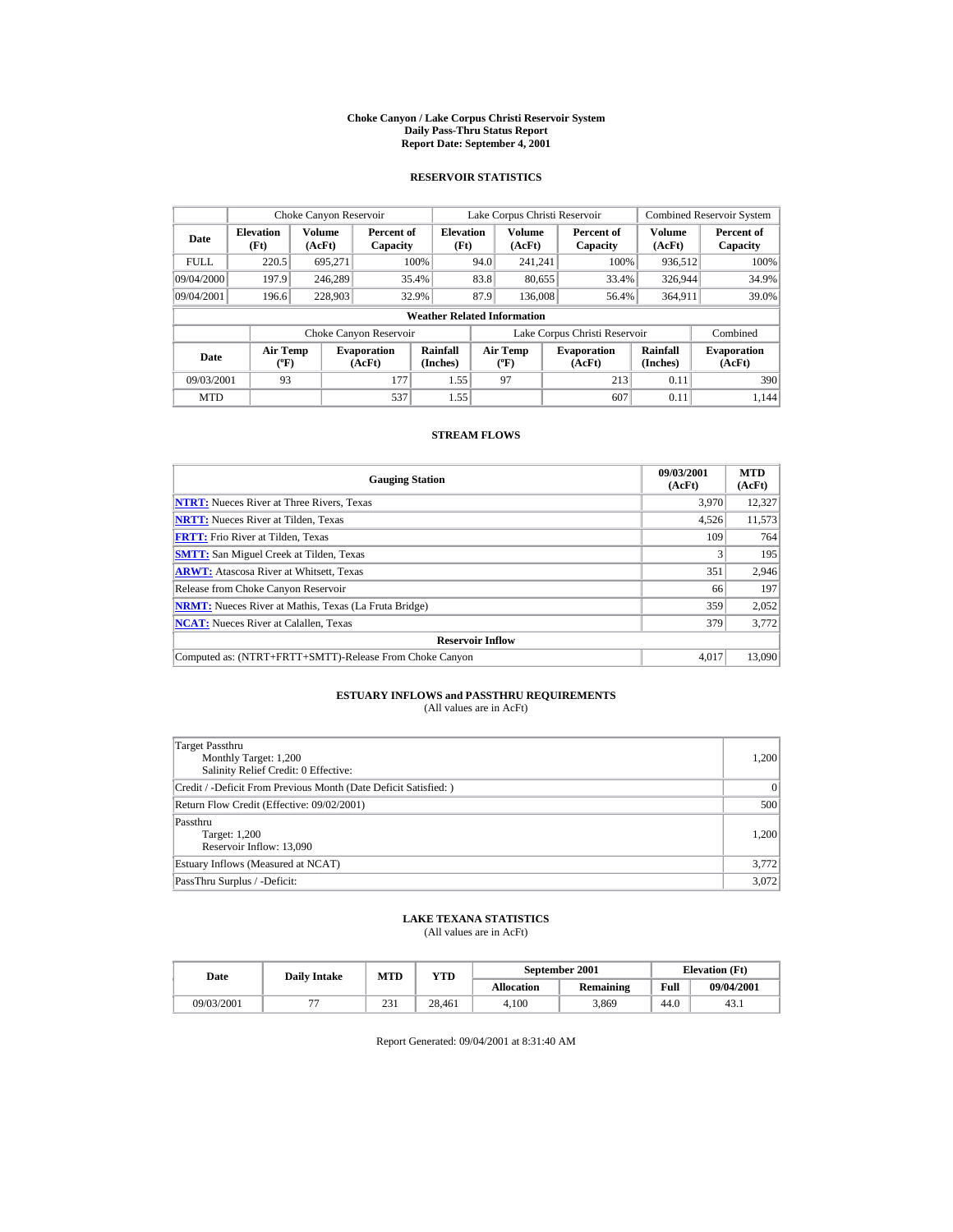#### **Choke Canyon / Lake Corpus Christi Reservoir System Daily Pass-Thru Status Report Report Date: September 5, 2001**

### **RESERVOIR STATISTICS**

| Choke Canyon Reservoir |                                             |                  |                              |                          |      | Lake Corpus Christi Reservoir            |  |                               |                         | <b>Combined Reservoir System</b> |  |  |  |
|------------------------|---------------------------------------------|------------------|------------------------------|--------------------------|------|------------------------------------------|--|-------------------------------|-------------------------|----------------------------------|--|--|--|
| Date                   | <b>Elevation</b><br>(Ft)                    | Volume<br>(AcFt) | Percent of<br>Capacity       | <b>Elevation</b><br>(Ft) |      | <b>Volume</b><br>(AcFt)                  |  | Percent of<br>Capacity        | <b>Volume</b><br>(AcFt) | Percent of<br>Capacity           |  |  |  |
| <b>FULL</b>            | 220.5                                       | 695.271          |                              | 100%                     | 94.0 | 241.241                                  |  | 100%                          | 936.512                 | 100%                             |  |  |  |
| 09/05/2000             | 197.9                                       | 245.871          |                              | 35.4%                    | 83.8 | 80.436                                   |  | 33.3%                         | 326,307                 | 34.8%                            |  |  |  |
| 09/05/2001             | 196.6                                       | 228,770          |                              | 32.9%                    | 88.2 | 140.154                                  |  | 58.1%                         | 368,924                 | 39.4%                            |  |  |  |
|                        | <b>Weather Related Information</b>          |                  |                              |                          |      |                                          |  |                               |                         |                                  |  |  |  |
|                        |                                             |                  | Choke Canyon Reservoir       |                          |      |                                          |  | Lake Corpus Christi Reservoir |                         | Combined                         |  |  |  |
| Date                   | <b>Air Temp</b><br>$({}^{\circ}\mathrm{F})$ |                  | <b>Evaporation</b><br>(AcFt) | Rainfall<br>(Inches)     |      | <b>Air Temp</b><br>$({}^{\circ}{\rm F})$ |  | <b>Evaporation</b><br>(AcFt)  | Rainfall<br>(Inches)    | <b>Evaporation</b><br>(AcFt)     |  |  |  |
| 09/04/2001             | 89                                          |                  | 108                          | 0.00                     |      | 97                                       |  | 99                            | 0.36                    | 207                              |  |  |  |
| <b>MTD</b>             |                                             |                  | 645                          | 1.55                     |      |                                          |  | 706                           | 0.47                    | 1.351                            |  |  |  |

### **STREAM FLOWS**

| <b>Gauging Station</b>                                       | 09/04/2001<br>(AcFt) | <b>MTD</b><br>(AcFt) |
|--------------------------------------------------------------|----------------------|----------------------|
| <b>NTRT:</b> Nueces River at Three Rivers, Texas             | 4.546                | 16,873               |
| <b>NRTT:</b> Nueces River at Tilden, Texas                   | 3.811                | 15,384               |
| <b>FRTT:</b> Frio River at Tilden, Texas                     | 30                   | 795                  |
| <b>SMTT:</b> San Miguel Creek at Tilden, Texas               |                      | 204                  |
| <b>ARWT:</b> Atascosa River at Whitsett, Texas               | 171                  | 3,116                |
| Release from Choke Canyon Reservoir                          | 66                   | 262                  |
| <b>NRMT:</b> Nueces River at Mathis, Texas (La Fruta Bridge) | 359                  | 2,412                |
| <b>NCAT:</b> Nueces River at Calallen, Texas                 | 204                  | 3,976                |
| <b>Reservoir Inflow</b>                                      |                      |                      |
| Computed as: (NTRT+FRTT+SMTT)-Release From Choke Canyon      | 4.519                | 17.609               |

# **ESTUARY INFLOWS and PASSTHRU REQUIREMENTS**<br>(All values are in AcFt)

| Target Passthru<br>Monthly Target: 1,200<br>Salinity Relief Credit: 0 Effective: | 1,200 |
|----------------------------------------------------------------------------------|-------|
| Credit / -Deficit From Previous Month (Date Deficit Satisfied:)                  | 0     |
| Return Flow Credit (Effective: 09/02/2001)                                       | 500   |
| Passthru<br>Target: 1,200<br>Reservoir Inflow: 17,609                            | 1,200 |
| Estuary Inflows (Measured at NCAT)                                               | 3,976 |
| PassThru Surplus / -Deficit:                                                     | 3,276 |

## **LAKE TEXANA STATISTICS**

(All values are in AcFt)

| Date       | <b>Daily Intake</b> | MTD | $_{\rm VTD}$ |                   | September 2001   | <b>Elevation</b> (Ft) |            |
|------------|---------------------|-----|--------------|-------------------|------------------|-----------------------|------------|
|            |                     |     |              | <b>Allocation</b> | <b>Remaining</b> | Full                  | 09/05/2001 |
| 09/04/2001 | 100                 | 332 | 28.562       | 4.100             | 3.768            | 44.0                  | 44.3       |

Report Generated: 09/05/2001 at 8:16:30 AM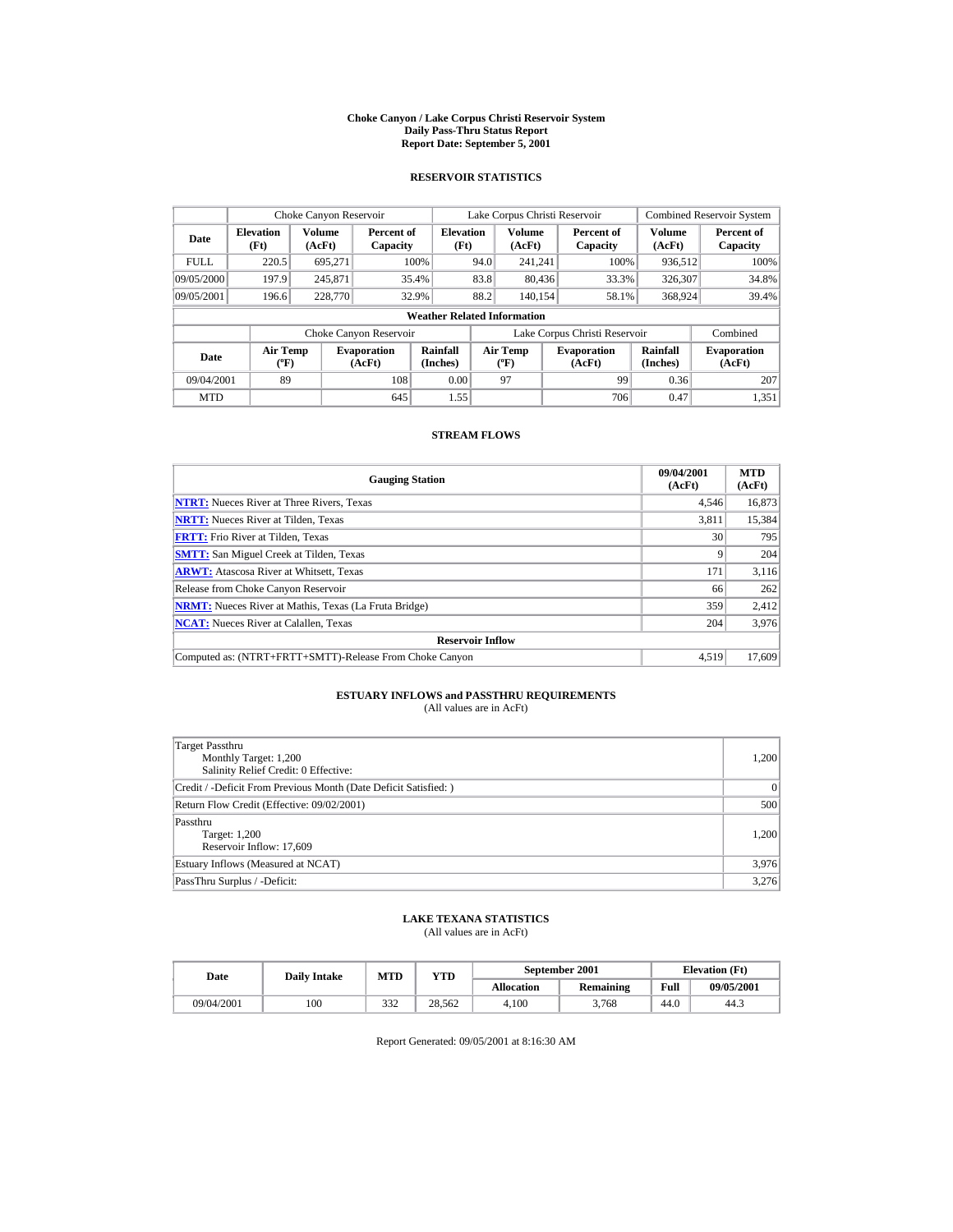#### **Choke Canyon / Lake Corpus Christi Reservoir System Daily Pass-Thru Status Report Report Date: September 6, 2001**

### **RESERVOIR STATISTICS**

|             | Choke Canyon Reservoir                      |                  |                              |                                    |      | Lake Corpus Christi Reservoir            |                               |                         | <b>Combined Reservoir System</b> |
|-------------|---------------------------------------------|------------------|------------------------------|------------------------------------|------|------------------------------------------|-------------------------------|-------------------------|----------------------------------|
| Date        | <b>Elevation</b><br>(Ft)                    | Volume<br>(AcFt) | Percent of<br>Capacity       | <b>Elevation</b><br>(Ft)           |      | <b>Volume</b><br>(AcFt)                  | Percent of<br>Capacity        | <b>Volume</b><br>(AcFt) | Percent of<br>Capacity           |
| <b>FULL</b> | 220.5                                       | 695.271          |                              | 100%                               | 94.0 | 241.241                                  | 100%                          | 936.512                 | 100%                             |
| 09/06/2000  | 197.8                                       | 245,593          |                              | 35.3%                              | 83.7 | 79.890                                   | 33.1%                         | 325,483                 | 34.8%                            |
| 09/06/2001  | 196.7                                       | 229,565          |                              | 33.0%                              | 88.6 | 146,553                                  | 60.7%                         | 376,118                 | 40.2%                            |
|             |                                             |                  |                              | <b>Weather Related Information</b> |      |                                          |                               |                         |                                  |
|             |                                             |                  | Choke Canyon Reservoir       |                                    |      |                                          | Lake Corpus Christi Reservoir |                         | Combined                         |
| Date        | <b>Air Temp</b><br>$({}^{\circ}\mathrm{F})$ |                  | <b>Evaporation</b><br>(AcFt) | Rainfall<br>(Inches)               |      | <b>Air Temp</b><br>$({}^{\circ}{\rm F})$ | <b>Evaporation</b><br>(AcFt)  | Rainfall<br>(Inches)    | <b>Evaporation</b><br>(AcFt)     |
| 09/05/2001  | 91                                          |                  | 216                          | 0.55                               |      | 93                                       | 248                           | 0.00                    | 464                              |
| <b>MTD</b>  |                                             |                  | 861                          | 2.10                               |      |                                          | 954                           | 0.47                    | 1.815                            |

### **STREAM FLOWS**

| <b>Gauging Station</b>                                       | 09/05/2001<br>(AcFt) | <b>MTD</b><br>(AcFt) |
|--------------------------------------------------------------|----------------------|----------------------|
| <b>NTRT:</b> Nueces River at Three Rivers, Texas             | 5,578                | 22,450               |
| <b>NRTT:</b> Nueces River at Tilden, Texas                   | 5,280                | 20,664               |
| <b>FRTT:</b> Frio River at Tilden, Texas                     | 69                   | 864                  |
| <b>SMTT:</b> San Miguel Creek at Tilden, Texas               | 58                   | 261                  |
| <b>ARWT:</b> Atascosa River at Whitsett, Texas               | 79                   | 3,196                |
| Release from Choke Canyon Reservoir                          | 66                   | 328                  |
| <b>NRMT:</b> Nueces River at Mathis, Texas (La Fruta Bridge) | 383                  | 2.795                |
| <b>NCAT:</b> Nueces River at Calallen, Texas                 | 169                  | 4,145                |
| <b>Reservoir Inflow</b>                                      |                      |                      |
| Computed as: (NTRT+FRTT+SMTT)-Release From Choke Canyon      | 5.639                | 23,248               |

# **ESTUARY INFLOWS and PASSTHRU REQUIREMENTS**<br>(All values are in AcFt)

| Target Passthru<br>Monthly Target: 1,200<br>Salinity Relief Credit: 0 Effective: | 1,200     |
|----------------------------------------------------------------------------------|-----------|
| Credit / -Deficit From Previous Month (Date Deficit Satisfied:)                  | $\vert$ 0 |
| Return Flow Credit (Effective: 09/02/2001)                                       | 500       |
| Passthru<br>Target: 1,200<br>Reservoir Inflow: 23,248                            | 1,200     |
| Estuary Inflows (Measured at NCAT)                                               | 4,145     |
| PassThru Surplus / -Deficit:                                                     | 3,445     |

## **LAKE TEXANA STATISTICS**

(All values are in AcFt)

| Date       | <b>Daily Intake</b> | <b>MTD</b><br>$_{\rm VTD}$ |        |                   | September 2001 | <b>Elevation</b> (Ft) |            |
|------------|---------------------|----------------------------|--------|-------------------|----------------|-----------------------|------------|
|            |                     |                            |        | <b>Allocation</b> | Remaining      | Full                  | 09/06/2001 |
| 09/05/2001 | 140                 | 47 <sub>1</sub>            | 28.701 | 4.100             | 3.629          | 44.0                  | 44.3       |

Report Generated: 09/06/2001 at 8:52:56 AM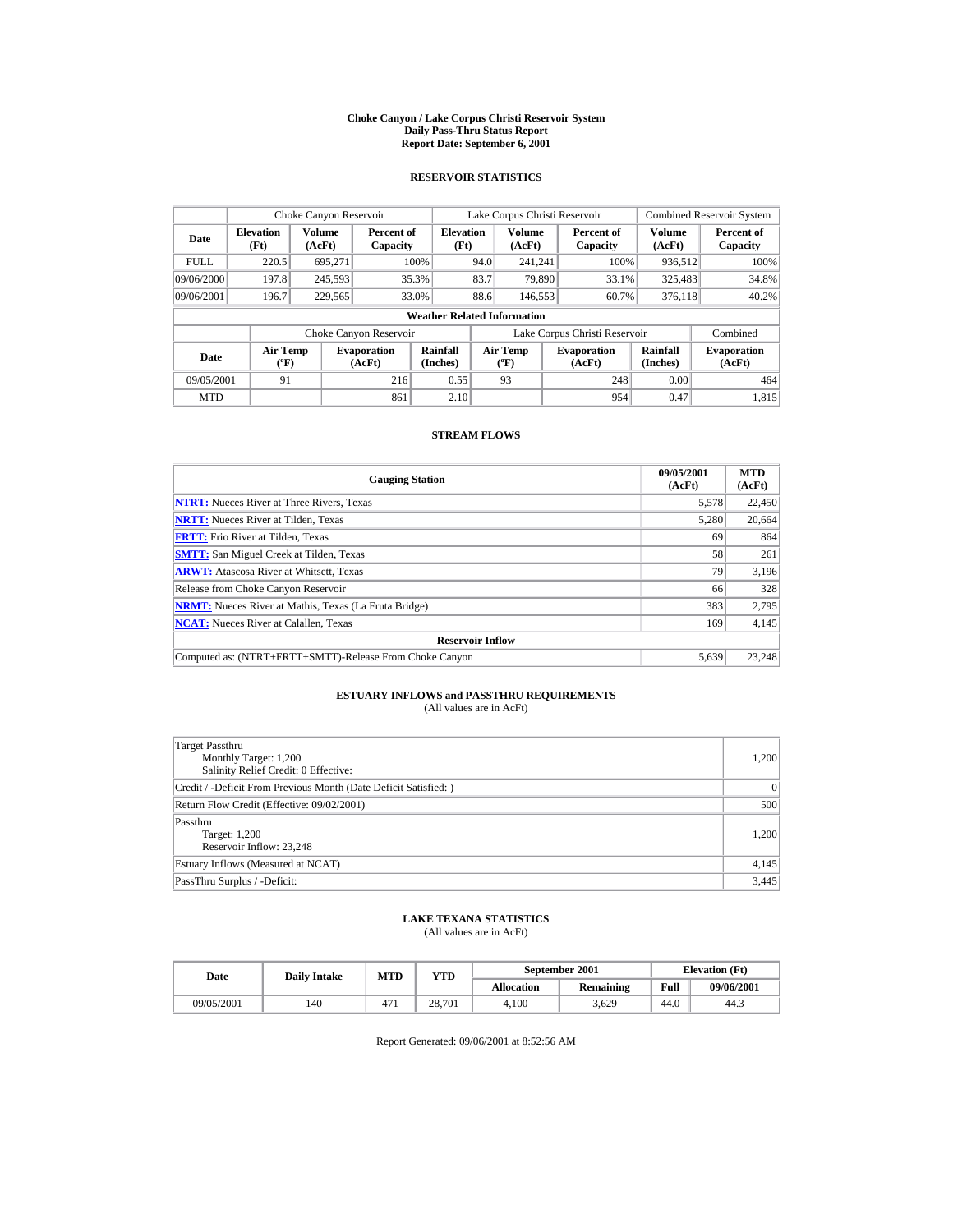#### **Choke Canyon / Lake Corpus Christi Reservoir System Daily Pass-Thru Status Report Report Date: September 7, 2001**

### **RESERVOIR STATISTICS**

|                                    | Choke Canyon Reservoir                      |                         |                              |                          | Lake Corpus Christi Reservoir |                                      |  |                               | <b>Combined Reservoir System</b> |                              |
|------------------------------------|---------------------------------------------|-------------------------|------------------------------|--------------------------|-------------------------------|--------------------------------------|--|-------------------------------|----------------------------------|------------------------------|
| Date                               | <b>Elevation</b><br>(Ft)                    | <b>Volume</b><br>(AcFt) | Percent of<br>Capacity       | <b>Elevation</b><br>(Ft) |                               | <b>Volume</b><br>(AcFt)              |  | Percent of<br>Capacity        | <b>Volume</b><br>(AcFt)          | Percent of<br>Capacity       |
| <b>FULL</b>                        | 220.5                                       | 695,271                 |                              | 100%                     | 94.0                          | 241.241                              |  | 100%                          | 936,512                          | 100%                         |
| 09/07/2000                         | 197.8                                       | 245,176                 |                              | 35.3%                    | 83.7                          | 79.240                               |  | 32.8%                         | 324,416                          | 34.6%                        |
| 09/07/2001                         | 196.9                                       | 232,496                 |                              | 33.4%                    | 88.8                          | 149,879                              |  | 62.1%                         | 382,375                          | 40.8%                        |
| <b>Weather Related Information</b> |                                             |                         |                              |                          |                               |                                      |  |                               |                                  |                              |
|                                    |                                             |                         | Choke Canyon Reservoir       |                          |                               |                                      |  | Lake Corpus Christi Reservoir |                                  | Combined                     |
| Date                               | <b>Air Temp</b><br>$({}^{\circ}\mathrm{F})$ |                         | <b>Evaporation</b><br>(AcFt) | Rainfall<br>(Inches)     |                               | Air Temp<br>$({}^{\circ}\mathbf{F})$ |  | <b>Evaporation</b><br>(AcFt)  | Rainfall<br>(Inches)             | <b>Evaporation</b><br>(AcFt) |
| 09/06/2001                         | 92                                          |                         | 234                          | 0.00                     |                               | 94                                   |  | 195                           | 0.00                             | 429                          |
| <b>MTD</b>                         |                                             |                         | 1.095                        | 2.10                     |                               |                                      |  | 1.149                         | 0.47                             | 2.244                        |

### **STREAM FLOWS**

| <b>Gauging Station</b>                                       | 09/06/2001<br>(AcFt) | <b>MTD</b><br>(AcFt) |
|--------------------------------------------------------------|----------------------|----------------------|
| <b>NTRT:</b> Nueces River at Three Rivers, Texas             | 5,141                | 27,592               |
| <b>NRTT:</b> Nueces River at Tilden, Texas                   | 11.076               | 31,740               |
| <b>FRTT:</b> Frio River at Tilden, Texas                     | 1.161                | 2,074                |
| <b>SMTT:</b> San Miguel Creek at Tilden, Texas               | 1.072                | 1,333                |
| <b>ARWT:</b> Atascosa River at Whitsett, Texas               | 1,165                | 4,361                |
| Release from Choke Canyon Reservoir                          | 66                   | 393                  |
| <b>NRMT:</b> Nueces River at Mathis, Texas (La Fruta Bridge) | 276                  | 3,071                |
| <b>NCAT:</b> Nueces River at Calallen, Texas                 | 147                  | 4,292                |
| <b>Reservoir Inflow</b>                                      |                      |                      |
| Computed as: (NTRT+FRTT+SMTT)-Release From Choke Canyon      | 7.309                | 30,606               |

# **ESTUARY INFLOWS and PASSTHRU REQUIREMENTS**<br>(All values are in AcFt)

| Target Passthru<br>Monthly Target: 1,200<br>Salinity Relief Credit: 0 Effective: | 1,200 |
|----------------------------------------------------------------------------------|-------|
| Credit / -Deficit From Previous Month (Date Deficit Satisfied:)                  | 0     |
| Return Flow Credit (Effective: 09/02/2001)                                       | 500   |
| Passthru<br>Target: 1,200<br>Reservoir Inflow: 30,606                            | 1,200 |
| Estuary Inflows (Measured at NCAT)                                               | 4,292 |
| PassThru Surplus / -Deficit:                                                     | 3,592 |

## **LAKE TEXANA STATISTICS**

(All values are in AcFt)

| Date       | <b>Daily Intake</b> | <b>MTD</b> | $_{\rm VTD}$ |                   | September 2001 | <b>Elevation</b> (Ft) |            |
|------------|---------------------|------------|--------------|-------------------|----------------|-----------------------|------------|
|            |                     |            |              | <b>Allocation</b> | Remaining      | Full                  | 09/07/2001 |
| 09/06/2001 | 139                 | 611        | 28.841       | 4.100             | 3.489          | 44.0                  | 44.5       |

Report Generated: 09/07/2001 at 8:17:42 AM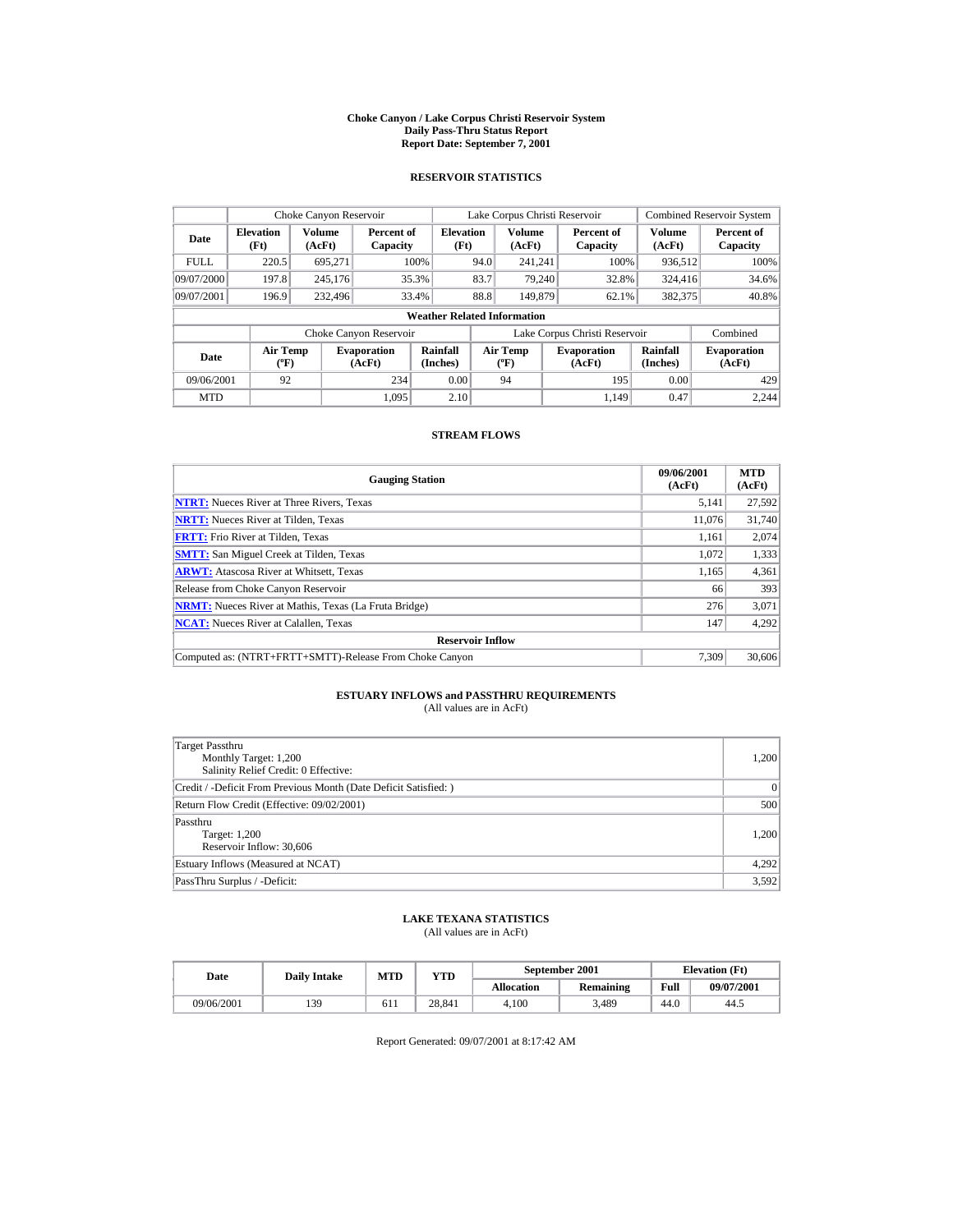#### **Choke Canyon / Lake Corpus Christi Reservoir System Daily Pass-Thru Status Report Report Date: September 8, 2001**

### **RESERVOIR STATISTICS**

|                                    | Choke Canyon Reservoir |                              |                            |                       | Lake Corpus Christi Reservoir                    |               |                               |                              | <b>Combined Reservoir System</b> |  |
|------------------------------------|------------------------|------------------------------|----------------------------|-----------------------|--------------------------------------------------|---------------|-------------------------------|------------------------------|----------------------------------|--|
| Date                               | <b>Elevation</b> (Ft)  | Volume (AcFt)                | <b>Percent of Capacity</b> | <b>Elevation</b> (Ft) |                                                  | Volume (AcFt) | <b>Percent of Capacity</b>    | Volume (AcFt)                | <b>Percent of Capacity</b>       |  |
| <b>FULL</b>                        | 220.5                  | 695,271                      | 100%                       |                       | 94.0                                             | 241,241       | 100%                          | 936,512                      | 100%                             |  |
| 09/08/2000                         | 197.8                  | 244,760                      | 35.2%                      |                       | 83.6                                             | 78,595        | 32.6%                         | 323,355                      | 34.5%                            |  |
| 09/08/2001                         | 196.9                  | 233,031                      | 33.5%                      |                       | 89.2                                             | 155,979       | 64.7%                         | 389,010                      | 41.5%                            |  |
| <b>Weather Related Information</b> |                        |                              |                            |                       |                                                  |               |                               |                              |                                  |  |
|                                    |                        |                              | Choke Canyon Reservoir     |                       |                                                  |               | Lake Corpus Christi Reservoir |                              | Combined                         |  |
| Air Temp<br>Date<br>(°F)           |                        | <b>Evaporation</b><br>(AcFt) | Rainfall<br>(Inches)       |                       | Air Temp<br><b>Evaporation</b><br>(AcFt)<br>("F) |               | Rainfall<br>(Inches)          | <b>Evaporation</b><br>(AcFt) |                                  |  |
| 09/07/2001                         |                        | 92                           | 258                        | 0.00                  | 96                                               |               | 330                           | 0.00                         | 588                              |  |
| <b>MTD</b>                         |                        |                              | 1,353                      | 2.10                  |                                                  |               | 1.479                         | 0.47                         | 2,832                            |  |

### **STREAM FLOWS**

| <b>Gauging Station</b>                                       | 09/07/2001<br>(AcFt) | <b>MTD</b><br>(AcFt) |
|--------------------------------------------------------------|----------------------|----------------------|
| <b>NTRT:</b> Nueces River at Three Rivers, Texas             | 7,543                | 35,135               |
| <b>NRTT:</b> Nueces River at Tilden, Texas                   | 7,166                | 38,906               |
| <b>FRTT:</b> Frio River at Tilden, Texas                     | 191                  | 2,265                |
| <b>SMTT:</b> San Miguel Creek at Tilden, Texas               | 395                  | 1,728                |
| <b>ARWT:</b> Atascosa River at Whitsett, Texas               | 1,979                | 6,340                |
| Release from Choke Canyon Reservoir                          | 66                   | 459                  |
| <b>NRMT:</b> Nueces River at Mathis, Texas (La Fruta Bridge) | 278                  | 3,349                |
| <b>NCAT:</b> Nueces River at Calallen, Texas                 | 87                   | 4,379                |
| <b>Reservoir Inflow</b>                                      |                      |                      |
| Computed as: (NTRT+FRTT+SMTT)-Release From Choke Canyon      | 8,063                | 38,669               |

# **ESTUARY INFLOWS and PASSTHRU REQUIREMENTS**<br>(All values are in AcFt)

| <b>Target Passthru</b><br>Monthly Target: 1,200<br>Salinity Relief Credit: 0 Effective: | 1,200 |
|-----------------------------------------------------------------------------------------|-------|
| Credit / -Deficit From Previous Month (Date Deficit Satisfied: )                        | 0     |
| Return Flow Credit (Effective: 09/02/2001)                                              | 500   |
| Passthru<br>Target: 1,200<br>Reservoir Inflow: 38,669                                   | 1,200 |
| Estuary Inflows (Measured at NCAT)                                                      | 4,379 |
| PassThru Surplus / -Deficit:                                                            | 3,679 |

# **LAKE TEXANA STATISTICS** (All values are in AcFt)

| Date       | <b>Daily Intake</b> | MTD        | <b>VTT</b><br>1 I D | September 2001    |                  | . Æt<br>Llevation |            |
|------------|---------------------|------------|---------------------|-------------------|------------------|-------------------|------------|
|            |                     |            |                     | <b>Allocation</b> | <b>Remaining</b> | Full              | 09/08/2001 |
| 09/07/2001 | 141                 | $- -$<br>. | 28.981              | 4,100             | 3,349            | 44.0              | 44.3       |

Report Generated: 09/10/2001 at 8:34:26 AM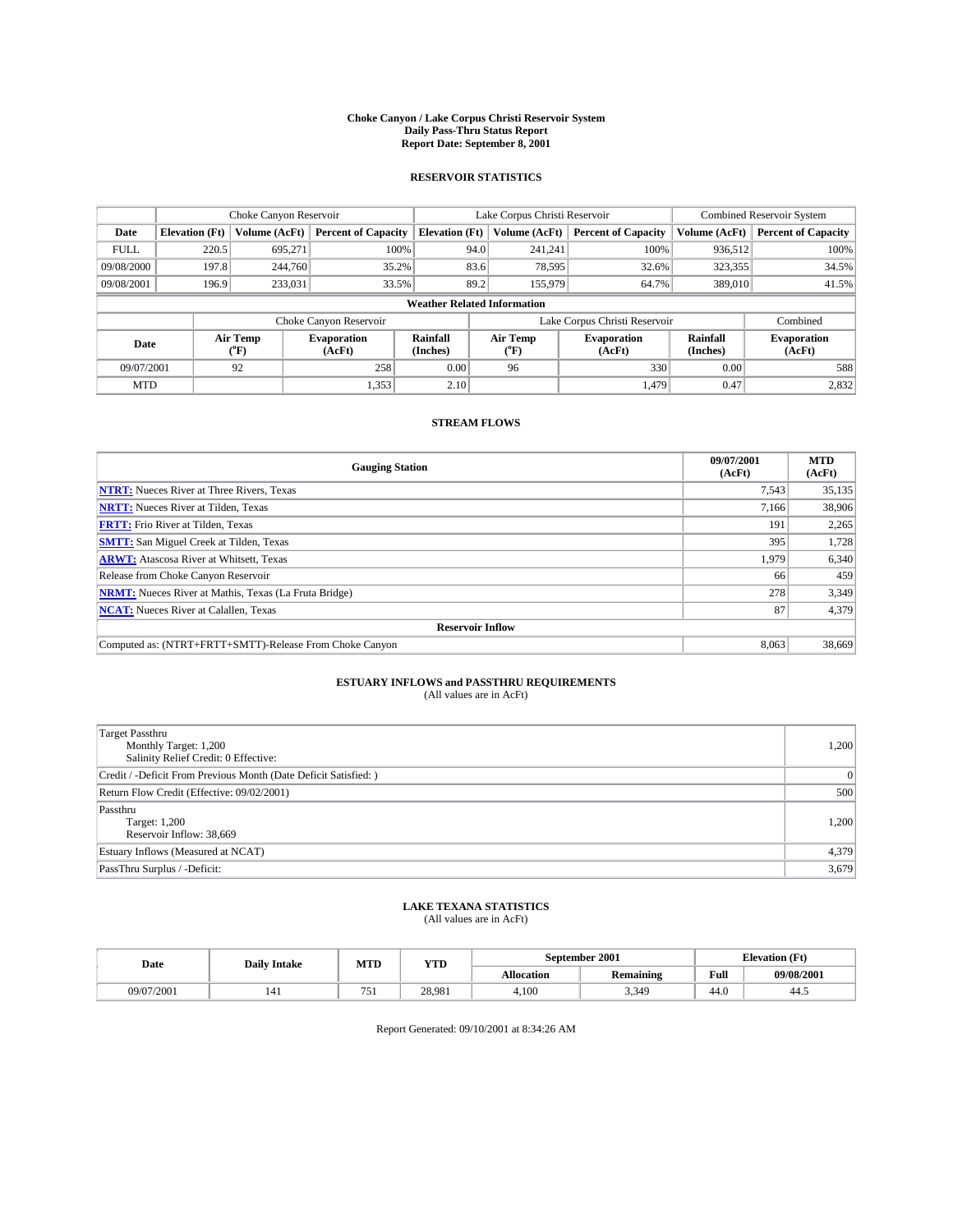#### **Choke Canyon / Lake Corpus Christi Reservoir System Daily Pass-Thru Status Report Report Date: September 9, 2001**

### **RESERVOIR STATISTICS**

|                          | Choke Canyon Reservoir             |               |                              |                       | Lake Corpus Christi Reservoir | <b>Combined Reservoir System</b> |                      |                              |  |
|--------------------------|------------------------------------|---------------|------------------------------|-----------------------|-------------------------------|----------------------------------|----------------------|------------------------------|--|
| Date                     | <b>Elevation</b> (Ft)              | Volume (AcFt) | <b>Percent of Capacity</b>   | <b>Elevation</b> (Ft) | Volume (AcFt)                 | <b>Percent of Capacity</b>       | Volume (AcFt)        | <b>Percent of Capacity</b>   |  |
| <b>FULL</b>              | 220.5                              | 695,271       | 100%                         | 94.0                  | 241,241                       | 100%                             | 936,512              | 100%                         |  |
| 09/09/2000               | 197.8                              | 244,482       | 35.2%                        | 83.6                  | 78,167                        | 32.4%                            | 322,649              | 34.5%                        |  |
| 09/09/2001               | 197.0                              | 233,568       | 33.6%                        | 89.7                  | 164,003                       | 68.0%                            | 397,571              | 42.5%                        |  |
|                          | <b>Weather Related Information</b> |               |                              |                       |                               |                                  |                      |                              |  |
|                          |                                    |               | Choke Canyon Reservoir       |                       | Lake Corpus Christi Reservoir |                                  | Combined             |                              |  |
| Air Temp<br>Date<br>(°F) |                                    |               | <b>Evaporation</b><br>(AcFt) | Rainfall<br>(Inches)  | Air Temp<br>("F)              | <b>Evaporation</b><br>(AcFt)     | Rainfall<br>(Inches) | <b>Evaporation</b><br>(AcFt) |  |
| 09/08/2001               |                                    | 93            | 289                          | 0.00                  | 96                            | 299                              | 0.00                 | 588                          |  |
| <b>MTD</b>               |                                    |               | 1,642                        | 2.10                  |                               | 1.778                            | 0.47                 | 3,420                        |  |

### **STREAM FLOWS**

| <b>Gauging Station</b>                                       | 09/08/2001<br>(AcFt) | <b>MTD</b><br>(AcFt) |
|--------------------------------------------------------------|----------------------|----------------------|
| <b>NTRT:</b> Nueces River at Three Rivers, Texas             | 10.779               | 45,913               |
| <b>NRTT:</b> Nueces River at Tilden, Texas                   | 4.963                | 43,869               |
| <b>FRTT:</b> Frio River at Tilden, Texas                     | 536                  | 2,801                |
| <b>SMTT:</b> San Miguel Creek at Tilden, Texas               | 552                  | 2,280                |
| <b>ARWT:</b> Atascosa River at Whitsett, Texas               | 768                  | 7,108                |
| Release from Choke Canyon Reservoir                          | 66                   | 524                  |
| <b>NRMT:</b> Nueces River at Mathis, Texas (La Fruta Bridge) | 260                  | 3,609                |
| <b>NCAT:</b> Nueces River at Calallen, Texas                 | 64                   | 4,442                |
| <b>Reservoir Inflow</b>                                      |                      |                      |
| Computed as: (NTRT+FRTT+SMTT)-Release From Choke Canyon      | 11.801               | 50,470               |

# **ESTUARY INFLOWS and PASSTHRU REQUIREMENTS**<br>(All values are in AcFt)

| <b>Target Passthru</b><br>Monthly Target: 1,200<br>Salinity Relief Credit: 0 Effective: | 1,200 |
|-----------------------------------------------------------------------------------------|-------|
| Credit / -Deficit From Previous Month (Date Deficit Satisfied: )                        | 0     |
| Return Flow Credit (Effective: 09/02/2001)                                              | 500   |
| Passthru<br>Target: 1,200<br>Reservoir Inflow: 50,470                                   | 1,200 |
| Estuary Inflows (Measured at NCAT)                                                      | 4,442 |
| PassThru Surplus / -Deficit:                                                            | 3,742 |

# **LAKE TEXANA STATISTICS** (All values are in AcFt)

| Date       | <b>Daily Intake</b> | MTD | <b>VTT</b><br>1 I D                  |                   | <b>September 2001</b> | - (Ft<br>tlevation |            |
|------------|---------------------|-----|--------------------------------------|-------------------|-----------------------|--------------------|------------|
|            |                     |     |                                      | <b>Allocation</b> | <b>Remaining</b>      | <b>TO</b><br>Full  | 09/09/2001 |
| 09/08/2001 | 141                 | 892 | 20.<br>$\sim$ $\sim$ $\sim$<br>----- | 4.100             | 3,208                 | 44.0               | 44.J       |

Report Generated: 09/10/2001 at 8:41:13 AM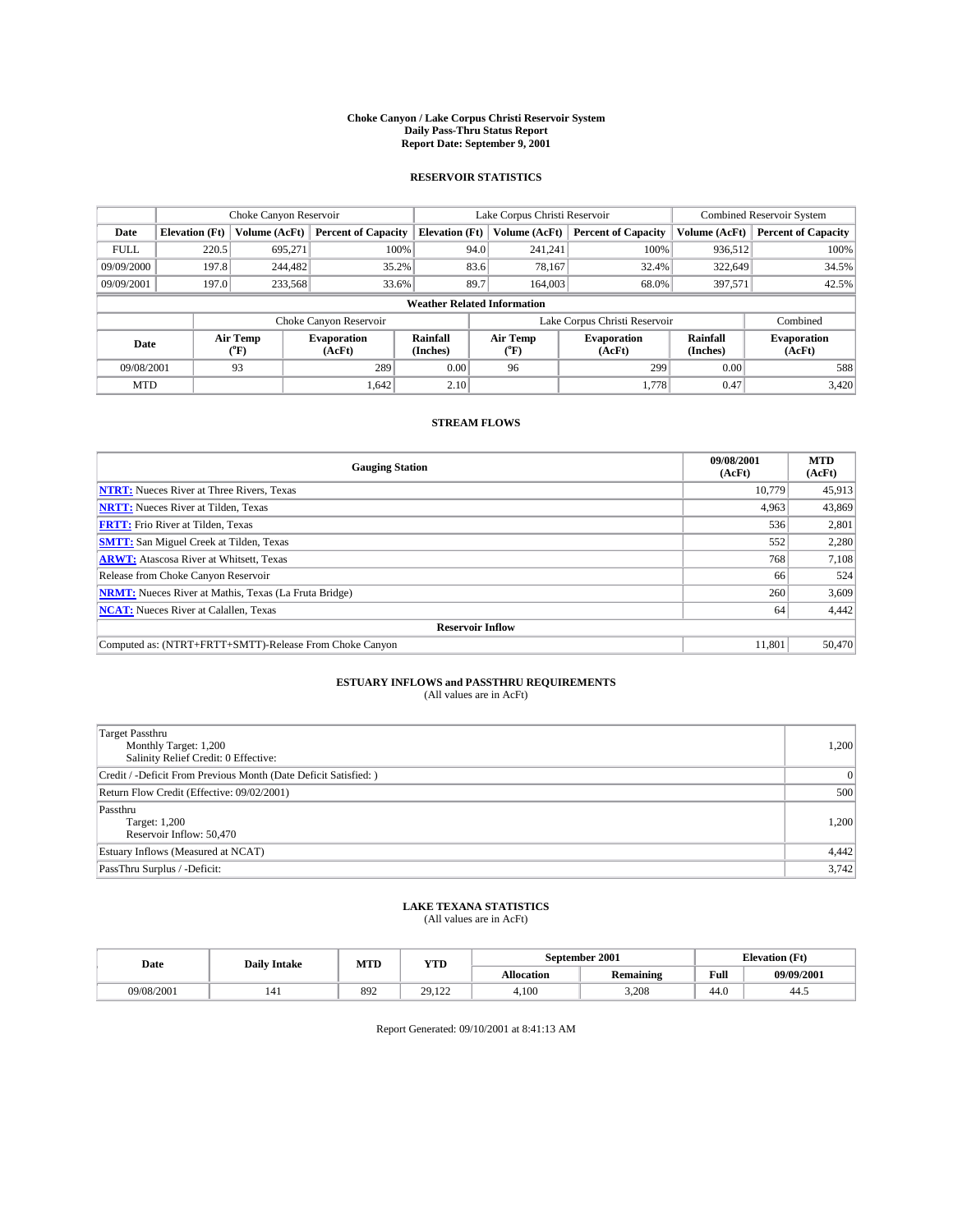#### **Choke Canyon / Lake Corpus Christi Reservoir System Daily Pass-Thru Status Report Report Date: September 10, 2001**

### **RESERVOIR STATISTICS**

|             | Choke Canyon Reservoir                      |                  |                              |                          | Lake Corpus Christi Reservoir |                                          |  |                               |                      | <b>Combined Reservoir System</b> |  |  |
|-------------|---------------------------------------------|------------------|------------------------------|--------------------------|-------------------------------|------------------------------------------|--|-------------------------------|----------------------|----------------------------------|--|--|
| Date        | <b>Elevation</b><br>(Ft)                    | Volume<br>(AcFt) | Percent of<br>Capacity       | <b>Elevation</b><br>(Ft) |                               | <b>Volume</b><br>(AcFt)                  |  | Percent of<br>Capacity        | Volume<br>(AcFt)     | Percent of<br>Capacity           |  |  |
| <b>FULL</b> | 220.5                                       | 695.271          |                              | 100%                     | 94.0                          | 241.241                                  |  | 100%                          | 936,512              | 100%                             |  |  |
| 09/10/2000  | 197.7                                       | 244,205          |                              | 35.1%                    | 83.5                          | 77.424                                   |  | 32.1%                         | 321,629              | 34.3%                            |  |  |
| 09/10/2001  | 197.0                                       | 234,105          |                              | 33.7%                    | 90.3                          | 174,573                                  |  | 72.4%                         | 408,678              | 43.6%                            |  |  |
|             | <b>Weather Related Information</b>          |                  |                              |                          |                               |                                          |  |                               |                      |                                  |  |  |
|             |                                             |                  | Choke Canyon Reservoir       |                          |                               |                                          |  | Lake Corpus Christi Reservoir |                      | Combined                         |  |  |
| Date        | <b>Air Temp</b><br>$({}^{\circ}\mathrm{F})$ |                  | <b>Evaporation</b><br>(AcFt) | Rainfall<br>(Inches)     |                               | <b>Air Temp</b><br>$({}^{\circ}{\rm F})$ |  | <b>Evaporation</b><br>(AcFt)  | Rainfall<br>(Inches) | <b>Evaporation</b><br>(AcFt)     |  |  |
| 09/09/2001  | 86                                          |                  | 125                          | 0.66                     |                               | 96                                       |  | 228                           | 0.29                 | 353                              |  |  |
| <b>MTD</b>  |                                             |                  | 1.767                        | 2.76                     |                               |                                          |  | 2.006                         | 0.76                 | 3.773                            |  |  |

### **STREAM FLOWS**

| <b>Gauging Station</b>                                       | 09/09/2001<br>(AcFt) | <b>MTD</b><br>(AcFt) |
|--------------------------------------------------------------|----------------------|----------------------|
| <b>NTRT:</b> Nueces River at Three Rivers, Texas             | 9,746                | 55,659               |
| <b>NRTT:</b> Nueces River at Tilden, Texas                   | 4,049                | 47,918               |
| <b>FRTT:</b> Frio River at Tilden, Texas                     | 195                  | 2,995                |
| <b>SMTT:</b> San Miguel Creek at Tilden, Texas               | 242                  | 2,522                |
| <b>ARWT:</b> Atascosa River at Whitsett, Texas               | 185                  | 7,293                |
| Release from Choke Canyon Reservoir                          | 66                   | 590                  |
| <b>NRMT:</b> Nueces River at Mathis, Texas (La Fruta Bridge) | 238                  | 3,847                |
| <b>NCAT:</b> Nueces River at Calallen, Texas                 | 50                   | 4,492                |
| <b>Reservoir Inflow</b>                                      |                      |                      |
| Computed as: (NTRT+FRTT+SMTT)-Release From Choke Canyon      | 10.118               | 60,588               |

# **ESTUARY INFLOWS and PASSTHRU REQUIREMENTS**<br>(All values are in AcFt)

| Target Passthru<br>Monthly Target: 1,200<br>Salinity Relief Credit: 0 Effective: | 1,200     |
|----------------------------------------------------------------------------------|-----------|
| Credit / -Deficit From Previous Month (Date Deficit Satisfied:)                  | $\vert$ 0 |
| Return Flow Credit (Effective: 09/02/2001)                                       | 500       |
| Passthru<br>Target: 1,200<br>Reservoir Inflow: 60,588                            | 1,200     |
| Estuary Inflows (Measured at NCAT)                                               | 4,492     |
| PassThru Surplus / -Deficit:                                                     | 3,792     |

## **LAKE TEXANA STATISTICS**

(All values are in AcFt)

| Date |            | MTD<br><b>Daily Intake</b> |              |                   | September 2001 | <b>Elevation</b> (Ft) |            |      |
|------|------------|----------------------------|--------------|-------------------|----------------|-----------------------|------------|------|
|      |            |                            | $_{\rm VTD}$ | <b>Allocation</b> | Remaining      | Full                  | 09/10/2001 |      |
|      | 09/09/2001 | 141                        | .033         | 29.263            | 4.100          | 3.067                 | 44.0       | 44.5 |

Report Generated: 09/10/2001 at 8:50:55 AM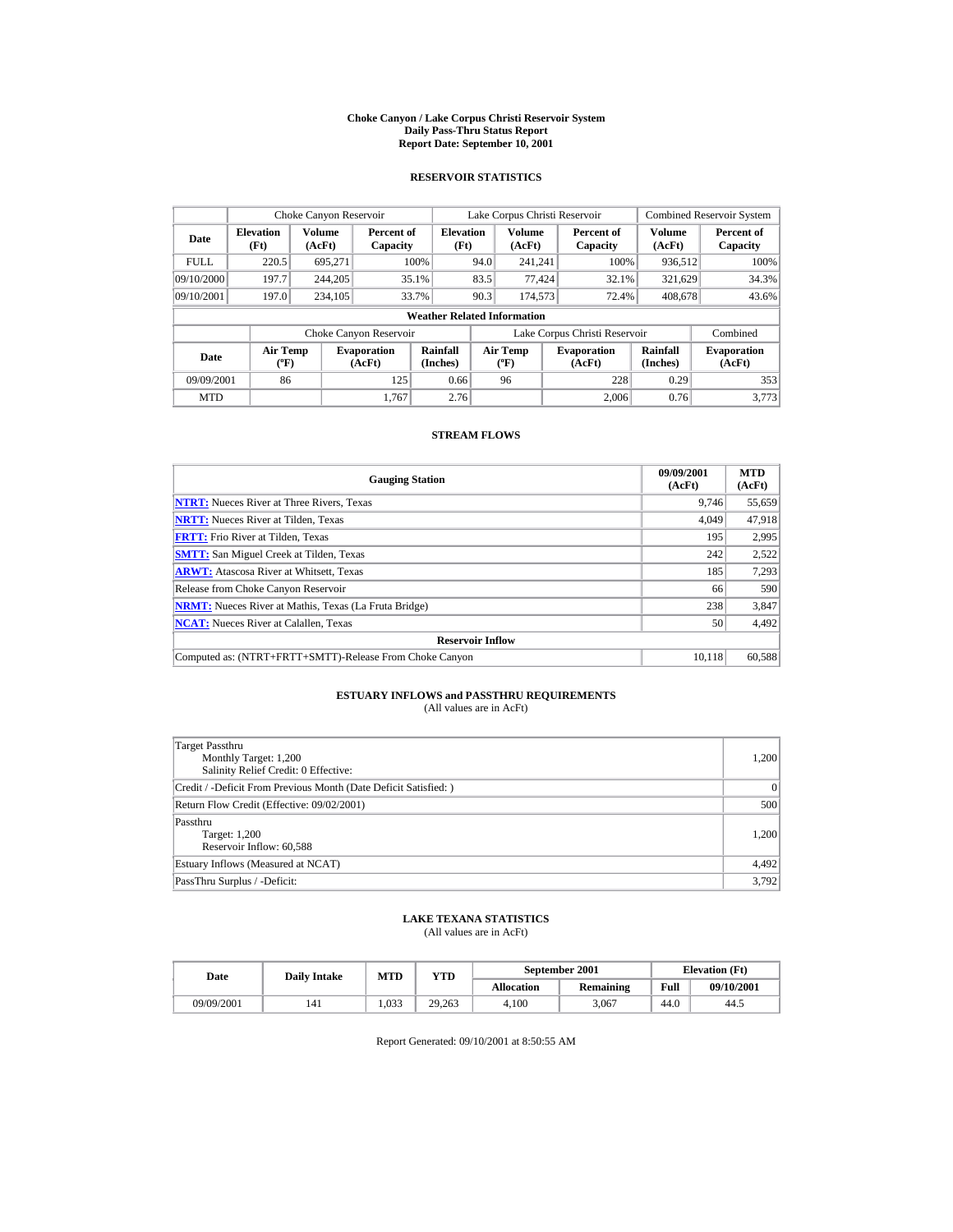#### **Choke Canyon / Lake Corpus Christi Reservoir System Daily Pass-Thru Status Report Report Date: September 11, 2001**

### **RESERVOIR STATISTICS**

|             | Choke Canyon Reservoir                      |                  |                              |                          | Lake Corpus Christi Reservoir |                                          |  |                               |                      | <b>Combined Reservoir System</b> |  |  |
|-------------|---------------------------------------------|------------------|------------------------------|--------------------------|-------------------------------|------------------------------------------|--|-------------------------------|----------------------|----------------------------------|--|--|
| Date        | <b>Elevation</b><br>(Ft)                    | Volume<br>(AcFt) | Percent of<br>Capacity       | <b>Elevation</b><br>(Ft) |                               | <b>Volume</b><br>(AcFt)                  |  | Percent of<br>Capacity        | Volume<br>(AcFt)     | Percent of<br>Capacity           |  |  |
| <b>FULL</b> | 220.5                                       | 695.271          |                              | 100%                     | 94.0                          | 241.241                                  |  | 100%                          | 936.512              | 100%                             |  |  |
| 09/11/2000  | 197.7                                       | 243,790          |                              | 35.1%                    | 83.5                          | 76.897                                   |  | 31.9%                         | 320,687              | 34.2%                            |  |  |
| 09/11/2001  | 197.0                                       | 234,240          |                              | 33.7%                    | 90.7                          | 181,070                                  |  | 75.1%                         | 415,310              | 44.3%                            |  |  |
|             | <b>Weather Related Information</b>          |                  |                              |                          |                               |                                          |  |                               |                      |                                  |  |  |
|             |                                             |                  | Choke Canyon Reservoir       |                          |                               |                                          |  | Lake Corpus Christi Reservoir |                      | Combined                         |  |  |
| Date        | <b>Air Temp</b><br>$({}^{\circ}\mathrm{F})$ |                  | <b>Evaporation</b><br>(AcFt) | Rainfall<br>(Inches)     |                               | <b>Air Temp</b><br>$({}^{\circ}{\rm F})$ |  | <b>Evaporation</b><br>(AcFt)  | Rainfall<br>(Inches) | <b>Evaporation</b><br>(AcFt)     |  |  |
| 09/10/2001  | 87                                          |                  | 133                          | 0.00                     |                               | 90                                       |  | 191                           | 0.00                 | 324                              |  |  |
| <b>MTD</b>  |                                             |                  | 1.900                        | 2.76                     |                               |                                          |  | 2.197                         | 0.76                 | 4.097                            |  |  |

### **STREAM FLOWS**

| <b>Gauging Station</b>                                       | 09/10/2001<br>(AcFt) | <b>MTD</b><br>(AcFt) |
|--------------------------------------------------------------|----------------------|----------------------|
| <b>NTRT:</b> Nueces River at Three Rivers, Texas             | 7,305                | 62,964               |
| <b>NRTT:</b> Nueces River at Tilden, Texas                   | 2,104                | 50,022               |
| <b>FRTT:</b> Frio River at Tilden, Texas                     | 66                   | 3,061                |
| <b>SMTT:</b> San Miguel Creek at Tilden, Texas               | 64                   | 2,586                |
| <b>ARWT:</b> Atascosa River at Whitsett, Texas               | 199                  | 7,491                |
| Release from Choke Canyon Reservoir                          | 66                   | 655                  |
| <b>NRMT:</b> Nueces River at Mathis, Texas (La Fruta Bridge) | 302                  | 4,149                |
| <b>NCAT:</b> Nueces River at Calallen, Texas                 | 30                   | 4,522                |
| <b>Reservoir Inflow</b>                                      |                      |                      |
| Computed as: (NTRT+FRTT+SMTT)-Release From Choke Canyon      | 7.368                | 67,956               |

# **ESTUARY INFLOWS and PASSTHRU REQUIREMENTS**<br>(All values are in AcFt)

| Target Passthru<br>Monthly Target: 1,200<br>Salinity Relief Credit: 0 Effective: | 1,200 |
|----------------------------------------------------------------------------------|-------|
| Credit / -Deficit From Previous Month (Date Deficit Satisfied:)                  | 0     |
| Return Flow Credit (Effective: 09/02/2001)                                       | 500   |
| Passthru<br>Target: 1,200<br>Reservoir Inflow: 67,956                            | 1,200 |
| Estuary Inflows (Measured at NCAT)                                               | 4,522 |
| PassThru Surplus / -Deficit:                                                     | 3,822 |

## **LAKE TEXANA STATISTICS**

(All values are in AcFt)

| Date       | <b>Daily Intake</b> | <b>MTD</b><br>$_{\rm VTD}$ |        |                   | September 2001 | <b>Elevation</b> (Ft) |            |
|------------|---------------------|----------------------------|--------|-------------------|----------------|-----------------------|------------|
|            |                     |                            |        | <b>Allocation</b> | Remaining      | Full                  | 09/11/2001 |
| 09/10/2001 | 141                 | .174                       | 29.404 | 4.100             | 2.926          | 44.0                  | 44.3       |

Report Generated: 09/11/2001 at 8:03:31 AM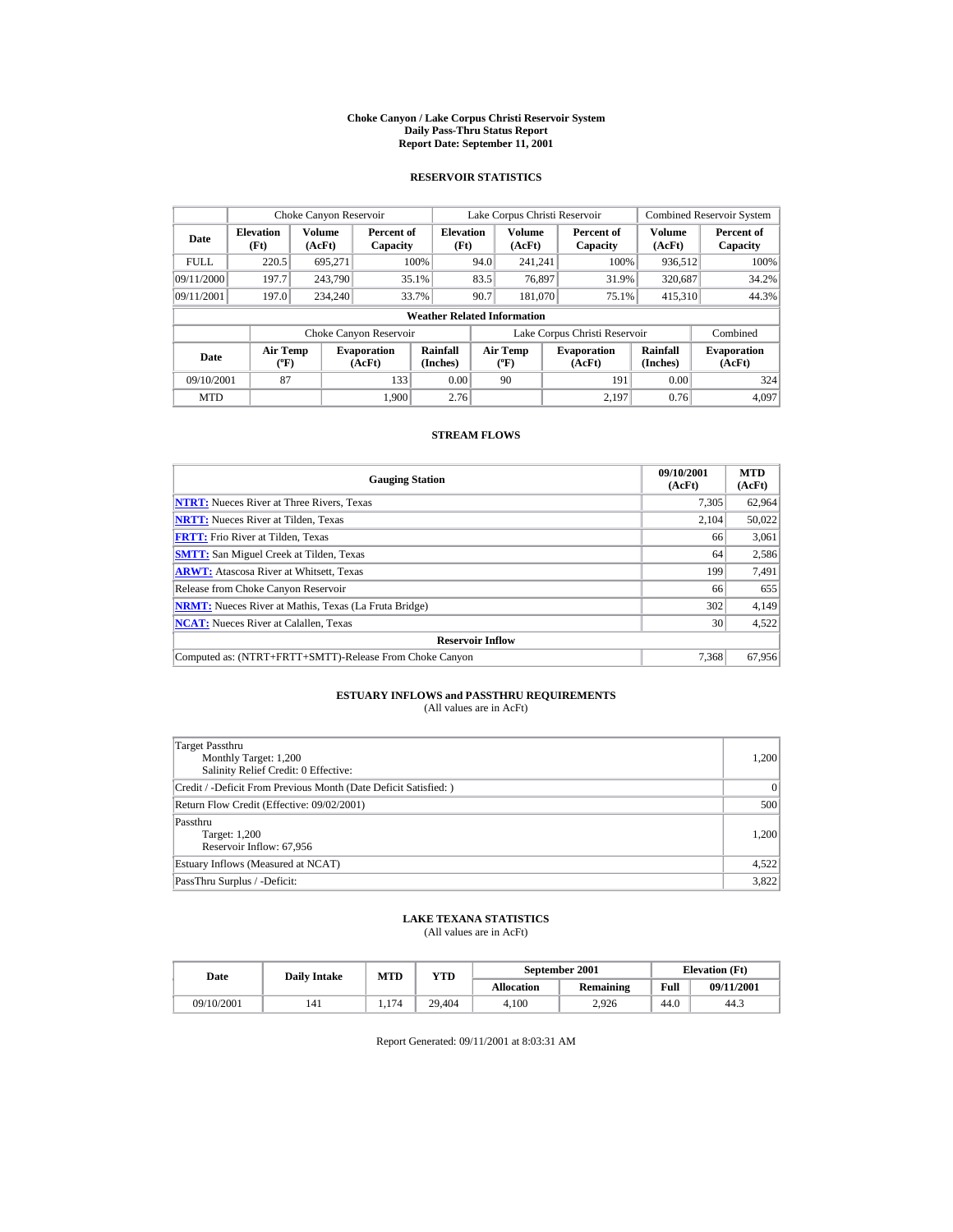#### **Choke Canyon / Lake Corpus Christi Reservoir System Daily Pass-Thru Status Report Report Date: September 12, 2001**

### **RESERVOIR STATISTICS**

|             | Choke Canyon Reservoir                           |                         |                              |                          | Lake Corpus Christi Reservoir |                                          |  |                               |                         | <b>Combined Reservoir System</b> |  |  |
|-------------|--------------------------------------------------|-------------------------|------------------------------|--------------------------|-------------------------------|------------------------------------------|--|-------------------------------|-------------------------|----------------------------------|--|--|
| Date        | <b>Elevation</b><br>(Ft)                         | <b>Volume</b><br>(AcFt) | Percent of<br>Capacity       | <b>Elevation</b><br>(Ft) |                               | <b>Volume</b><br>(AcFt)                  |  | Percent of<br>Capacity        | <b>Volume</b><br>(AcFt) | Percent of<br>Capacity           |  |  |
| <b>FULL</b> | 220.5                                            | 695.271                 |                              | 100%                     | 94.0                          | 241.241                                  |  | 100%                          | 936,512                 | 100%                             |  |  |
| 09/12/2000  | 197.7                                            | 243,375                 |                              | 35.0%                    | 83.4                          | 76,373                                   |  | 31.7%                         | 319,748                 | 34.1%                            |  |  |
| 09/12/2001  | 197.0                                            | 234,105                 |                              | 33.7%                    | 90.9                          | 184,873                                  |  | 76.6%                         | 418,978                 | 44.7%                            |  |  |
|             | <b>Weather Related Information</b>               |                         |                              |                          |                               |                                          |  |                               |                         |                                  |  |  |
|             |                                                  |                         | Choke Canyon Reservoir       |                          |                               |                                          |  | Lake Corpus Christi Reservoir |                         | Combined                         |  |  |
| Date        | <b>Air Temp</b><br>$({}^{\mathrm{o}}\mathbf{F})$ |                         | <b>Evaporation</b><br>(AcFt) | Rainfall<br>(Inches)     |                               | <b>Air Temp</b><br>$({}^{\circ}{\rm F})$ |  | <b>Evaporation</b><br>(AcFt)  | Rainfall<br>(Inches)    | <b>Evaporation</b><br>(AcFt)     |  |  |
| 09/11/2001  | 89                                               |                         | 219                          | 0.00                     |                               | 92                                       |  | 162                           | 0.00                    | 381                              |  |  |
| <b>MTD</b>  |                                                  |                         | 2.119                        | 2.76                     |                               |                                          |  | 2.359                         | 0.76                    | 4.478                            |  |  |

### **STREAM FLOWS**

| <b>Gauging Station</b>                                       | 09/11/2001<br>(AcFt) | <b>MTD</b><br>(AcFt) |
|--------------------------------------------------------------|----------------------|----------------------|
| <b>NTRT:</b> Nueces River at Three Rivers, Texas             | 4,863                | 67,827               |
| <b>NRTT:</b> Nueces River at Tilden, Texas                   | 335                  | 50,357               |
| <b>FRTT:</b> Frio River at Tilden, Texas                     | 42                   | 3,103                |
| <b>SMTT:</b> San Miguel Creek at Tilden, Texas               | 508                  | 3,094                |
| <b>ARWT:</b> Atascosa River at Whitsett, Texas               | 119                  | 7,610                |
| Release from Choke Canyon Reservoir                          | 66                   | 721                  |
| <b>NRMT:</b> Nueces River at Mathis, Texas (La Fruta Bridge) | 244                  | 4,393                |
| <b>NCAT:</b> Nueces River at Calallen, Texas                 |                      | 4,530                |
| <b>Reservoir Inflow</b>                                      |                      |                      |
| Computed as: (NTRT+FRTT+SMTT)-Release From Choke Canyon      | 5.348                | 73,303               |

# **ESTUARY INFLOWS and PASSTHRU REQUIREMENTS**<br>(All values are in AcFt)

| Target Passthru<br>Monthly Target: 1,200<br>Salinity Relief Credit: 0 Effective: | 1,200 |
|----------------------------------------------------------------------------------|-------|
| Credit / -Deficit From Previous Month (Date Deficit Satisfied:)                  | 0     |
| Return Flow Credit (Effective: 09/02/2001)                                       | 500   |
| Passthru<br>Target: 1,200<br>Reservoir Inflow: 73,303                            | 1,200 |
| Estuary Inflows (Measured at NCAT)                                               | 4,530 |
| PassThru Surplus / -Deficit:                                                     | 3,830 |

## **LAKE TEXANA STATISTICS**

(All values are in AcFt)

| Date       | <b>Daily Intake</b> | <b>MTD</b>      | $_{\rm VTD}$ |                   | September 2001 | <b>Elevation</b> (Ft) |            |
|------------|---------------------|-----------------|--------------|-------------------|----------------|-----------------------|------------|
|            |                     |                 |              | <b>Allocation</b> | Remaining      | Full                  | 09/12/2001 |
| 09/11/2001 | 138                 | $-312$<br>1.912 | 29.542       | 4.100             | 2.788          | 44.0                  | 44.2       |

Report Generated: 09/12/2001 at 8:06:33 AM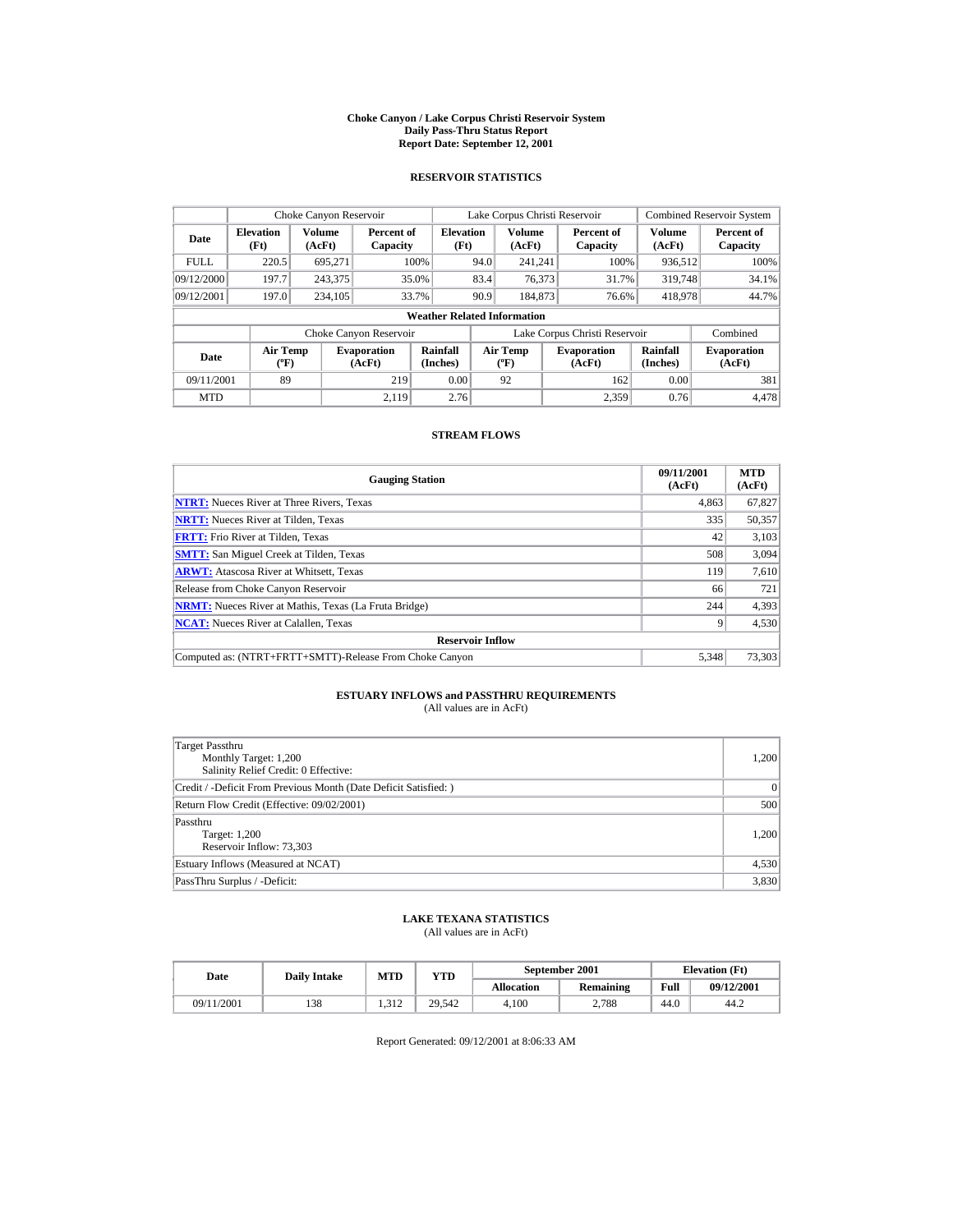#### **Choke Canyon / Lake Corpus Christi Reservoir System Daily Pass-Thru Status Report Report Date: September 13, 2001**

### **RESERVOIR STATISTICS**

| Choke Canyon Reservoir |                                                  |                         |                              |                                    |      | Lake Corpus Christi Reservoir            |                               |                         | <b>Combined Reservoir System</b> |
|------------------------|--------------------------------------------------|-------------------------|------------------------------|------------------------------------|------|------------------------------------------|-------------------------------|-------------------------|----------------------------------|
| Date                   | <b>Elevation</b><br>(Ft)                         | <b>Volume</b><br>(AcFt) | Percent of<br>Capacity       | <b>Elevation</b><br>(Ft)           |      | <b>Volume</b><br>(AcFt)                  | Percent of<br>Capacity        | <b>Volume</b><br>(AcFt) | Percent of<br>Capacity           |
| FULL.                  | 220.5                                            | 695.271                 |                              | 100%                               | 94.0 | 241.241                                  | 100%                          | 936,512                 | 100%                             |
| 09/13/2000             | 197.7                                            | 243,099                 |                              | 35.0%                              | 83.4 | 76.164                                   | 31.6%                         | 319,263                 | 34.1%                            |
| 09/13/2001             | 197.0                                            | 233,836                 |                              | 33.6%                              | 91.0 | 185.741                                  | 77.0%                         | 419,577                 | 44.8%                            |
|                        |                                                  |                         |                              | <b>Weather Related Information</b> |      |                                          |                               |                         |                                  |
|                        |                                                  |                         | Choke Canyon Reservoir       |                                    |      |                                          | Lake Corpus Christi Reservoir |                         | Combined                         |
| Date                   | <b>Air Temp</b><br>$({}^{\mathrm{o}}\mathbf{F})$ |                         | <b>Evaporation</b><br>(AcFt) | Rainfall<br>(Inches)               |      | <b>Air Temp</b><br>$({}^{\circ}{\rm F})$ | <b>Evaporation</b><br>(AcFt)  | Rainfall<br>(Inches)    | <b>Evaporation</b><br>(AcFt)     |
| 09/12/2001             | 88                                               |                         | 141                          | 0.00                               |      | 89                                       | 314                           | 0.00                    | 455                              |
| <b>MTD</b>             |                                                  |                         | 2.260                        | 2.76                               |      |                                          | 2.673                         | 0.76                    | 4.933                            |

### **STREAM FLOWS**

| <b>Gauging Station</b>                                       | 09/12/2001<br>(AcFt) | <b>MTD</b><br>(AcFt) |
|--------------------------------------------------------------|----------------------|----------------------|
| <b>NTRT:</b> Nueces River at Three Rivers, Texas             | 1.169                | 68,997               |
| <b>NRTT:</b> Nueces River at Tilden, Texas                   | 149                  | 50,506               |
| <b>FRTT:</b> Frio River at Tilden, Texas                     | 119                  | 3,222                |
| <b>SMTT:</b> San Miguel Creek at Tilden, Texas               | 12                   | 3,106                |
| <b>ARWT:</b> Atascosa River at Whitsett, Texas               | 58                   | 7,668                |
| Release from Choke Canyon Reservoir                          | 66                   | 786                  |
| <b>NRMT:</b> Nueces River at Mathis, Texas (La Fruta Bridge) | 240                  | 4,633                |
| <b>NCAT:</b> Nueces River at Calallen, Texas                 | 38                   | 4,568                |
| <b>Reservoir Inflow</b>                                      |                      |                      |
| Computed as: (NTRT+FRTT+SMTT)-Release From Choke Canyon      | 1.235                | 74,538               |

# **ESTUARY INFLOWS and PASSTHRU REQUIREMENTS**<br>(All values are in AcFt)

| Target Passthru<br>Monthly Target: 1,200<br>Salinity Relief Credit: 0 Effective: | 1,200     |
|----------------------------------------------------------------------------------|-----------|
| Credit / -Deficit From Previous Month (Date Deficit Satisfied:)                  | $\vert$ 0 |
| Return Flow Credit (Effective: 09/02/2001)                                       | 500       |
| Passthru<br>Target: 1,200<br>Reservoir Inflow: 74,538                            | 1,200     |
| Estuary Inflows (Measured at NCAT)                                               | 4,568     |
| PassThru Surplus / -Deficit:                                                     | 3,868     |

## **LAKE TEXANA STATISTICS**

(All values are in AcFt)

| Date       | <b>Daily Intake</b> |      | September 2001<br>MTD<br>YTD |                   |           |      | <b>Elevation</b> (Ft) |
|------------|---------------------|------|------------------------------|-------------------|-----------|------|-----------------------|
|            |                     |      |                              | <b>Allocation</b> | Remaining | Full | 09/13/2001            |
| 09/12/2001 | 140                 | .452 | 29.682                       | 4.100             | 2.648     | 44.0 | 44.3                  |

Report Generated: 09/13/2001 at 8:00:57 AM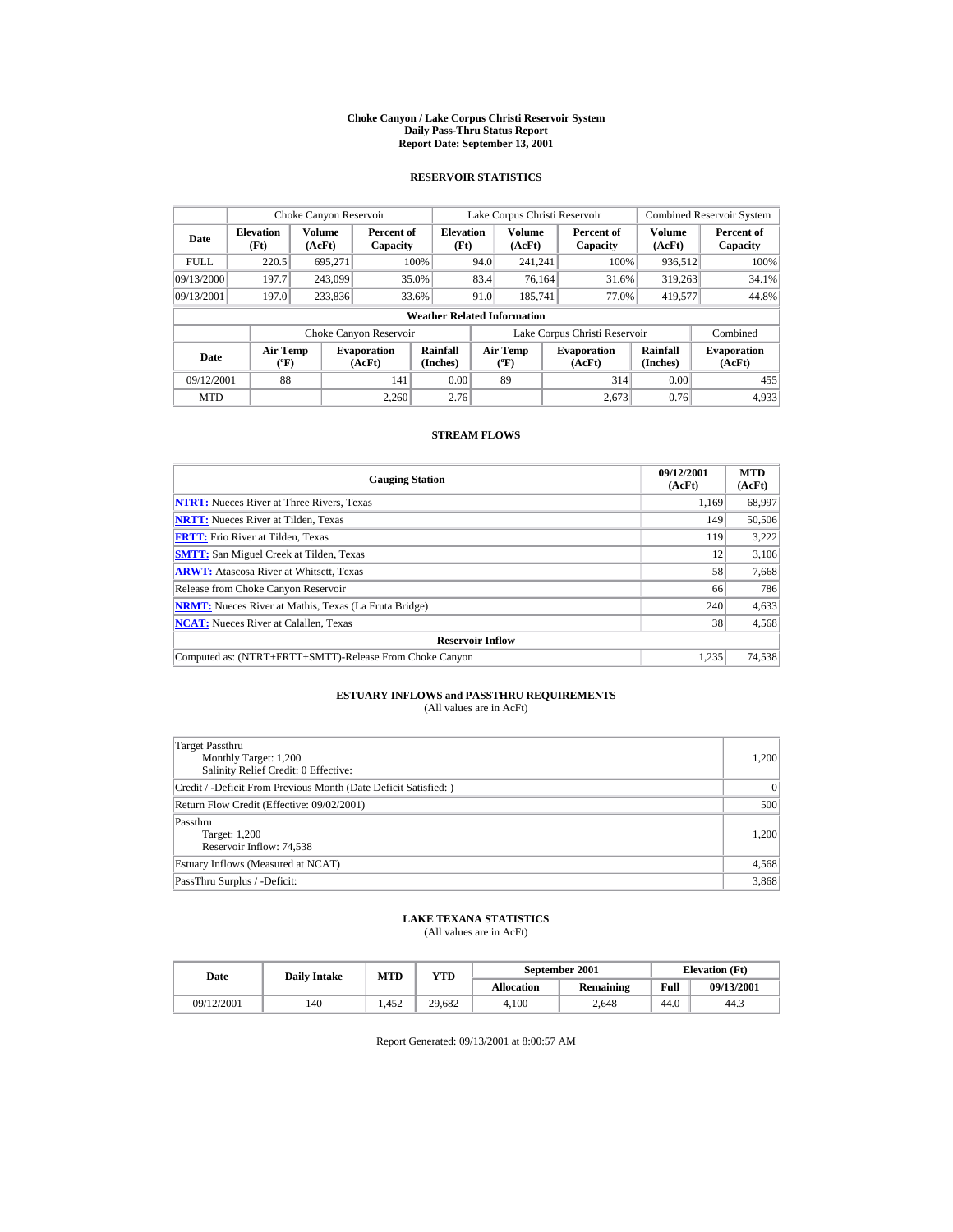#### **Choke Canyon / Lake Corpus Christi Reservoir System Daily Pass-Thru Status Report Report Date: September 14, 2001**

### **RESERVOIR STATISTICS**

| Choke Canyon Reservoir |                                             |                  |                              |                                    |      | Lake Corpus Christi Reservoir            |                               |                      | <b>Combined Reservoir System</b> |
|------------------------|---------------------------------------------|------------------|------------------------------|------------------------------------|------|------------------------------------------|-------------------------------|----------------------|----------------------------------|
| Date                   | <b>Elevation</b><br>(Ft)                    | Volume<br>(AcFt) | Percent of<br>Capacity       | <b>Elevation</b><br>(Ft)           |      | <b>Volume</b><br>(AcFt)                  | Percent of<br>Capacity        | Volume<br>(AcFt)     | Percent of<br>Capacity           |
| <b>FULL</b>            | 220.5                                       | 695.271          |                              | 100%                               | 94.0 | 241.241                                  | 100%                          | 936.512              | 100%                             |
| 09/14/2000             | 197.6                                       | 242.961          |                              | 34.9%                              | 83.3 | 75.645                                   | 31.4%                         | 318,606              | 34.0%                            |
| 09/14/2001             | 197.0                                       | 233,568          |                              | 33.6%                              | 90.9 | 185,220                                  | 76.8%                         | 418,788              | 44.7%                            |
|                        |                                             |                  |                              | <b>Weather Related Information</b> |      |                                          |                               |                      |                                  |
|                        |                                             |                  | Choke Canyon Reservoir       |                                    |      |                                          | Lake Corpus Christi Reservoir |                      | Combined                         |
| Date                   | <b>Air Temp</b><br>$({}^{\circ}\mathrm{F})$ |                  | <b>Evaporation</b><br>(AcFt) | Rainfall<br>(Inches)               |      | <b>Air Temp</b><br>$({}^{\circ}{\rm F})$ | <b>Evaporation</b><br>(AcFt)  | Rainfall<br>(Inches) | <b>Evaporation</b><br>(AcFt)     |
| 09/13/2001             | 89                                          |                  | 196                          | 0.00                               |      | 91                                       | 253                           | 0.00                 | 449                              |
| <b>MTD</b>             |                                             |                  | 2.456                        | 2.76                               |      |                                          | 2.926                         | 0.76                 | 5.382                            |

### **STREAM FLOWS**

| <b>Gauging Station</b>                                       | 09/13/2001<br>(AcFt) | <b>MTD</b><br>(AcFt) |
|--------------------------------------------------------------|----------------------|----------------------|
| <b>NTRT:</b> Nueces River at Three Rivers, Texas             | 476                  | 69,473               |
| <b>NRTT:</b> Nueces River at Tilden, Texas                   | 81                   | 50.588               |
| <b>FRTT:</b> Frio River at Tilden, Texas                     | 73                   | 3,295                |
| <b>SMTT:</b> San Miguel Creek at Tilden, Texas               |                      | 3,111                |
| <b>ARWT:</b> Atascosa River at Whitsett, Texas               | 42                   | 7,710                |
| Release from Choke Canyon Reservoir                          | 66                   | 852                  |
| <b>NRMT:</b> Nueces River at Mathis, Texas (La Fruta Bridge) | 179                  | 4,812                |
| <b>NCAT:</b> Nueces River at Calallen, Texas                 | 19                   | 4,587                |
| <b>Reservoir Inflow</b>                                      |                      |                      |
| Computed as: (NTRT+FRTT+SMTT)-Release From Choke Canyon      | 490                  | 75,028               |

# **ESTUARY INFLOWS and PASSTHRU REQUIREMENTS**<br>(All values are in AcFt)

| Target Passthru<br>Monthly Target: 1,200<br>Salinity Relief Credit: 0 Effective: | 1,200 |
|----------------------------------------------------------------------------------|-------|
| Credit / -Deficit From Previous Month (Date Deficit Satisfied:)                  | 0     |
| Return Flow Credit (Effective: 09/02/2001)                                       | 500   |
| Passthru<br>Target: 1,200<br>Reservoir Inflow: 75,028                            | 1,200 |
| Estuary Inflows (Measured at NCAT)                                               | 4,587 |
| PassThru Surplus / -Deficit:                                                     | 3,887 |

## **LAKE TEXANA STATISTICS**

(All values are in AcFt)

| Date       | <b>Daily Intake</b> |       | September 2001<br><b>MTD</b><br>$_{\rm VTD}$ |                   |           |      | <b>Elevation</b> (Ft) |
|------------|---------------------|-------|----------------------------------------------|-------------------|-----------|------|-----------------------|
|            |                     |       |                                              | <b>Allocation</b> | Remaining | Full | 09/14/2001            |
| 09/13/2001 | 145                 | 1.598 | 29.828                                       | 4.100             | 2.502     | 44.0 | 44.3                  |

Report Generated: 09/14/2001 at 7:47:56 AM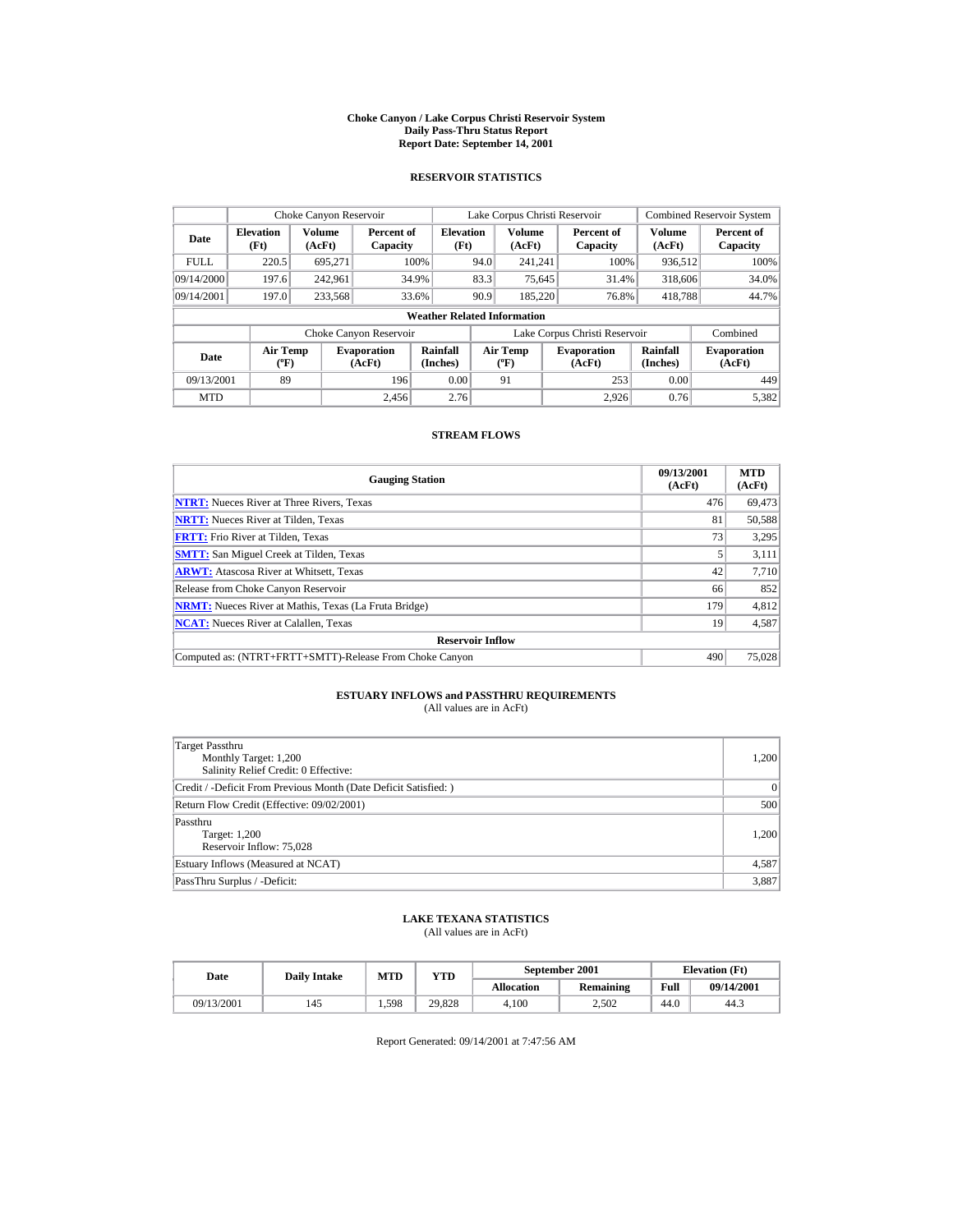#### **Choke Canyon / Lake Corpus Christi Reservoir System Daily Pass-Thru Status Report Report Date: September 15, 2001**

### **RESERVOIR STATISTICS**

|             | Choke Canyon Reservoir           |                  |                              |                                    |      | Lake Corpus Christi Reservoir               |                               |                             | <b>Combined Reservoir System</b> |
|-------------|----------------------------------|------------------|------------------------------|------------------------------------|------|---------------------------------------------|-------------------------------|-----------------------------|----------------------------------|
| Date        | <b>Elevation</b><br>(Ft)         | Volume<br>(AcFt) | Percent of<br>Capacity       | <b>Elevation</b><br>(Ft)           |      | Volume<br>(AcFt)                            | Percent of<br>Capacity        | Volume<br>(AcFt)            | Percent of<br>Capacity           |
| <b>FULL</b> | 220.5                            | 695.271          |                              | 100%                               | 94.0 | 241.241                                     | 100%                          | 936,512                     | 100%                             |
| 09/15/2000  | 197.7                            | 243,099          |                              | 35.0%                              | 83.3 | 75.232                                      | 31.2%                         | 318.331                     | 34.0%                            |
| 09/15/2001  | 196.9                            | 233,434          |                              | 33.6%                              | 90.9 | 184.526                                     | 76.5%                         | 417,960                     | 44.6%                            |
|             |                                  |                  |                              | <b>Weather Related Information</b> |      |                                             |                               |                             |                                  |
|             |                                  |                  | Choke Canyon Reservoir       |                                    |      |                                             | Lake Corpus Christi Reservoir |                             | Combined                         |
| Date        | <b>Air Temp</b><br>$(^{\circ}F)$ |                  | <b>Evaporation</b><br>(AcFt) | Rainfall<br>(Inches)               |      | <b>Air Temp</b><br>$({}^{\circ}\mathbf{F})$ | <b>Evaporation</b><br>(AcFt)  | <b>Rainfall</b><br>(Inches) | <b>Evaporation</b><br>(AcFt)     |
| 09/14/2001  | 90                               |                  | 266                          | 0.00                               |      | 91                                          | 232                           | 0.00                        | 498                              |
| <b>MTD</b>  |                                  |                  | 2.722                        | 2.76                               |      |                                             | 3.158                         | 0.76                        | 5.880                            |

### **STREAM FLOWS**

| <b>Gauging Station</b>                                       | 09/14/2001<br>(AcFt) | <b>MTD</b><br>(AcFt) |
|--------------------------------------------------------------|----------------------|----------------------|
| <b>NTRT:</b> Nueces River at Three Rivers, Texas             | $\theta$             | 69,473               |
| <b>NRTT:</b> Nueces River at Tilden, Texas                   | $\Omega$             | 50,588               |
| <b>FRTT:</b> Frio River at Tilden, Texas                     | $\Omega$             | 3,295                |
| <b>SMTT:</b> San Miguel Creek at Tilden, Texas               | $\Omega$             | 3,111                |
| <b>ARWT:</b> Atascosa River at Whitsett, Texas               | $\Omega$             | 7,710                |
| Release from Choke Canyon Reservoir                          | 66                   | 917                  |
| <b>NRMT:</b> Nueces River at Mathis, Texas (La Fruta Bridge) | $\Omega$             | 4,812                |
| <b>NCAT:</b> Nueces River at Calallen, Texas                 | $\Omega$             | 4,587                |
| <b>Reservoir Inflow</b>                                      |                      |                      |
| Computed as: NRTT+FRTT+SMTT+ARWT                             | $\Omega$             | 75,028               |

# **ESTUARY INFLOWS and PASSTHRU REQUIREMENTS**<br>(All values are in AcFt)

| Target Passthru<br>Monthly Target: 1,200<br>Salinity Relief Credit: 0 Effective: | 1,200 |
|----------------------------------------------------------------------------------|-------|
| Credit / -Deficit From Previous Month (Date Deficit Satisfied:)                  | 0     |
| Return Flow Credit (Effective: 09/02/2001)                                       | 500   |
| Passthru<br>Target: 1,200<br>Reservoir Inflow: 75,028                            | 1,200 |
| Estuary Inflows (Measured at NCAT)                                               | 4,587 |
| PassThru Surplus / -Deficit:                                                     | 3,887 |

## **LAKE TEXANA STATISTICS**

(All values are in AcFt)

| Date       | <b>Daily Intake</b> | MTD         | VTD    |                   | September 2001 |      | <b>Elevation</b> (Ft) |
|------------|---------------------|-------------|--------|-------------------|----------------|------|-----------------------|
|            |                     |             |        | <b>Allocation</b> | Remaining      | Full | 09/15/2001            |
| 09/14/2001 | 139                 | 737<br>1.1J | 29.967 | 4.100             | 2.363          | 44.0 | 44.3                  |

Report Generated: 09/15/2001 at 8:44:41 AM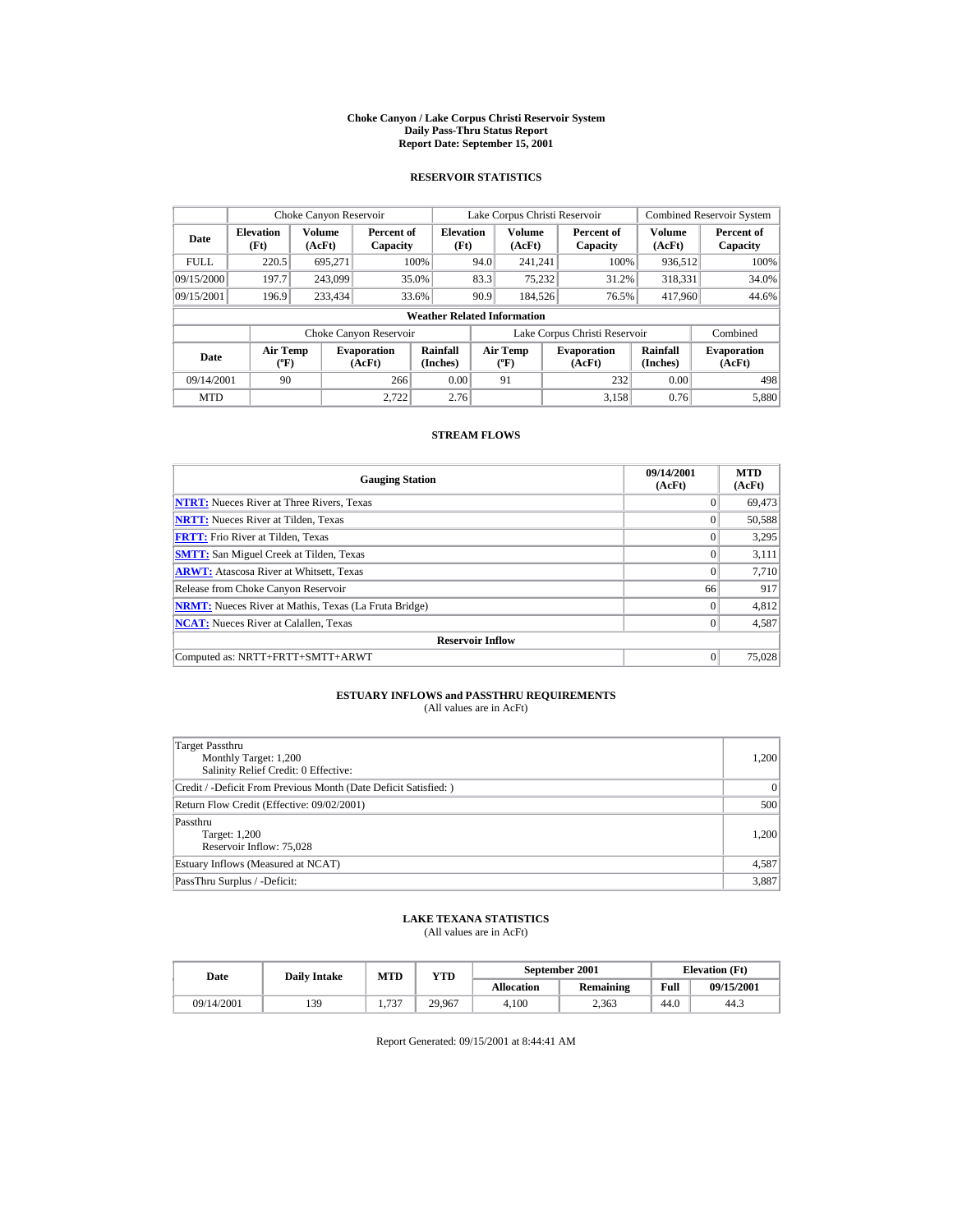#### **Choke Canyon / Lake Corpus Christi Reservoir System Daily Pass-Thru Status Report Report Date: September 16, 2001**

### **RESERVOIR STATISTICS**

|                                                     | Choke Canyon Reservoir   |                              |                        |                                    |                                          | Lake Corpus Christi Reservoir |                               |                              | <b>Combined Reservoir System</b> |
|-----------------------------------------------------|--------------------------|------------------------------|------------------------|------------------------------------|------------------------------------------|-------------------------------|-------------------------------|------------------------------|----------------------------------|
| Date                                                | <b>Elevation</b><br>(Ft) | Volume<br>(AcFt)             | Percent of<br>Capacity | <b>Elevation</b><br>(Ft)           |                                          | <b>Volume</b><br>(AcFt)       | Percent of<br>Capacity        | Volume<br>(AcFt)             | Percent of<br>Capacity           |
| <b>FULL</b>                                         | 220.5                    | 695.271                      |                        | 100%                               | 94.0                                     | 241.241                       | 100%                          | 936,512                      | 100%                             |
| 09/16/2000                                          | 197.6                    | 242,823                      |                        | 34.9%                              | 83.3                                     | 74.821                        | 31.0%                         | 317,644                      | 33.9%                            |
| 09/16/2001                                          | 196.9                    | 233.299                      |                        | 33.6%                              | 90.9                                     | 184,179                       | 76.3%                         | 417,478                      | 44.6%                            |
|                                                     |                          |                              |                        | <b>Weather Related Information</b> |                                          |                               |                               |                              |                                  |
|                                                     |                          |                              | Choke Canyon Reservoir |                                    |                                          |                               | Lake Corpus Christi Reservoir |                              | Combined                         |
| <b>Air Temp</b><br>Date<br>$({}^{\circ}\mathrm{F})$ |                          | <b>Evaporation</b><br>(AcFt) | Rainfall<br>(Inches)   |                                    | <b>Air Temp</b><br>$({}^{\circ}{\rm F})$ | <b>Evaporation</b><br>(AcFt)  | Rainfall<br>(Inches)          | <b>Evaporation</b><br>(AcFt) |                                  |
| 09/15/2001                                          | 89                       |                              | 211                    | 0.00                               |                                          | 88                            | 283                           | 0.00                         | 494                              |
| <b>MTD</b>                                          |                          |                              | 2.933                  | 2.76                               |                                          |                               | 3.441                         | 0.76                         | 6.374                            |

### **STREAM FLOWS**

| <b>Gauging Station</b>                                       | 09/15/2001<br>(AcFt) | <b>MTD</b><br>(AcFt) |
|--------------------------------------------------------------|----------------------|----------------------|
| <b>NTRT:</b> Nueces River at Three Rivers, Texas             | $\theta$             | 69,473               |
| <b>NRTT:</b> Nueces River at Tilden, Texas                   | $\Omega$             | 50,588               |
| <b>FRTT:</b> Frio River at Tilden, Texas                     | $\Omega$             | 3,295                |
| <b>SMTT:</b> San Miguel Creek at Tilden, Texas               | $\Omega$             | 3,111                |
| <b>ARWT:</b> Atascosa River at Whitsett, Texas               | $\Omega$             | 7,710                |
| Release from Choke Canyon Reservoir                          | 66                   | 983                  |
| <b>NRMT:</b> Nueces River at Mathis, Texas (La Fruta Bridge) | $\Omega$             | 4,812                |
| <b>NCAT:</b> Nueces River at Calallen, Texas                 | $\Omega$             | 4,587                |
| <b>Reservoir Inflow</b>                                      |                      |                      |
| Computed as: NRTT+FRTT+SMTT+ARWT                             | $\Omega$             | 75,028               |

# **ESTUARY INFLOWS and PASSTHRU REQUIREMENTS**<br>(All values are in AcFt)

| Target Passthru<br>Monthly Target: 1,200<br>Salinity Relief Credit: 0 Effective: | 1,200     |
|----------------------------------------------------------------------------------|-----------|
| Credit / -Deficit From Previous Month (Date Deficit Satisfied:)                  | $\vert$ 0 |
| Return Flow Credit (Effective: 09/02/2001)                                       | 500       |
| Passthru<br>Target: 1,200<br>Reservoir Inflow: 75,028                            | 1,200     |
| Estuary Inflows (Measured at NCAT)                                               | 4,587     |
| PassThru Surplus / -Deficit:                                                     | 3,887     |

## **LAKE TEXANA STATISTICS**

(All values are in AcFt)

| Date       | <b>Daily Intake</b> | MTD<br>YTD<br><b>Allocation</b> |        | September 2001 | <b>Elevation</b> (Ft) |      |            |
|------------|---------------------|---------------------------------|--------|----------------|-----------------------|------|------------|
|            |                     |                                 |        |                | Remaining             | Full | 09/16/2001 |
| 09/15/2001 | 139                 | .876                            | 30.106 | 4.100          | 2.224                 | 44.0 | 44.3       |

Report Generated: 09/16/2001 at 8:34:15 AM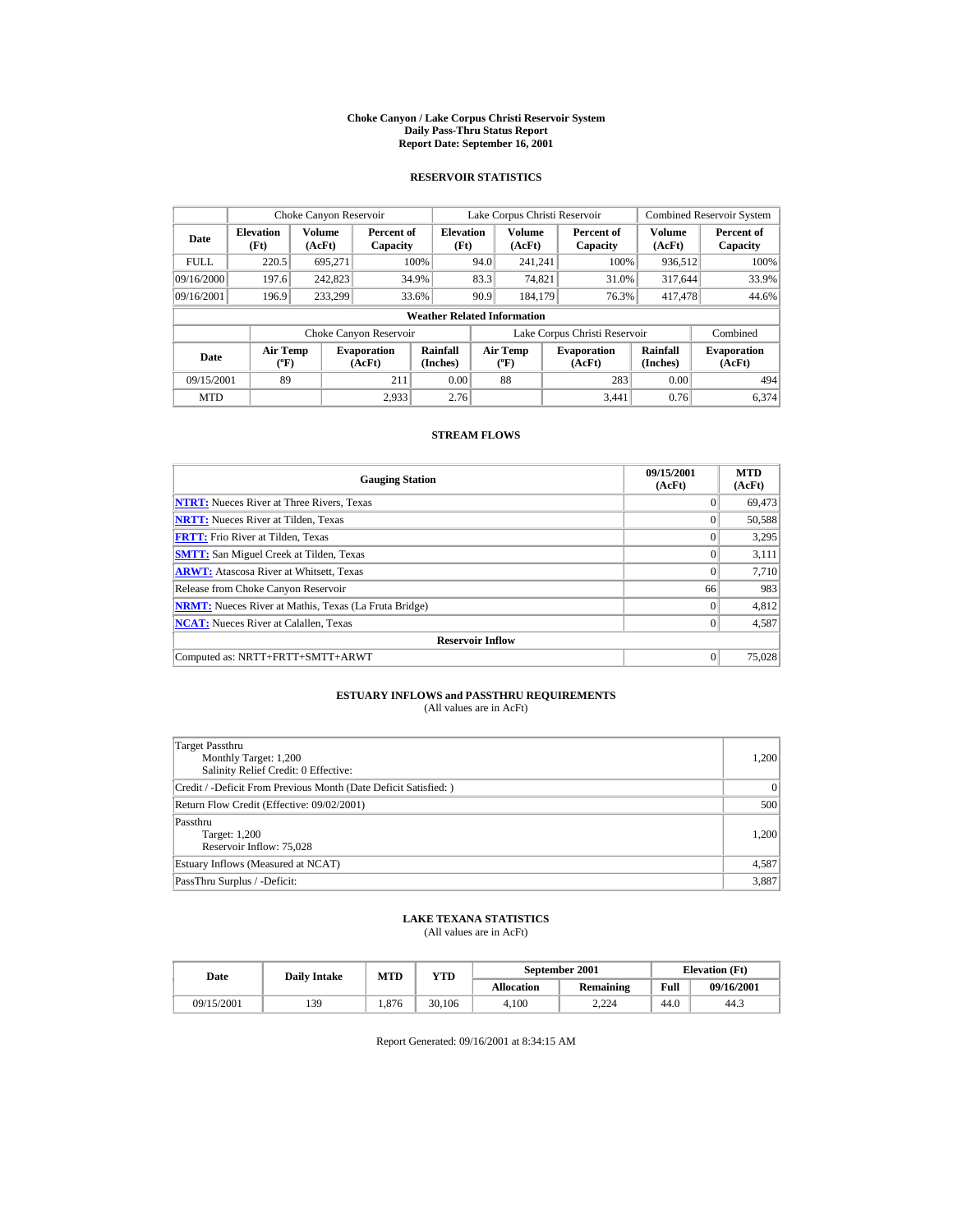#### **Choke Canyon / Lake Corpus Christi Reservoir System Daily Pass-Thru Status Report Report Date: September 17, 2001**

### **RESERVOIR STATISTICS**

|                                                          | Choke Canyon Reservoir   |                         |                              |                                    |      | Lake Corpus Christi Reservoir            |                               |                         | <b>Combined Reservoir System</b> |
|----------------------------------------------------------|--------------------------|-------------------------|------------------------------|------------------------------------|------|------------------------------------------|-------------------------------|-------------------------|----------------------------------|
| Date                                                     | <b>Elevation</b><br>(Ft) | <b>Volume</b><br>(AcFt) | Percent of<br>Capacity       | <b>Elevation</b><br>(Ft)           |      | <b>Volume</b><br>(AcFt)                  | Percent of<br>Capacity        | <b>Volume</b><br>(AcFt) | Percent of<br>Capacity           |
| <b>FULL</b>                                              | 220.5                    | 695.271                 |                              | 100%                               | 94.0 | 241.241                                  | 100%                          | 936,512                 | 100%                             |
| 09/17/2000                                               | 197.6                    | 242.272                 |                              | 34.8%                              | 83.2 | 74,310                                   | 30.8%                         | 316,582                 | 33.8%                            |
| 09/17/2001                                               | 196.9                    | 232,629                 |                              | 33.5%                              | 90.8 | 183.487                                  | 76.1%                         | 416,116                 | 44.4%                            |
|                                                          |                          |                         |                              | <b>Weather Related Information</b> |      |                                          |                               |                         |                                  |
|                                                          |                          |                         | Choke Canyon Reservoir       |                                    |      |                                          | Lake Corpus Christi Reservoir |                         | Combined                         |
| <b>Air Temp</b><br>Date<br>$({}^{\mathrm{o}}\mathbf{F})$ |                          |                         | <b>Evaporation</b><br>(AcFt) | Rainfall<br>(Inches)               |      | <b>Air Temp</b><br>$({}^{\circ}{\rm F})$ | <b>Evaporation</b><br>(AcFt)  | Rainfall<br>(Inches)    | <b>Evaporation</b><br>(AcFt)     |
| 09/16/2001                                               | 90                       |                         | 164                          | 0.00                               |      | 88                                       | 282                           | 0.00                    | 446                              |
| <b>MTD</b>                                               |                          |                         | 3.097                        | 2.76                               |      |                                          | 3.723                         | 0.76                    | 6.820                            |

### **STREAM FLOWS**

| <b>Gauging Station</b>                                       | 09/16/2001<br>(AcFt) | <b>MTD</b><br>(AcFt) |
|--------------------------------------------------------------|----------------------|----------------------|
| <b>NTRT:</b> Nueces River at Three Rivers, Texas             | 208                  | 70,257               |
| <b>NRTT:</b> Nueces River at Tilden, Texas                   | 19                   | 50,684               |
| <b>FRTT:</b> Frio River at Tilden, Texas                     | 32                   | 3,408                |
| <b>SMTT:</b> San Miguel Creek at Tilden, Texas               |                      | 3,439                |
| <b>ARWT:</b> Atascosa River at Whitsett, Texas               | 24                   | 7,797                |
| Release from Choke Canyon Reservoir                          | 66                   | 1.048                |
| <b>NRMT:</b> Nueces River at Mathis, Texas (La Fruta Bridge) | 262                  | 5,508                |
| <b>NCAT:</b> Nueces River at Calallen, Texas                 |                      | 4,588                |
| <b>Reservoir Inflow</b>                                      |                      |                      |
| Computed as: (NTRT+FRTT+SMTT)-Release From Choke Canyon      | 175                  | 76,056               |

# **ESTUARY INFLOWS and PASSTHRU REQUIREMENTS**<br>(All values are in AcFt)

| Target Passthru<br>Monthly Target: 1,200<br>Salinity Relief Credit: 0 Effective: | 1,200 |
|----------------------------------------------------------------------------------|-------|
| Credit / -Deficit From Previous Month (Date Deficit Satisfied:)                  | 0     |
| Return Flow Credit (Effective: 09/02/2001)                                       | 500   |
| Passthru<br>Target: 1,200<br>Reservoir Inflow: 76,056                            | 1,200 |
| Estuary Inflows (Measured at NCAT)                                               | 4,588 |
| PassThru Surplus / -Deficit:                                                     | 3,888 |

## **LAKE TEXANA STATISTICS**

(All values are in AcFt)

| Date       | MTD<br><b>VTD</b><br><b>Daily Intake</b> |       |        | September 2001    | <b>Elevation</b> (Ft) |      |            |
|------------|------------------------------------------|-------|--------|-------------------|-----------------------|------|------------|
|            |                                          |       |        | <b>Allocation</b> | Remaining             | Full | 09/17/2001 |
| 09/16/2001 | 139                                      | 2.015 | 30.245 | 4.100             | 2.085                 | 44.0 | 44.3       |

Report Generated: 09/17/2001 at 8:30:31 AM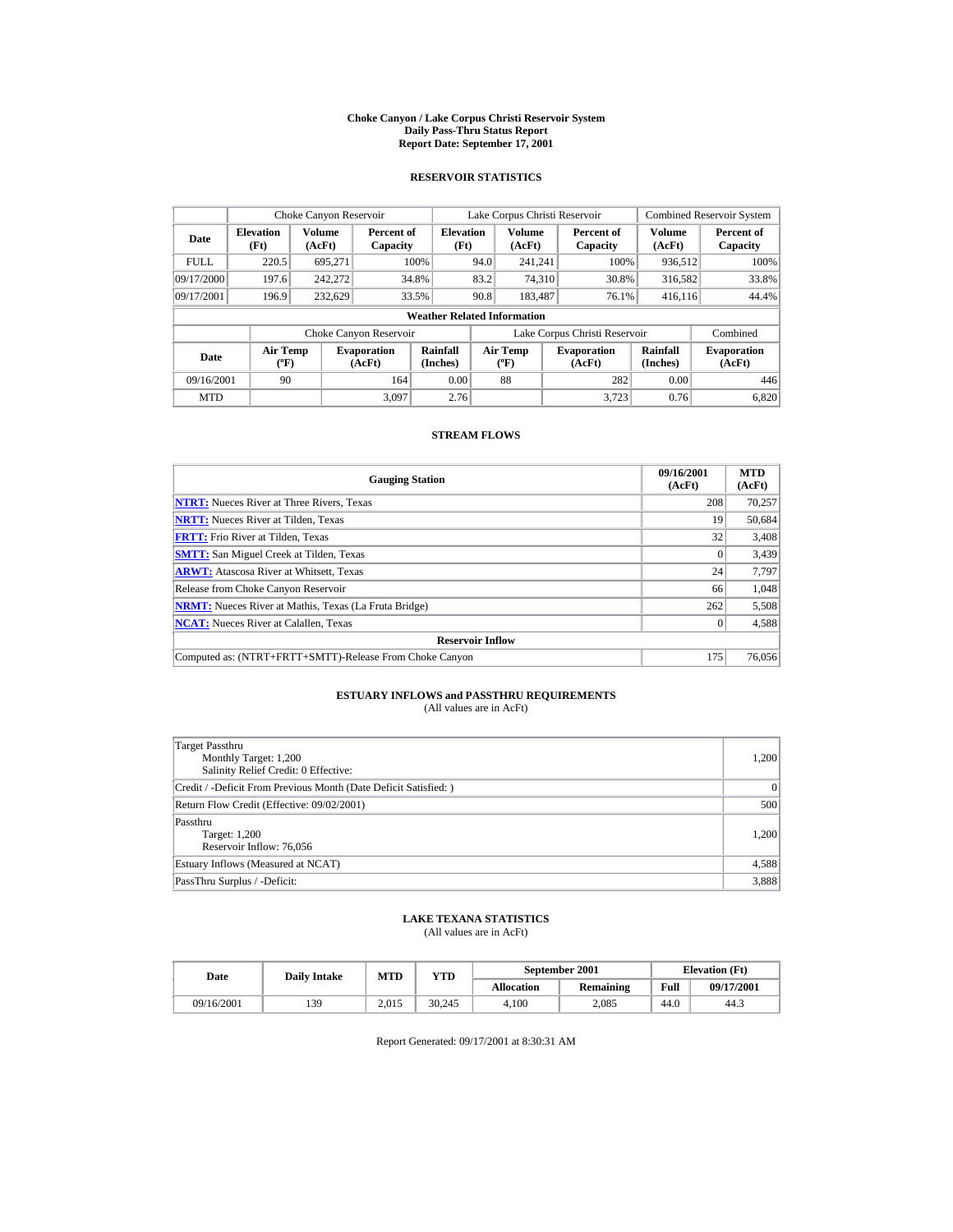#### **Choke Canyon / Lake Corpus Christi Reservoir System Daily Pass-Thru Status Report Report Date: September 18, 2001**

### **RESERVOIR STATISTICS**

|                                                     | Choke Canyon Reservoir   |                  |                              |                                    |      | Lake Corpus Christi Reservoir            |                               |                         | <b>Combined Reservoir System</b> |
|-----------------------------------------------------|--------------------------|------------------|------------------------------|------------------------------------|------|------------------------------------------|-------------------------------|-------------------------|----------------------------------|
| Date                                                | <b>Elevation</b><br>(Ft) | Volume<br>(AcFt) | Percent of<br>Capacity       | <b>Elevation</b><br>(Ft)           |      | <b>Volume</b><br>(AcFt)                  | Percent of<br>Capacity        | <b>Volume</b><br>(AcFt) | Percent of<br>Capacity           |
| <b>FULL</b>                                         | 220.5                    | 695.271          |                              | 100%                               | 94.0 | 241.241                                  | 100%                          | 936,512                 | 100%                             |
| 09/18/2000                                          | 197.6                    | 241.721          |                              | 34.8%                              | 83.2 | 73,802                                   | 30.6%                         | 315,523                 | 33.7%                            |
| 09/18/2001                                          | 196.9                    | 232.629          |                              | 33.5%                              | 90.8 | 183,314                                  | 76.0%                         | 415,943                 | 44.4%                            |
|                                                     |                          |                  |                              | <b>Weather Related Information</b> |      |                                          |                               |                         |                                  |
|                                                     |                          |                  | Choke Canyon Reservoir       |                                    |      |                                          | Lake Corpus Christi Reservoir |                         | Combined                         |
| <b>Air Temp</b><br>Date<br>$({}^{\circ}\mathrm{F})$ |                          |                  | <b>Evaporation</b><br>(AcFt) | Rainfall<br>(Inches)               |      | <b>Air Temp</b><br>$({}^{\circ}{\rm F})$ | <b>Evaporation</b><br>(AcFt)  | Rainfall<br>(Inches)    | <b>Evaporation</b><br>(AcFt)     |
| 09/17/2001                                          | 89                       |                  | 234                          | 0.00                               |      | 90                                       | 292                           | 0.00                    | 526                              |
| <b>MTD</b>                                          |                          |                  | 3.331                        | 2.76                               |      |                                          | 4.015                         | 0.76                    | 7.346                            |

### **STREAM FLOWS**

| <b>Gauging Station</b>                                       | 09/17/2001<br>(AcFt) | <b>MTD</b><br>(AcFt) |
|--------------------------------------------------------------|----------------------|----------------------|
| <b>NTRT:</b> Nueces River at Three Rivers, Texas             | 177                  | 70.434               |
| <b>NRTT:</b> Nueces River at Tilden, Texas                   | 13                   | 50,697               |
| <b>FRTT:</b> Frio River at Tilden, Texas                     | 26                   | 3,434                |
| <b>SMTT:</b> San Miguel Creek at Tilden, Texas               | $\Omega$             | 3,439                |
| <b>ARWT:</b> Atascosa River at Whitsett, Texas               | 24                   | 7,821                |
| Release from Choke Canyon Reservoir                          | 66                   | 1,114                |
| <b>NRMT:</b> Nueces River at Mathis, Texas (La Fruta Bridge) | 345                  | 5,854                |
| <b>NCAT:</b> Nueces River at Calallen, Texas                 |                      | 4,588                |
| <b>Reservoir Inflow</b>                                      |                      |                      |
| Computed as: (NTRT+FRTT+SMTT)-Release From Choke Canyon      | 137                  | 76.193               |

# **ESTUARY INFLOWS and PASSTHRU REQUIREMENTS**<br>(All values are in AcFt)

| Target Passthru<br>Monthly Target: 1,200<br>Salinity Relief Credit: 0 Effective: | 1,200 |
|----------------------------------------------------------------------------------|-------|
| Credit / -Deficit From Previous Month (Date Deficit Satisfied:)                  | 0     |
| Return Flow Credit (Effective: 09/02/2001)                                       | 500   |
| Passthru<br>Target: 1,200<br>Reservoir Inflow: 76,193                            | 1,200 |
| Estuary Inflows (Measured at NCAT)                                               | 4,588 |
| PassThru Surplus / -Deficit:                                                     | 3,888 |

## **LAKE TEXANA STATISTICS**

(All values are in AcFt)

| Date       | <b>Daily Intake</b> | <b>MTD</b> | $_{\rm VTD}$ |                   | September 2001 | <b>Elevation</b> (Ft) |            |
|------------|---------------------|------------|--------------|-------------------|----------------|-----------------------|------------|
|            |                     |            |              | <b>Allocation</b> | Remaining      | Full                  | 09/18/2001 |
| 09/17/2001 | 139                 | 2.154      | 30.384       | 4.100             | .946           | 44.0                  | 44.3       |

Report Generated: 09/18/2001 at 8:00:56 AM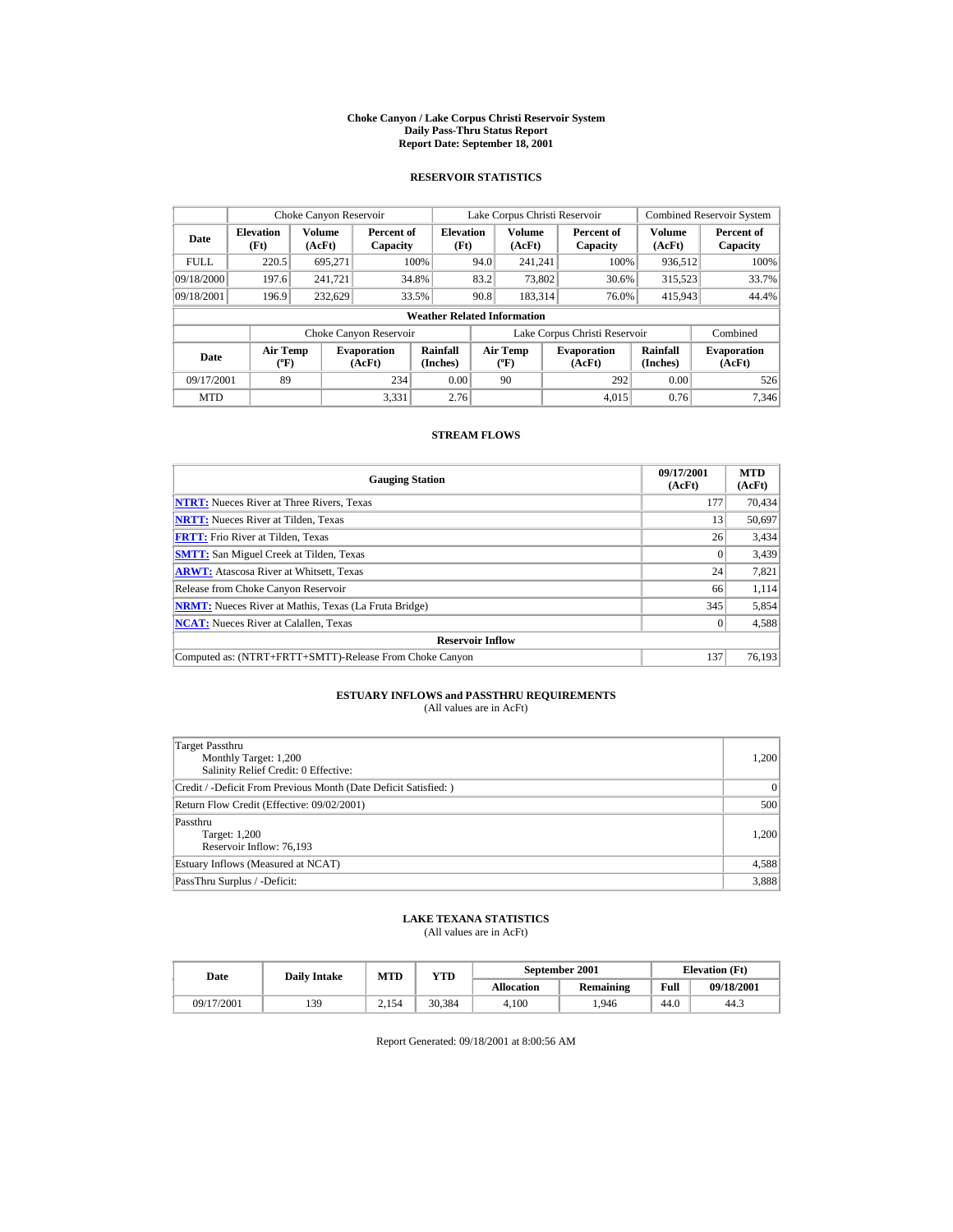#### **Choke Canyon / Lake Corpus Christi Reservoir System Daily Pass-Thru Status Report Report Date: September 19, 2001**

### **RESERVOIR STATISTICS**

|             | Choke Canyon Reservoir                      |                  |                              |                          |      | Lake Corpus Christi Reservoir            |  |                               |                         | <b>Combined Reservoir System</b> |  |  |
|-------------|---------------------------------------------|------------------|------------------------------|--------------------------|------|------------------------------------------|--|-------------------------------|-------------------------|----------------------------------|--|--|
| Date        | <b>Elevation</b><br>(Ft)                    | Volume<br>(AcFt) | Percent of<br>Capacity       | <b>Elevation</b><br>(Ft) |      | <b>Volume</b><br>(AcFt)                  |  | Percent of<br>Capacity        | <b>Volume</b><br>(AcFt) | Percent of<br>Capacity           |  |  |
| <b>FULL</b> | 220.5                                       | 695.271          |                              | 100%                     | 94.0 | 241.241                                  |  | 100%                          | 936,512                 | 100%                             |  |  |
| 09/19/2000  | 197.5                                       | 241,446          |                              | 34.7%                    | 83.1 | 73.198                                   |  | 30.3%                         | 314,644                 | 33.6%                            |  |  |
| 09/19/2001  | 196.9                                       | 232.228          |                              | 33.4%                    | 90.8 | 182,622                                  |  | 75.7%                         | 414,850                 | 44.3%                            |  |  |
|             | <b>Weather Related Information</b>          |                  |                              |                          |      |                                          |  |                               |                         |                                  |  |  |
|             |                                             |                  | Choke Canyon Reservoir       |                          |      |                                          |  | Lake Corpus Christi Reservoir |                         | Combined                         |  |  |
| Date        | <b>Air Temp</b><br>$({}^{\circ}\mathrm{F})$ |                  | <b>Evaporation</b><br>(AcFt) | Rainfall<br>(Inches)     |      | <b>Air Temp</b><br>$({}^{\circ}{\rm F})$ |  | <b>Evaporation</b><br>(AcFt)  | Rainfall<br>(Inches)    | <b>Evaporation</b><br>(AcFt)     |  |  |
| 09/18/2001  | 91                                          |                  | 218                          | 0.00                     |      | 94                                       |  | 231                           | 0.00                    | 449                              |  |  |
| <b>MTD</b>  |                                             |                  | 3.549                        | 2.76                     |      |                                          |  | 4.246                         | 0.76                    | 7.795                            |  |  |

### **STREAM FLOWS**

| <b>Gauging Station</b>                                       | 09/18/2001<br>(AcFt) | <b>MTD</b><br>(AcFt) |
|--------------------------------------------------------------|----------------------|----------------------|
| <b>NTRT:</b> Nueces River at Three Rivers, Texas             | 161                  | 70,595               |
| <b>NRTT:</b> Nueces River at Tilden, Texas                   | 9                    | 50,706               |
| <b>FRTT:</b> Frio River at Tilden, Texas                     | 19                   | 3,453                |
| <b>SMTT:</b> San Miguel Creek at Tilden, Texas               | $\Omega$             | 3,439                |
| <b>ARWT:</b> Atascosa River at Whitsett, Texas               | 22                   | 7,843                |
| Release from Choke Canyon Reservoir                          | 66                   | 1,179                |
| <b>NRMT:</b> Nueces River at Mathis, Texas (La Fruta Bridge) | 345                  | 6.199                |
| <b>NCAT:</b> Nueces River at Calallen, Texas                 |                      | 4,588                |
| <b>Reservoir Inflow</b>                                      |                      |                      |
| Computed as: (NTRT+FRTT+SMTT)-Release From Choke Canyon      | 114                  | 76,307               |

# **ESTUARY INFLOWS and PASSTHRU REQUIREMENTS**<br>(All values are in AcFt)

| Target Passthru<br>Monthly Target: 1,200<br>Salinity Relief Credit: 0 Effective: | 1,200 |
|----------------------------------------------------------------------------------|-------|
| Credit / -Deficit From Previous Month (Date Deficit Satisfied:)                  | 0     |
| Return Flow Credit (Effective: 09/02/2001)                                       | 500   |
| Passthru<br>Target: 1,200<br>Reservoir Inflow: 76,307                            | 1,200 |
| Estuary Inflows (Measured at NCAT)                                               | 4,588 |
| PassThru Surplus / -Deficit:                                                     | 3,888 |

## **LAKE TEXANA STATISTICS**

(All values are in AcFt)

| Date       | <b>Daily Intake</b> | MTD            | VTD    |                   | September 2001 | <b>Elevation</b> (Ft) |            |
|------------|---------------------|----------------|--------|-------------------|----------------|-----------------------|------------|
|            |                     |                |        | <b>Allocation</b> | Remaining      | Full                  | 09/19/2001 |
| 09/18/2001 | 139                 | 2.293<br>ر ريد | 30.523 | 4.100             | .807           | 44.0                  | 44.3       |

Report Generated: 09/19/2001 at 8:13:28 AM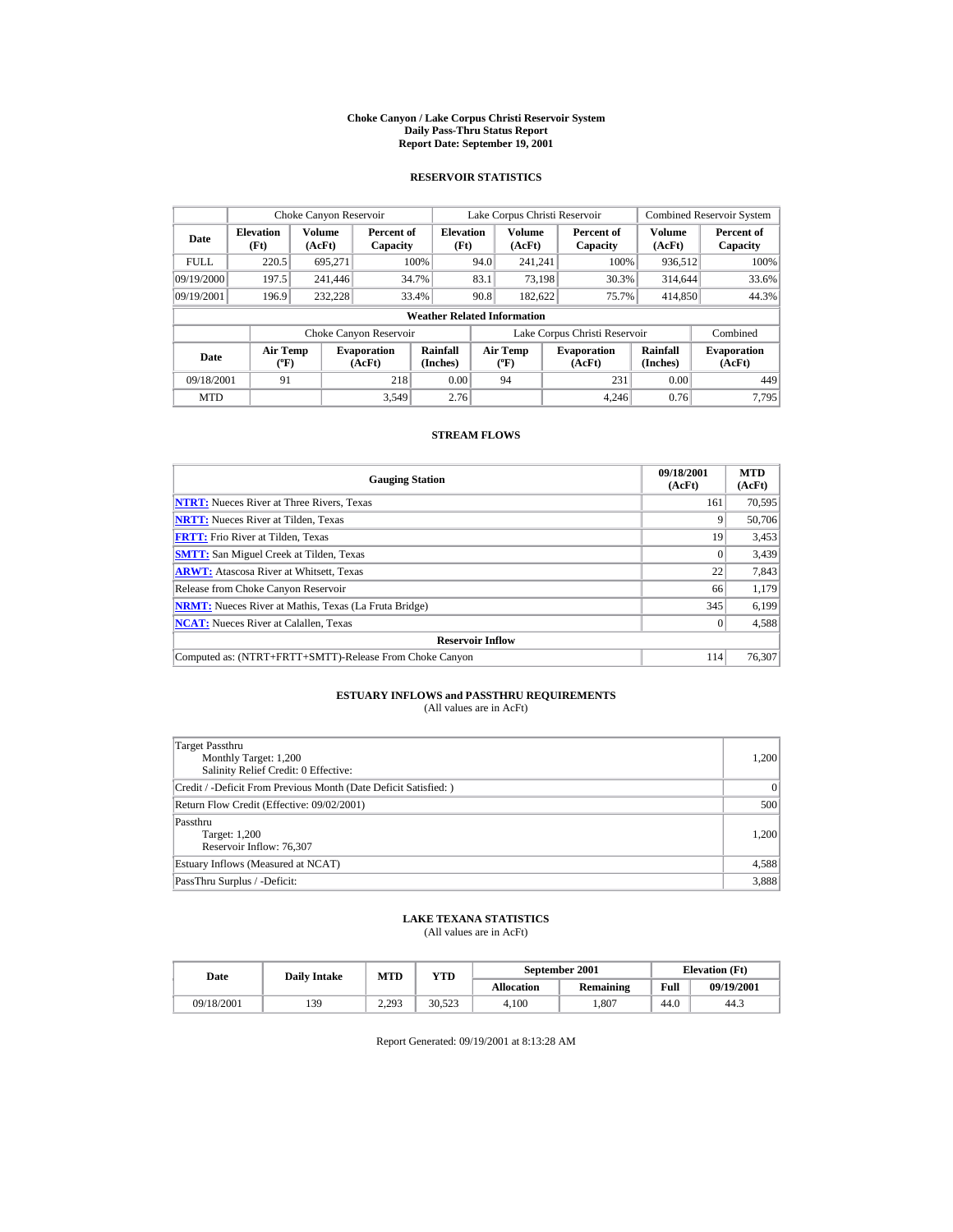#### **Choke Canyon / Lake Corpus Christi Reservoir System Daily Pass-Thru Status Report Report Date: September 20, 2001**

### **RESERVOIR STATISTICS**

|             | Choke Canyon Reservoir                    |                  |                              |                                    |      | Lake Corpus Christi Reservoir     |                               |                         | <b>Combined Reservoir System</b> |
|-------------|-------------------------------------------|------------------|------------------------------|------------------------------------|------|-----------------------------------|-------------------------------|-------------------------|----------------------------------|
| Date        | <b>Elevation</b><br>(Ft)                  | Volume<br>(AcFt) | Percent of<br>Capacity       | <b>Elevation</b><br>(Ft)           |      | <b>Volume</b><br>(AcFt)           | Percent of<br>Capacity        | <b>Volume</b><br>(AcFt) | Percent of<br>Capacity           |
| <b>FULL</b> | 220.5                                     | 695.271          |                              | 100%                               | 94.0 | 241.241                           | 100%                          | 936,512                 | 100%                             |
| 09/20/2000  | 197.5                                     | 241,171          |                              | 34.7%                              | 83.1 | 72.797                            | 30.2%                         | 313,968                 | 33.5%                            |
| 09/20/2001  | 196.8                                     | 231,827          |                              | 33.3%                              | 90.8 | 181,932                           | 75.4%                         | 413,759                 | 44.2%                            |
|             |                                           |                  |                              | <b>Weather Related Information</b> |      |                                   |                               |                         |                                  |
|             |                                           |                  | Choke Canyon Reservoir       |                                    |      |                                   | Lake Corpus Christi Reservoir |                         | Combined                         |
| Date        | Air Temp<br>$({}^{\mathrm{o}}\mathrm{F})$ |                  | <b>Evaporation</b><br>(AcFt) | Rainfall<br>(Inches)               |      | Air Temp<br>$({}^{\circ}{\rm F})$ | <b>Evaporation</b><br>(AcFt)  | Rainfall<br>(Inches)    | <b>Evaporation</b><br>(AcFt)     |
| 09/19/2001  | 91                                        |                  | 249                          | 0.00                               |      | 93                                | 311                           | 0.00                    | 560                              |
| <b>MTD</b>  |                                           |                  | 3.798                        | 2.76                               |      |                                   | 4,557                         | 0.76                    | 8,355                            |

### **STREAM FLOWS**

| <b>Gauging Station</b>                                       | 09/19/2001<br>(AcFt) | <b>MTD</b><br>(AcFt) |
|--------------------------------------------------------------|----------------------|----------------------|
| <b>NTRT:</b> Nueces River at Three Rivers, Texas             | 149                  | 70,743               |
| <b>NRTT:</b> Nueces River at Tilden, Texas                   |                      | 50.712               |
| <b>FRTT:</b> Frio River at Tilden, Texas                     | 11                   | 3,464                |
| <b>SMTT:</b> San Miguel Creek at Tilden, Texas               |                      | 3,439                |
| <b>ARWT:</b> Atascosa River at Whitsett, Texas               | 20                   | 7,863                |
| Release from Choke Canyon Reservoir                          | 66                   | 1,245                |
| <b>NRMT:</b> Nueces River at Mathis, Texas (La Fruta Bridge) | 345                  | 6,545                |
| <b>NCAT:</b> Nueces River at Calallen, Texas                 |                      | 4,588                |
| <b>Reservoir Inflow</b>                                      |                      |                      |
| Computed as: (NTRT+FRTT+SMTT)-Release From Choke Canyon      | 94                   | 76.401               |

# **ESTUARY INFLOWS and PASSTHRU REQUIREMENTS**<br>(All values are in AcFt)

| Target Passthru<br>Monthly Target: 1,200<br>Salinity Relief Credit: 0 Effective: | 1,200     |
|----------------------------------------------------------------------------------|-----------|
| Credit / -Deficit From Previous Month (Date Deficit Satisfied:)                  | $\vert$ 0 |
| Return Flow Credit (Effective: 09/02/2001)                                       | 500       |
| Passthru<br>Target: 1,200<br>Reservoir Inflow: 76,401                            | 1,200     |
| Estuary Inflows (Measured at NCAT)                                               | 4,588     |
| PassThru Surplus / -Deficit:                                                     | 3,888     |

## **LAKE TEXANA STATISTICS**

(All values are in AcFt)

| Date       | MTD<br><b>VTD</b><br><b>Daily Intake</b> |       |        |                   | September 2001 | <b>Elevation</b> (Ft) |            |
|------------|------------------------------------------|-------|--------|-------------------|----------------|-----------------------|------------|
|            |                                          |       |        | <b>Allocation</b> | Remaining      | Full                  | 09/20/2001 |
| 09/19/2001 | 139                                      | 2.431 | 30.661 | 4.100             | .669           | 44.0                  | 44.3       |

Report Generated: 09/20/2001 at 8:16:59 AM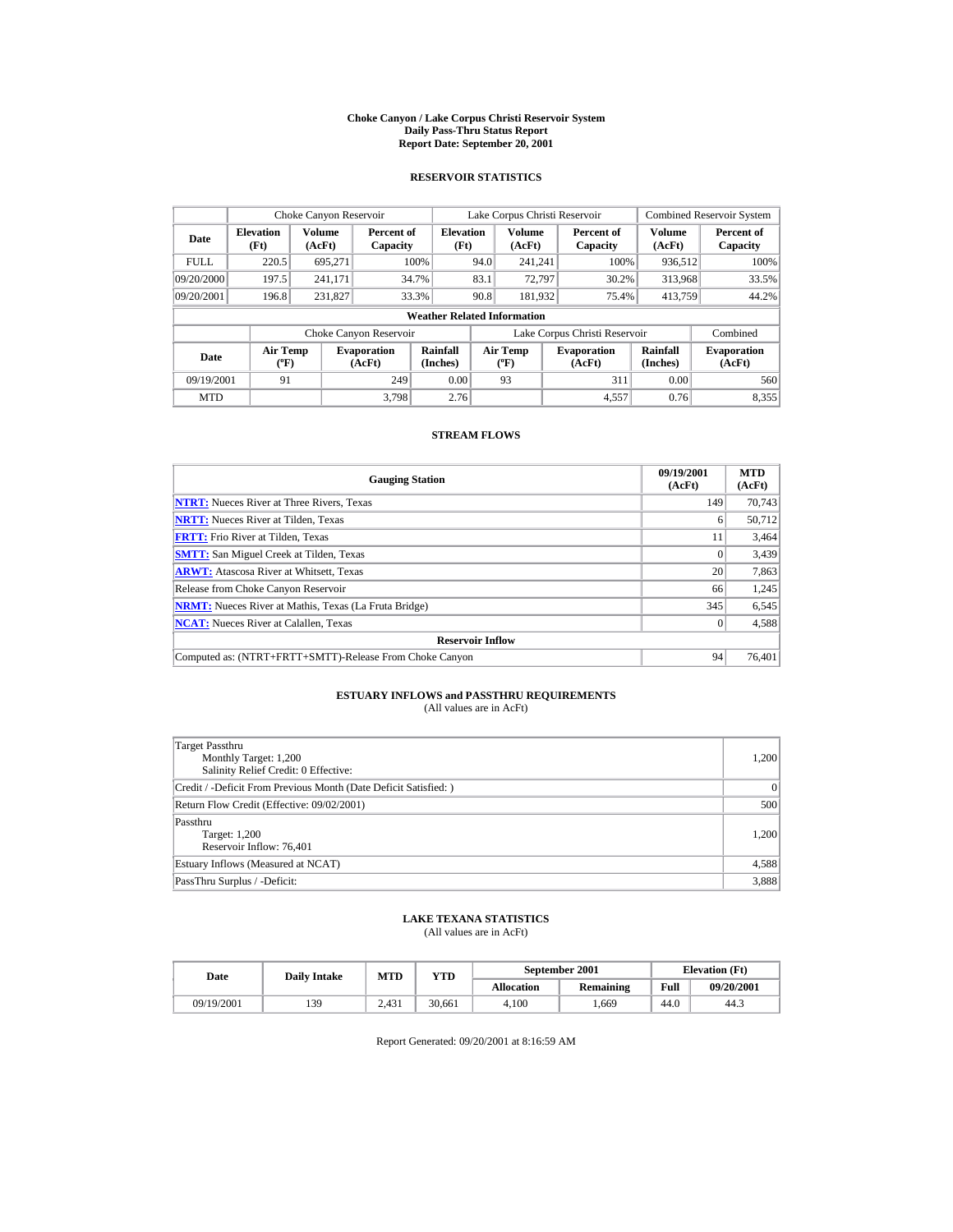#### **Choke Canyon / Lake Corpus Christi Reservoir System Daily Pass-Thru Status Report Report Date: September 21, 2001**

### **RESERVOIR STATISTICS**

|             | Choke Canyon Reservoir                      |                  |                              |                                    |      | Lake Corpus Christi Reservoir            |                               |                      | <b>Combined Reservoir System</b> |
|-------------|---------------------------------------------|------------------|------------------------------|------------------------------------|------|------------------------------------------|-------------------------------|----------------------|----------------------------------|
| Date        | <b>Elevation</b><br>(Ft)                    | Volume<br>(AcFt) | Percent of<br>Capacity       | <b>Elevation</b><br>(Ft)           |      | <b>Volume</b><br>(AcFt)                  | Percent of<br>Capacity        | Volume<br>(AcFt)     | Percent of<br>Capacity           |
| <b>FULL</b> | 220.5                                       | 695.271          |                              | 100%                               | 94.0 | 241.241                                  | 100%                          | 936,512              | 100%                             |
| 09/21/2000  | 197.5                                       | 240.623          |                              | 34.6%                              | 83.0 | 72,498                                   | 30.1%                         | 313,121              | 33.4%                            |
| 09/21/2001  | 196.8                                       | 231,560          |                              | 33.3%                              | 90.7 | 181.243                                  | 75.1%                         | 412,803              | 44.1%                            |
|             |                                             |                  |                              | <b>Weather Related Information</b> |      |                                          |                               |                      |                                  |
|             |                                             |                  | Choke Canyon Reservoir       |                                    |      |                                          | Lake Corpus Christi Reservoir |                      | Combined                         |
| Date        | <b>Air Temp</b><br>$({}^{\circ}\mathrm{F})$ |                  | <b>Evaporation</b><br>(AcFt) | Rainfall<br>(Inches)               |      | <b>Air Temp</b><br>$({}^{\circ}{\rm F})$ | <b>Evaporation</b><br>(AcFt)  | Rainfall<br>(Inches) | <b>Evaporation</b><br>(AcFt)     |
| 09/20/2001  | 92                                          |                  | 233                          | 0.00                               |      | 92                                       | 241                           | 0.00                 | 474                              |
| <b>MTD</b>  |                                             |                  | 4.031                        | 2.76                               |      |                                          | 4.798                         | 0.76                 | 8.829                            |

### **STREAM FLOWS**

| <b>Gauging Station</b>                                       | 09/20/2001<br>(AcFt) | <b>MTD</b><br>(AcFt) |
|--------------------------------------------------------------|----------------------|----------------------|
| <b>NTRT:</b> Nueces River at Three Rivers, Texas             | 141                  | 70.884               |
| <b>NRTT:</b> Nueces River at Tilden, Texas                   |                      | 50,717               |
| <b>FRTT:</b> Frio River at Tilden, Texas                     | 8                    | 3,472                |
| <b>SMTT:</b> San Miguel Creek at Tilden, Texas               |                      | 3,439                |
| <b>ARWT:</b> Atascosa River at Whitsett, Texas               | 19                   | 7,881                |
| Release from Choke Canyon Reservoir                          | 66                   | 1,310                |
| <b>NRMT:</b> Nueces River at Mathis, Texas (La Fruta Bridge) | 347                  | 6,892                |
| <b>NCAT:</b> Nueces River at Calallen, Texas                 |                      | 4,588                |
| <b>Reservoir Inflow</b>                                      |                      |                      |
| Computed as: (NTRT+FRTT+SMTT)-Release From Choke Canyon      | 83                   | 76,484               |

# **ESTUARY INFLOWS and PASSTHRU REQUIREMENTS**<br>(All values are in AcFt)

| Target Passthru<br>Monthly Target: 1,200<br>Salinity Relief Credit: 0 Effective: | 1,200 |
|----------------------------------------------------------------------------------|-------|
| Credit / -Deficit From Previous Month (Date Deficit Satisfied:)                  | 0     |
| Return Flow Credit (Effective: 09/02/2001)                                       | 500   |
| Passthru<br>Target: 1,200<br>Reservoir Inflow: 76,484                            | 1,200 |
| Estuary Inflows (Measured at NCAT)                                               | 4,588 |
| PassThru Surplus / -Deficit:                                                     | 3,888 |

## **LAKE TEXANA STATISTICS**

(All values are in AcFt)

| Date       | <b>Daily Intake</b> | MTD   | VTD    |                   | September 2001 | <b>Elevation</b> (Ft) |            |
|------------|---------------------|-------|--------|-------------------|----------------|-----------------------|------------|
|            |                     |       |        | <b>Allocation</b> | Remaining      | Full                  | 09/21/2001 |
| 09/20/2001 | 139                 | 2.570 | 30,800 | 4.100             | 1.530          | 44.0                  | 44.3       |

Report Generated: 09/21/2001 at 8:09:59 AM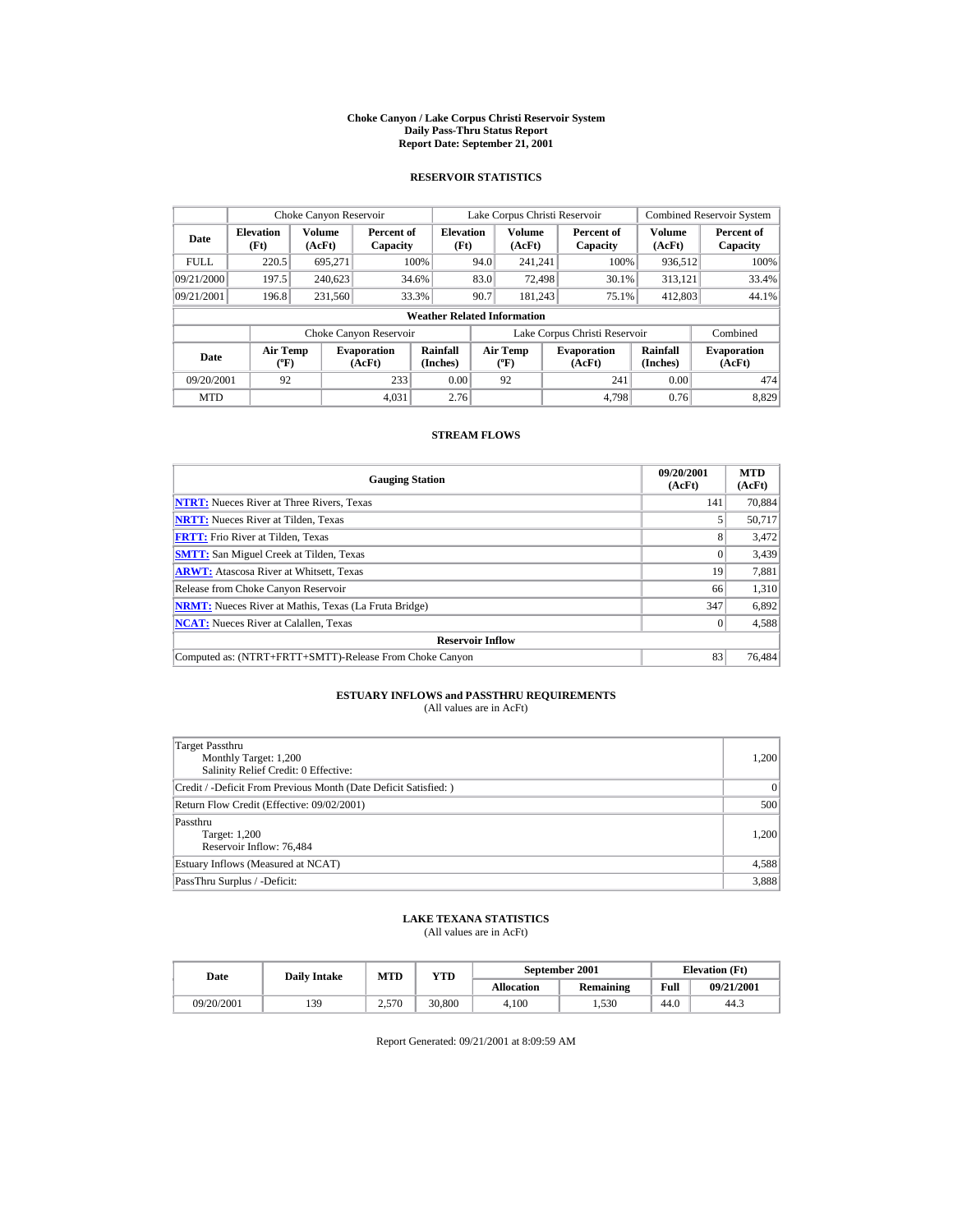#### **Choke Canyon / Lake Corpus Christi Reservoir System Daily Pass-Thru Status Report Report Date: September 22, 2001**

### **RESERVOIR STATISTICS**

|                                                     | Choke Canyon Reservoir   |                  |                              |                                                    |      | Lake Corpus Christi Reservoir            |     |                               |                      | <b>Combined Reservoir System</b> |
|-----------------------------------------------------|--------------------------|------------------|------------------------------|----------------------------------------------------|------|------------------------------------------|-----|-------------------------------|----------------------|----------------------------------|
| Date                                                | <b>Elevation</b><br>(Ft) | Volume<br>(AcFt) |                              | <b>Elevation</b><br>Percent of<br>(Ft)<br>Capacity |      | <b>Volume</b><br>(AcFt)                  |     | Percent of<br>Capacity        | Volume<br>(AcFt)     | Percent of<br>Capacity           |
| <b>FULL</b>                                         | 220.5                    | 695.271          |                              | 100%                                               | 94.0 | 241.241                                  |     | 100%                          | 936.512              | 100%                             |
| 09/22/2000                                          | 197.5                    | 240,485          |                              | 34.6%                                              | 83.0 | 71.904                                   |     | 29.8%                         | 312.389              | 33.4%                            |
| 09/22/2001                                          | 196.8                    | 231.294          |                              | 33.3%                                              | 90.7 | 181.243                                  |     | 75.1%                         | 412,537              | 44.1%                            |
|                                                     |                          |                  |                              | <b>Weather Related Information</b>                 |      |                                          |     |                               |                      |                                  |
|                                                     |                          |                  | Choke Canyon Reservoir       |                                                    |      |                                          |     | Lake Corpus Christi Reservoir |                      | Combined                         |
| <b>Air Temp</b><br>Date<br>$({}^{\circ}\mathrm{F})$ |                          |                  | <b>Evaporation</b><br>(AcFt) | Rainfall<br>(Inches)                               |      | <b>Air Temp</b><br>$({}^{\circ}{\rm F})$ |     | <b>Evaporation</b><br>(AcFt)  | Rainfall<br>(Inches) | <b>Evaporation</b><br>(AcFt)     |
| 09/21/2001<br>91<br>179                             |                          |                  | 0.00                         |                                                    | 92   |                                          | 231 | 0.00                          | 410                  |                                  |
| <b>MTD</b>                                          |                          |                  | 4.210                        | 2.76                                               |      |                                          |     | 5.029                         | 0.76                 | 9.239                            |

### **STREAM FLOWS**

| <b>Gauging Station</b>                                       | 09/21/2001<br>(AcFt) | <b>MTD</b><br>(AcFt) |
|--------------------------------------------------------------|----------------------|----------------------|
| <b>NTRT:</b> Nueces River at Three Rivers, Texas             | 133                  | 71.017               |
| <b>NRTT:</b> Nueces River at Tilden, Texas                   |                      | 50.721               |
| <b>FRTT:</b> Frio River at Tilden, Texas                     |                      | 3,472                |
| <b>SMTT:</b> San Miguel Creek at Tilden, Texas               |                      | 3,439                |
| <b>ARWT:</b> Atascosa River at Whitsett, Texas               | 17                   | 7,899                |
| Release from Choke Canyon Reservoir                          | 66                   | 1,376                |
| <b>NRMT:</b> Nueces River at Mathis, Texas (La Fruta Bridge) | 320                  | 7,212                |
| <b>NCAT:</b> Nueces River at Calallen, Texas                 |                      | 4,588                |
| <b>Reservoir Inflow</b>                                      |                      |                      |
| Computed as: (NTRT+FRTT+SMTT)-Release From Choke Canyon      | 67                   | 76,552               |

# **ESTUARY INFLOWS and PASSTHRU REQUIREMENTS**<br>(All values are in AcFt)

| Target Passthru<br>Monthly Target: 1,200<br>Salinity Relief Credit: 0 Effective: | 1,200     |
|----------------------------------------------------------------------------------|-----------|
| Credit / -Deficit From Previous Month (Date Deficit Satisfied:)                  | $\vert$ 0 |
| Return Flow Credit (Effective: 09/02/2001)                                       | 500       |
| Passthru<br>Target: 1,200<br>Reservoir Inflow: 76,552                            | 1,200     |
| Estuary Inflows (Measured at NCAT)                                               | 4,588     |
| PassThru Surplus / -Deficit:                                                     | 3,888     |

## **LAKE TEXANA STATISTICS**

(All values are in AcFt)

| Date       | <b>Daily Intake</b> | <b>MTD</b> | $_{\rm VTD}$ | September 2001    |           |      | <b>Elevation</b> (Ft) |
|------------|---------------------|------------|--------------|-------------------|-----------|------|-----------------------|
|            |                     |            |              | <b>Allocation</b> | Remaining | Full | 09/22/2001            |
| 09/21/2001 | 138                 | 2.709      | 30.939       | 4.100             | 1.391     | 44.0 | 44.3                  |

Report Generated: 09/22/2001 at 9:47:49 AM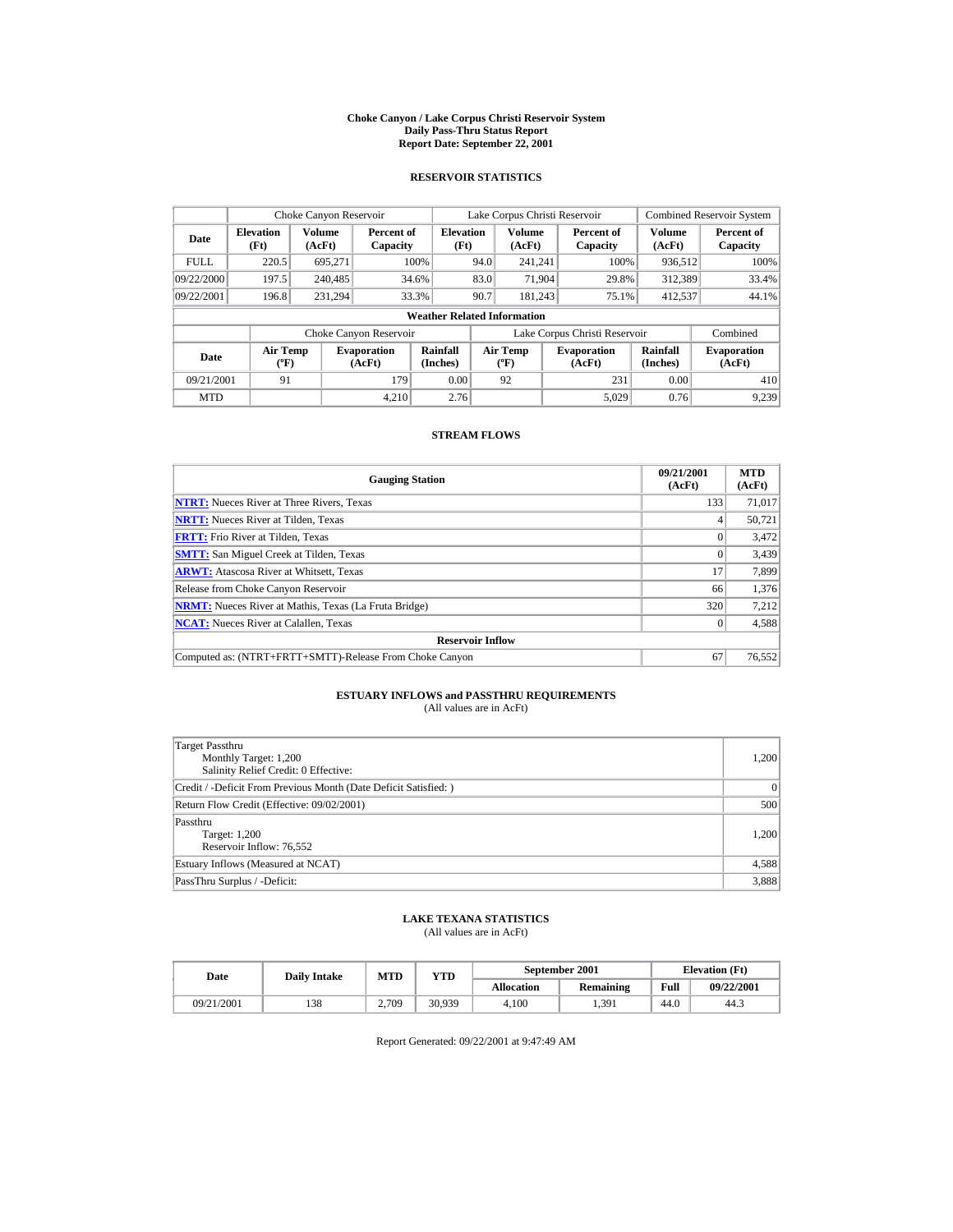#### **Choke Canyon / Lake Corpus Christi Reservoir System Daily Pass-Thru Status Report Report Date: September 23, 2001**

### **RESERVOIR STATISTICS**

|                                                          | Choke Canyon Reservoir   |                         |                              |                                    |      | Lake Corpus Christi Reservoir            |                               |                         | <b>Combined Reservoir System</b> |
|----------------------------------------------------------|--------------------------|-------------------------|------------------------------|------------------------------------|------|------------------------------------------|-------------------------------|-------------------------|----------------------------------|
| Date                                                     | <b>Elevation</b><br>(Ft) | <b>Volume</b><br>(AcFt) | Percent of<br>Capacity       | <b>Elevation</b><br>(Ft)           |      | <b>Volume</b><br>(AcFt)                  | Percent of<br>Capacity        | <b>Volume</b><br>(AcFt) | Percent of<br>Capacity           |
| <b>FULL</b>                                              | 220.5                    | 695.271                 |                              | 100%                               | 94.0 | 241.241                                  | 100%                          | 936,512                 | 100%                             |
| 09/23/2000                                               | 197.4                    | 240.211                 |                              | 34.5%                              | 82.9 | 71.412                                   | 29.6%                         | 311,623                 | 33.3%                            |
| 09/23/2001                                               | 196.8                    | 231.027                 |                              | 33.2%                              | 90.7 | 180,898                                  | 75.0%                         | 411,925                 | 44.0%                            |
|                                                          |                          |                         |                              | <b>Weather Related Information</b> |      |                                          |                               |                         |                                  |
|                                                          |                          |                         | Choke Canyon Reservoir       |                                    |      |                                          | Lake Corpus Christi Reservoir |                         | Combined                         |
| <b>Air Temp</b><br>Date<br>$({}^{\mathrm{o}}\mathbf{F})$ |                          |                         | <b>Evaporation</b><br>(AcFt) | Rainfall<br>(Inches)               |      | <b>Air Temp</b><br>$({}^{\circ}{\rm F})$ | <b>Evaporation</b><br>(AcFt)  | Rainfall<br>(Inches)    | <b>Evaporation</b><br>(AcFt)     |
| 89<br>09/22/2001<br>202                                  |                          | 0.00                    |                              | 87                                 | 160  | 0.00                                     | 362                           |                         |                                  |
| <b>MTD</b>                                               |                          |                         | 4.412                        | 2.76                               |      |                                          | 5.189                         | 0.76                    | 9.601                            |

### **STREAM FLOWS**

| <b>Gauging Station</b>                                       | 09/22/2001<br>(AcFt) | <b>MTD</b><br>(AcFt) |
|--------------------------------------------------------------|----------------------|----------------------|
| <b>NTRT:</b> Nueces River at Three Rivers, Texas             | 125                  | 71.142               |
| <b>NRTT:</b> Nueces River at Tilden, Texas                   |                      | 50.724               |
| <b>FRTT:</b> Frio River at Tilden, Texas                     |                      | 3,476                |
| <b>SMTT:</b> San Miguel Creek at Tilden, Texas               |                      | 3,439                |
| <b>ARWT:</b> Atascosa River at Whitsett, Texas               | 17                   | 7,915                |
| Release from Choke Canyon Reservoir                          | 66                   | 1,441                |
| <b>NRMT:</b> Nueces River at Mathis, Texas (La Fruta Bridge) | 232                  | 7.444                |
| <b>NCAT:</b> Nueces River at Calallen, Texas                 | 38                   | 4,626                |
| <b>Reservoir Inflow</b>                                      |                      |                      |
| Computed as: (NTRT+FRTT+SMTT)-Release From Choke Canyon      | 64                   | 76,616               |

# **ESTUARY INFLOWS and PASSTHRU REQUIREMENTS**<br>(All values are in AcFt)

| Target Passthru<br>Monthly Target: 1,200<br>Salinity Relief Credit: 0 Effective: | 1,200 |
|----------------------------------------------------------------------------------|-------|
| Credit / -Deficit From Previous Month (Date Deficit Satisfied:)                  | 0     |
| Return Flow Credit (Effective: 09/02/2001)                                       | 500   |
| Passthru<br>Target: 1,200<br>Reservoir Inflow: 76,616                            | 1,200 |
| Estuary Inflows (Measured at NCAT)                                               | 4,626 |
| PassThru Surplus / -Deficit:                                                     | 3,926 |

## **LAKE TEXANA STATISTICS**

(All values are in AcFt)

| Date       | <b>Daily Intake</b> | MTD   | $_{\rm VTD}$ |                   | September 2001 | <b>Elevation</b> (Ft) |            |
|------------|---------------------|-------|--------------|-------------------|----------------|-----------------------|------------|
|            |                     |       |              | <b>Allocation</b> | Remaining      | Full                  | 09/23/2001 |
| 09/22/2001 | $\sim$              | 2.846 | 31,076       | 4.100             | . 254          | 44.0                  | 44.3       |

Report Generated: 09/23/2001 at 7:52:43 AM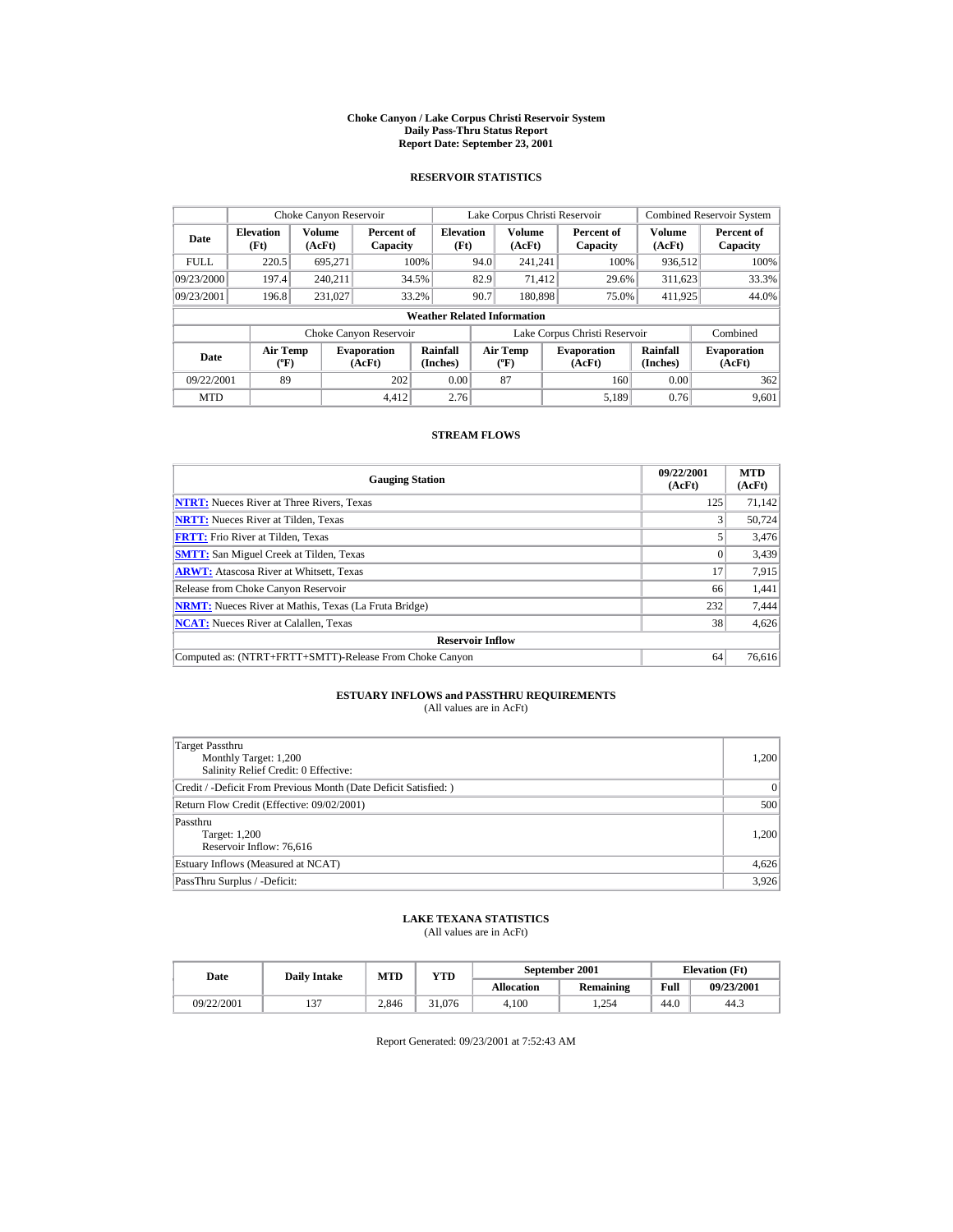#### **Choke Canyon / Lake Corpus Christi Reservoir System Daily Pass-Thru Status Report Report Date: September 24, 2001**

### **RESERVOIR STATISTICS**

|                                                     | Choke Canyon Reservoir   |                              |                        |                                    |                                          | Lake Corpus Christi Reservoir |                               |                              | <b>Combined Reservoir System</b> |
|-----------------------------------------------------|--------------------------|------------------------------|------------------------|------------------------------------|------------------------------------------|-------------------------------|-------------------------------|------------------------------|----------------------------------|
| Date                                                | <b>Elevation</b><br>(Ft) | Volume<br>(AcFt)             | Percent of<br>Capacity | <b>Elevation</b><br>(Ft)           |                                          | <b>Volume</b><br>(AcFt)       | Percent of<br>Capacity        | <b>Volume</b><br>(AcFt)      | Percent of<br>Capacity           |
| <b>FULL</b>                                         | 220.5                    | 695.271                      |                        | 100%                               | 94.0                                     | 241.241                       | 100%                          | 936,512                      | 100%                             |
| 09/24/2000                                          | 197.4                    | 239.664                      |                        | 34.5%                              | 82.9<br>71.020                           |                               | 29.4%                         | 310.684                      | 33.2%                            |
| 09/24/2001                                          | 196.8                    | 231.160                      |                        | 33.2%                              | 90.7                                     | 180,554                       | 74.8%                         | 411,714                      | 44.0%                            |
|                                                     |                          |                              |                        | <b>Weather Related Information</b> |                                          |                               |                               |                              |                                  |
|                                                     |                          |                              | Choke Canyon Reservoir |                                    |                                          |                               | Lake Corpus Christi Reservoir |                              | Combined                         |
| <b>Air Temp</b><br>Date<br>$({}^{\circ}\mathrm{F})$ |                          | <b>Evaporation</b><br>(AcFt) | Rainfall<br>(Inches)   |                                    | <b>Air Temp</b><br>$({}^{\circ}{\rm F})$ | <b>Evaporation</b><br>(AcFt)  | Rainfall<br>(Inches)          | <b>Evaporation</b><br>(AcFt) |                                  |
| 88<br>202<br>09/23/2001                             |                          |                              | 0.36                   |                                    | 89                                       | 291                           | 0.68                          | 493                          |                                  |
| <b>MTD</b>                                          |                          |                              | 4.614                  | 3.12                               |                                          |                               | 5.480                         | 1.44                         | 10.094                           |

### **STREAM FLOWS**

| <b>Gauging Station</b>                                       | 09/23/2001<br>(AcFt) | <b>MTD</b><br>(AcFt) |
|--------------------------------------------------------------|----------------------|----------------------|
| <b>NTRT:</b> Nueces River at Three Rivers, Texas             | 125                  | 71,267               |
| <b>NRTT:</b> Nueces River at Tilden, Texas                   |                      | 50.726               |
| <b>FRTT:</b> Frio River at Tilden, Texas                     |                      | 3,480                |
| <b>SMTT:</b> San Miguel Creek at Tilden, Texas               |                      | 3,439                |
| <b>ARWT:</b> Atascosa River at Whitsett, Texas               | 24                   | 7,939                |
| Release from Choke Canyon Reservoir                          | 66                   | 1,507                |
| <b>NRMT:</b> Nueces River at Mathis, Texas (La Fruta Bridge) | 228                  | 7,672                |
| <b>NCAT:</b> Nueces River at Calallen, Texas                 | 46                   | 4,671                |
| <b>Reservoir Inflow</b>                                      |                      |                      |
| Computed as: (NTRT+FRTT+SMTT)-Release From Choke Canyon      | 63                   | 76,679               |

# **ESTUARY INFLOWS and PASSTHRU REQUIREMENTS**<br>(All values are in AcFt)

| Target Passthru<br>Monthly Target: 1,200<br>Salinity Relief Credit: 0 Effective: | 1,200 |
|----------------------------------------------------------------------------------|-------|
| Credit / -Deficit From Previous Month (Date Deficit Satisfied:)                  | 0     |
| Return Flow Credit (Effective: 09/02/2001)                                       | 500   |
| Passthru<br>Target: 1,200<br>Reservoir Inflow: 76,679                            | 1,200 |
| Estuary Inflows (Measured at NCAT)                                               | 4,671 |
| PassThru Surplus / -Deficit:                                                     | 3,971 |

## **LAKE TEXANA STATISTICS**

(All values are in AcFt)

| Date       | <b>Daily Intake</b> | <b>MTD</b><br>$_{\rm VTD}$ |        |                   | September 2001 | <b>Elevation</b> (Ft) |            |
|------------|---------------------|----------------------------|--------|-------------------|----------------|-----------------------|------------|
|            |                     |                            |        | <b>Allocation</b> | Remaining      | Full                  | 09/24/2001 |
| 09/23/2001 | 136                 | 2.982                      | 31.212 | 4.100             | .118           | 44.0                  | 44.3       |

Report Generated: 09/24/2001 at 8:09:37 AM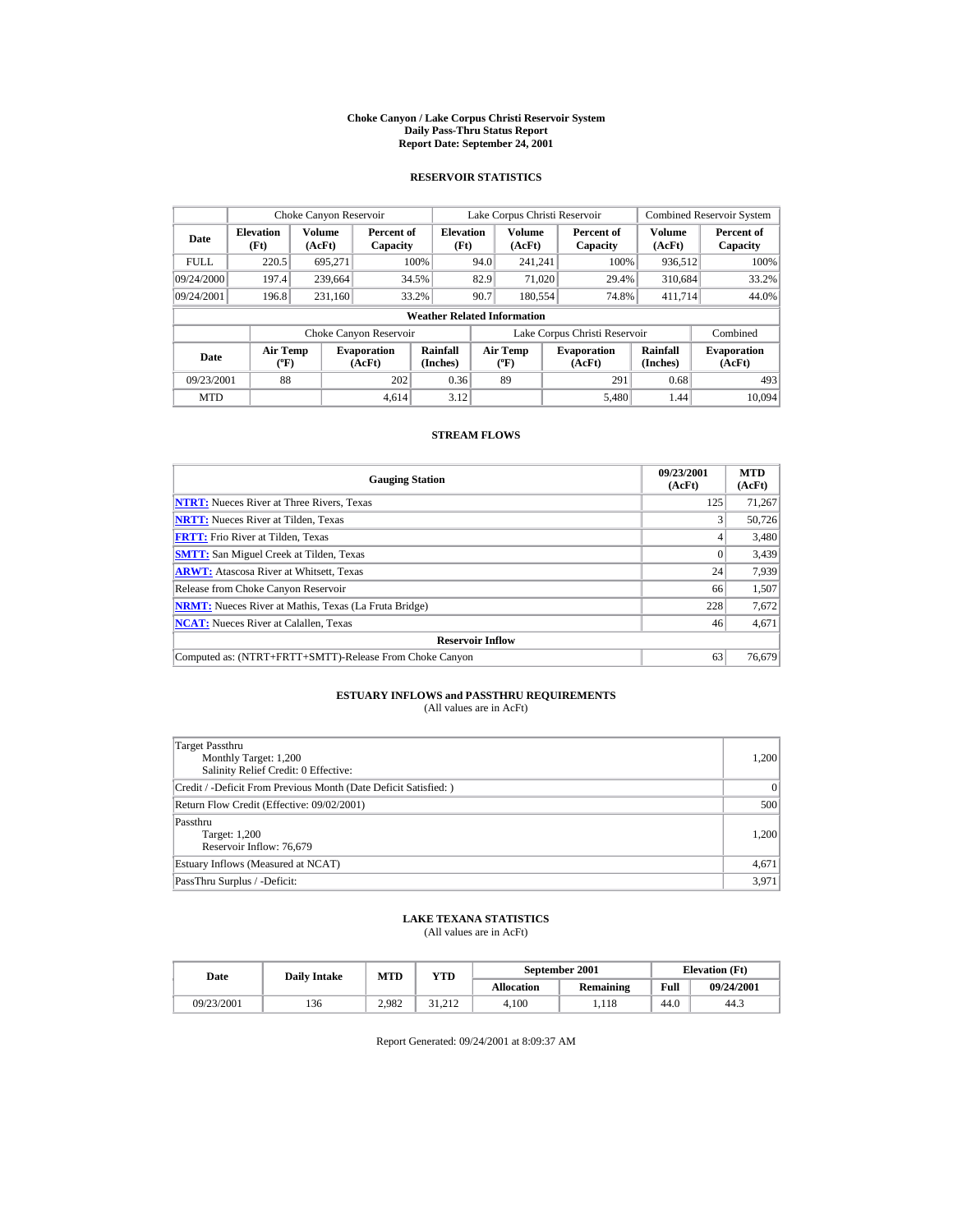#### **Choke Canyon / Lake Corpus Christi Reservoir System Daily Pass-Thru Status Report Report Date: September 25, 2001**

### **RESERVOIR STATISTICS**

|             | Choke Canyon Reservoir                           |                  |                              |                          | Lake Corpus Christi Reservoir |                                           |  |                               |                      | <b>Combined Reservoir System</b> |  |  |
|-------------|--------------------------------------------------|------------------|------------------------------|--------------------------|-------------------------------|-------------------------------------------|--|-------------------------------|----------------------|----------------------------------|--|--|
| Date        | <b>Elevation</b><br>(Ft)                         | Volume<br>(AcFt) | Percent of<br>Capacity       | <b>Elevation</b><br>(Ft) |                               | Volume<br>(AcFt)                          |  | Percent of<br>Capacity        | Volume<br>(AcFt)     | Percent of<br>Capacity           |  |  |
| <b>FULL</b> | 220.5                                            | 695.271          |                              | 100%                     | 94.0                          | 241.241                                   |  | 100%                          | 936,512              | 100%                             |  |  |
| 09/25/2000  | 197.5                                            | 241.171          |                              | 34.7%                    | 82.8                          | 70.148                                    |  | 29.1%                         | 311,319              | 33.2%                            |  |  |
| 09/25/2001  | 196.7                                            | 230,495          |                              | 33.2%                    | 90.7                          | 180,554                                   |  | 74.8%                         | 411.049              | 43.9%                            |  |  |
|             | <b>Weather Related Information</b>               |                  |                              |                          |                               |                                           |  |                               |                      |                                  |  |  |
|             |                                                  |                  | Choke Canyon Reservoir       |                          |                               |                                           |  | Lake Corpus Christi Reservoir |                      | Combined                         |  |  |
| Date        | <b>Air Temp</b><br>$({}^{\mathrm{o}}\mathbf{F})$ |                  | <b>Evaporation</b><br>(AcFt) | Rainfall<br>(Inches)     |                               | Air Temp<br>$({}^{\mathrm{o}}\mathrm{F})$ |  | <b>Evaporation</b><br>(AcFt)  | Rainfall<br>(Inches) | <b>Evaporation</b><br>(AcFt)     |  |  |
| 09/24/2001  | 82                                               |                  | 271                          | 0.00                     |                               | 82                                        |  | 291                           | 0.00                 | 562                              |  |  |
| <b>MTD</b>  |                                                  |                  | 4,885                        | 3.12                     |                               |                                           |  | 5.771                         | 1.44                 | 10.656                           |  |  |

### **STREAM FLOWS**

| <b>Gauging Station</b>                                       | 09/24/2001<br>(AcFt) | <b>MTD</b><br>(AcFt) |
|--------------------------------------------------------------|----------------------|----------------------|
| <b>NTRT:</b> Nueces River at Three Rivers, Texas             | 310                  | 71,577               |
| <b>NRTT:</b> Nueces River at Tilden, Texas                   |                      | 50,729               |
| <b>FRTT:</b> Frio River at Tilden, Texas                     |                      | 3,482                |
| <b>SMTT:</b> San Miguel Creek at Tilden, Texas               | $\Omega$             | 3,439                |
| <b>ARWT:</b> Atascosa River at Whitsett, Texas               | 782                  | 8,721                |
| Release from Choke Canyon Reservoir                          | 66                   | 1,572                |
| <b>NRMT:</b> Nueces River at Mathis, Texas (La Fruta Bridge) | 189                  | 7,861                |
| <b>NCAT:</b> Nueces River at Calallen, Texas                 | 42                   | 4,713                |
| <b>Reservoir Inflow</b>                                      |                      |                      |
| Computed as: (NTRT+FRTT+SMTT)-Release From Choke Canyon      | 247                  | 76,926               |

# **ESTUARY INFLOWS and PASSTHRU REQUIREMENTS**<br>(All values are in AcFt)

| Target Passthru<br>Monthly Target: 1,200<br>Salinity Relief Credit: 0 Effective: | 1,200 |
|----------------------------------------------------------------------------------|-------|
| Credit / -Deficit From Previous Month (Date Deficit Satisfied:)                  | 0     |
| Return Flow Credit (Effective: 09/02/2001)                                       | 500   |
| Passthru<br>Target: 1,200<br>Reservoir Inflow: 76,926                            | 1,200 |
| Estuary Inflows (Measured at NCAT)                                               | 4,713 |
| PassThru Surplus / -Deficit:                                                     | 4,013 |

## **LAKE TEXANA STATISTICS**

(All values are in AcFt)

| Date |            | <b>Daily Intake</b> | <b>MTD</b> | $_{\rm VTD}$ |                   | September 2001 | <b>Elevation</b> (Ft) |            |
|------|------------|---------------------|------------|--------------|-------------------|----------------|-----------------------|------------|
|      |            |                     |            |              | <b>Allocation</b> | Remaining      | Full                  | 09/25/2001 |
|      | 09/24/2001 | 136                 | 3.118      | 31.348       | 4.100             | 982            | 44.0                  | 44.3       |

Report Generated: 09/25/2001 at 8:34:40 AM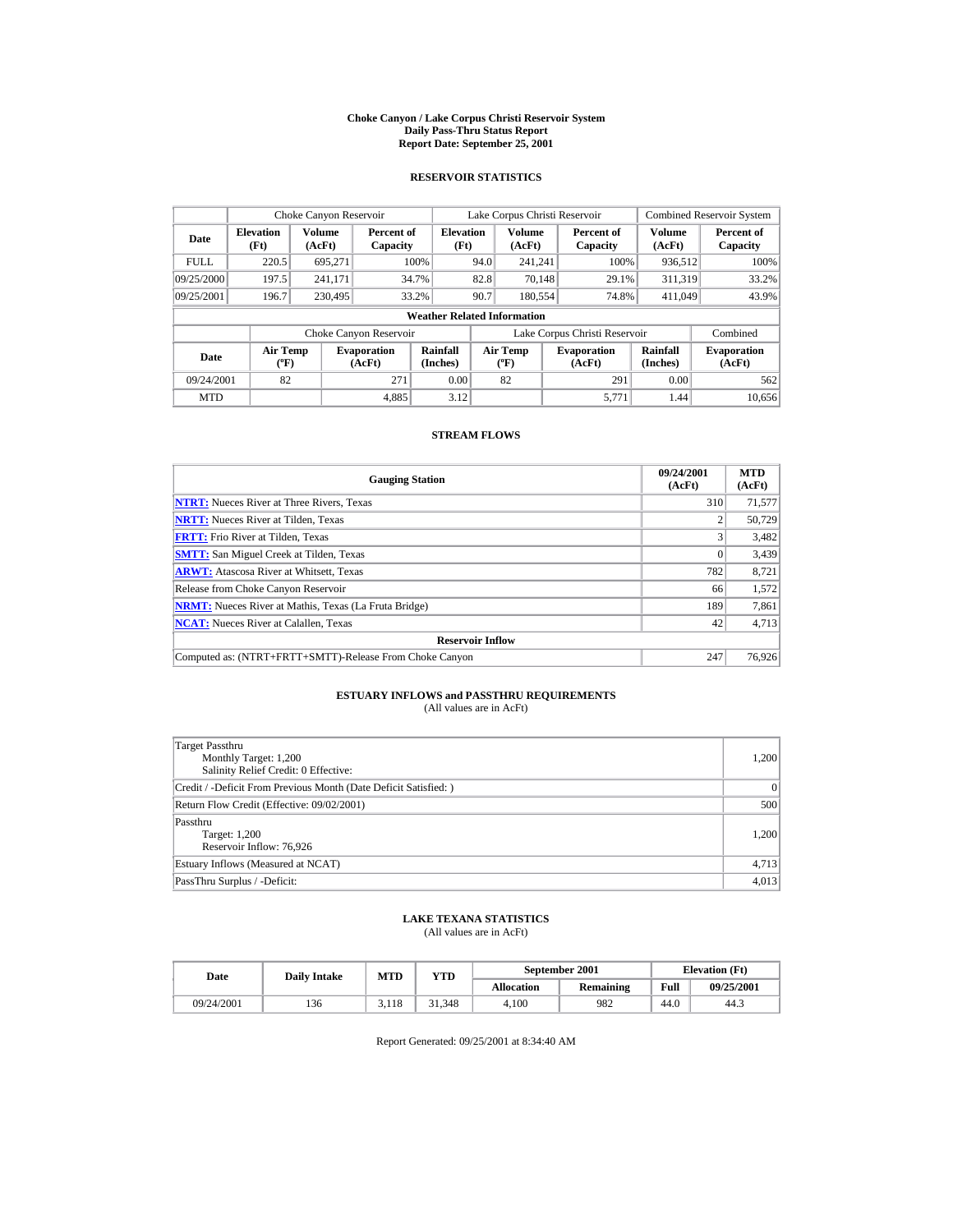#### **Choke Canyon / Lake Corpus Christi Reservoir System Daily Pass-Thru Status Report Report Date: September 26, 2001**

### **RESERVOIR STATISTICS**

|             | Choke Canyon Reservoir                    |                  |                              |                          | Lake Corpus Christi Reservoir |                                   |  |                               |                         | <b>Combined Reservoir System</b> |  |  |
|-------------|-------------------------------------------|------------------|------------------------------|--------------------------|-------------------------------|-----------------------------------|--|-------------------------------|-------------------------|----------------------------------|--|--|
| Date        | <b>Elevation</b><br>(Ft)                  | Volume<br>(AcFt) | Percent of<br>Capacity       | <b>Elevation</b><br>(Ft) |                               | Volume<br>(AcFt)                  |  | Percent of<br>Capacity        | <b>Volume</b><br>(AcFt) | Percent of<br>Capacity           |  |  |
| <b>FULL</b> | 220.5                                     | 695.271          |                              | 100%                     | 94.0                          | 241.241                           |  | 100%                          | 936.512                 | 100%                             |  |  |
| 09/26/2000  | 197.5                                     | 240,760          |                              | 34.6%                    | 82.8                          | 69.859                            |  | 29.0%                         | 310.619                 | 33.2%                            |  |  |
| 09/26/2001  | 196.7                                     | 229,565          |                              | 33.0%                    | 90.6                          | 180,039                           |  | 74.6%                         | 409,604                 | 43.7%                            |  |  |
|             | <b>Weather Related Information</b>        |                  |                              |                          |                               |                                   |  |                               |                         |                                  |  |  |
|             |                                           |                  | Choke Canyon Reservoir       |                          |                               |                                   |  | Lake Corpus Christi Reservoir |                         | Combined                         |  |  |
| Date        | Air Temp<br>$({}^{\mathrm{o}}\mathrm{F})$ |                  | <b>Evaporation</b><br>(AcFt) | Rainfall<br>(Inches)     |                               | Air Temp<br>$({}^{\circ}{\rm F})$ |  | <b>Evaporation</b><br>(AcFt)  | Rainfall<br>(Inches)    | <b>Evaporation</b><br>(AcFt)     |  |  |
| 09/25/2001  | 78                                        |                  | 155                          | 0.00                     |                               | 79                                |  | 230                           | 0.00                    | 385                              |  |  |
| <b>MTD</b>  |                                           |                  | 5.040                        | 3.12                     |                               |                                   |  | 6.001                         | 1.44                    | 11.041                           |  |  |

### **STREAM FLOWS**

| <b>Gauging Station</b>                                       | 09/25/2001<br>(AcFt) | <b>MTD</b><br>(AcFt) |
|--------------------------------------------------------------|----------------------|----------------------|
| <b>NTRT:</b> Nueces River at Three Rivers, Texas             | 830                  | 72,407               |
| <b>NRTT:</b> Nueces River at Tilden, Texas                   |                      | 50,730               |
| <b>FRTT:</b> Frio River at Tilden, Texas                     |                      | 3,485                |
| <b>SMTT:</b> San Miguel Creek at Tilden, Texas               | $\Omega$             | 3,439                |
| <b>ARWT:</b> Atascosa River at Whitsett, Texas               | 139                  | 8,860                |
| Release from Choke Canyon Reservoir                          | 66                   | 1,638                |
| <b>NRMT:</b> Nueces River at Mathis, Texas (La Fruta Bridge) | 155                  | 8,015                |
| <b>NCAT:</b> Nueces River at Calallen, Texas                 | 64                   | 4,777                |
| <b>Reservoir Inflow</b>                                      |                      |                      |
| Computed as: (NTRT+FRTT+SMTT)-Release From Choke Canyon      | 767                  | 77,693               |

# **ESTUARY INFLOWS and PASSTHRU REQUIREMENTS**<br>(All values are in AcFt)

| Target Passthru<br>Monthly Target: 1,200<br>Salinity Relief Credit: 0 Effective: | 1,200 |
|----------------------------------------------------------------------------------|-------|
| Credit / -Deficit From Previous Month (Date Deficit Satisfied:)                  | 0     |
| Return Flow Credit (Effective: 09/02/2001)                                       | 500   |
| Passthru<br>Target: 1,200<br>Reservoir Inflow: 77,693                            | 1,200 |
| Estuary Inflows (Measured at NCAT)                                               | 4,777 |
| PassThru Surplus / -Deficit:                                                     | 4.077 |

## **LAKE TEXANA STATISTICS**

(All values are in AcFt)

| Date       | <b>Daily Intake</b> | <b>MTD</b> | $_{\rm VTD}$ |                   | September 2001 |      | <b>Elevation</b> (Ft) |
|------------|---------------------|------------|--------------|-------------------|----------------|------|-----------------------|
|            |                     |            |              | <b>Allocation</b> | Remaining      | Full | 09/26/2001            |
| 09/25/2001 |                     | 3.269      | 31.499       | 4.100             | 831            | 44.0 | 44.3                  |

Report Generated: 09/26/2001 at 8:11:44 AM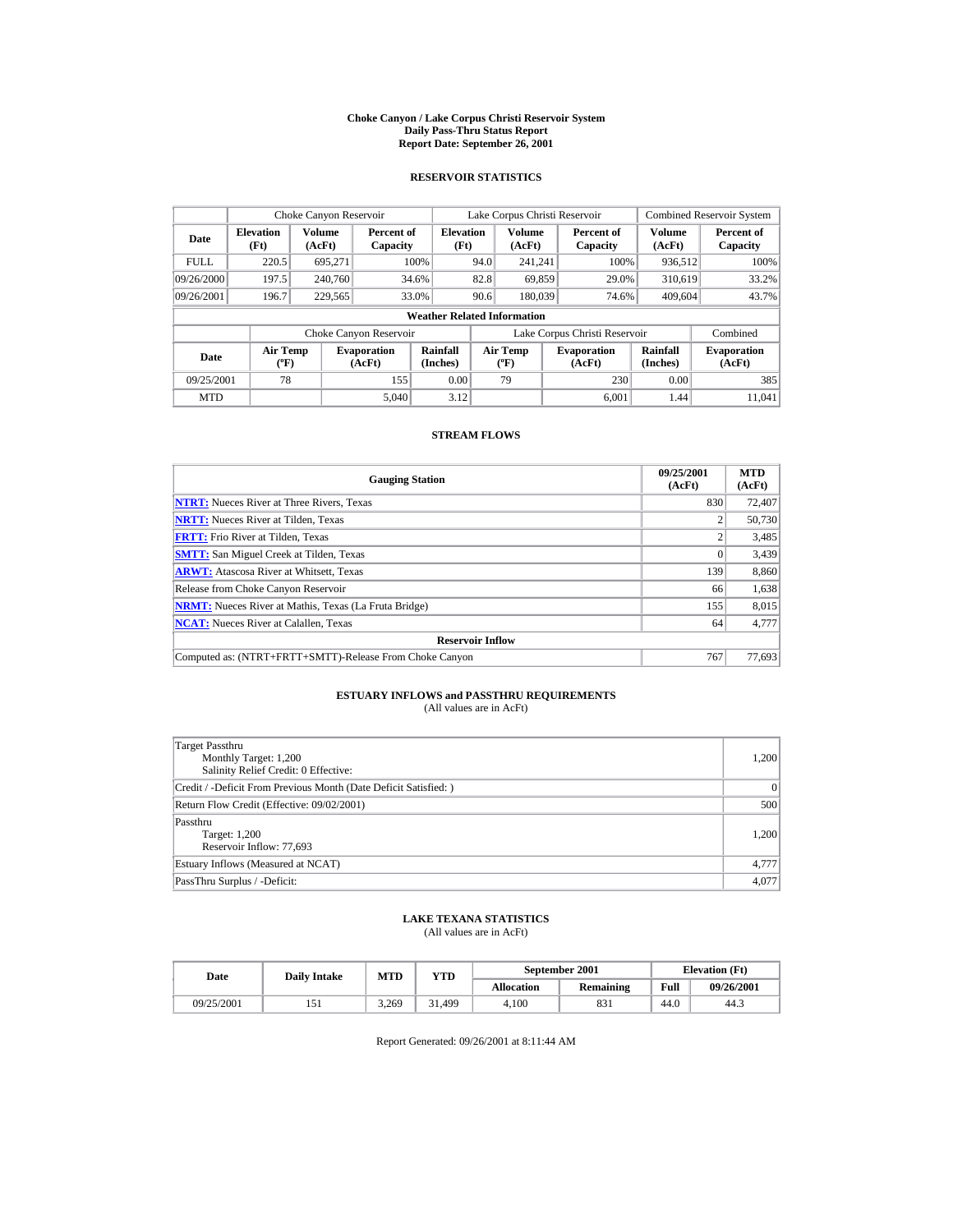#### **Choke Canyon / Lake Corpus Christi Reservoir System Daily Pass-Thru Status Report Report Date: September 27, 2001**

### **RESERVOIR STATISTICS**

|             | Choke Canyon Reservoir                           |                  |                              |                          | Lake Corpus Christi Reservoir |                                           |  |                               |                      | <b>Combined Reservoir System</b> |  |  |
|-------------|--------------------------------------------------|------------------|------------------------------|--------------------------|-------------------------------|-------------------------------------------|--|-------------------------------|----------------------|----------------------------------|--|--|
| Date        | <b>Elevation</b><br>(Ft)                         | Volume<br>(AcFt) | Percent of<br>Capacity       | <b>Elevation</b><br>(Ft) |                               | <b>Volume</b><br>(AcFt)                   |  | Percent of<br>Capacity        | Volume<br>(AcFt)     | Percent of<br>Capacity           |  |  |
| <b>FULL</b> | 220.5                                            | 695.271          |                              | 100%                     | 94.0                          | 241.241                                   |  | 100%                          | 936.512              | 100%                             |  |  |
| 09/27/2000  | 197.4                                            | 240,075          |                              | 34.5%                    | 82.7                          | 69.668                                    |  | 28.9%                         | 309,743              | 33.1%                            |  |  |
| 09/27/2001  | 196.6                                            | 229,432          |                              | 33.0%                    | 90.6                          | 179.695                                   |  | 74.5%                         | 409,127              | 43.7%                            |  |  |
|             | <b>Weather Related Information</b>               |                  |                              |                          |                               |                                           |  |                               |                      |                                  |  |  |
|             |                                                  |                  | Choke Canyon Reservoir       |                          |                               |                                           |  | Lake Corpus Christi Reservoir |                      | Combined                         |  |  |
| Date        | <b>Air Temp</b><br>$({}^{\mathrm{o}}\mathbf{F})$ |                  | <b>Evaporation</b><br>(AcFt) | Rainfall<br>(Inches)     |                               | Air Temp<br>$({}^{\mathrm{o}}\mathrm{F})$ |  | <b>Evaporation</b><br>(AcFt)  | Rainfall<br>(Inches) | <b>Evaporation</b><br>(AcFt)     |  |  |
| 09/26/2001  | 81                                               |                  | 170                          | 0.00                     |                               | 80                                        |  | 210                           | 0.00                 | 380                              |  |  |
| <b>MTD</b>  |                                                  |                  | 5.210                        | 3.12                     |                               |                                           |  | 6.211                         | 1.44                 | 11.421                           |  |  |

### **STREAM FLOWS**

| <b>Gauging Station</b>                                       | 09/26/2001<br>(AcFt) | <b>MTD</b><br>(AcFt) |
|--------------------------------------------------------------|----------------------|----------------------|
| <b>NTRT:</b> Nueces River at Three Rivers, Texas             | 830                  | 73,237               |
| <b>NRTT:</b> Nueces River at Tilden, Texas                   |                      | 50,732               |
| <b>FRTT:</b> Frio River at Tilden, Texas                     |                      | 3,487                |
| <b>SMTT:</b> San Miguel Creek at Tilden, Texas               |                      | 3,439                |
| <b>ARWT:</b> Atascosa River at Whitsett, Texas               | 139                  | 8.999                |
| Release from Choke Canyon Reservoir                          | 66                   | 1,703                |
| <b>NRMT:</b> Nueces River at Mathis, Texas (La Fruta Bridge) | 155                  | 8,170                |
| <b>NCAT:</b> Nueces River at Calallen, Texas                 | 64                   | 4,840                |
| <b>Reservoir Inflow</b>                                      |                      |                      |
| Computed as: (NTRT+FRTT+SMTT)-Release From Choke Canyon      | 767                  | 78.459               |

# **ESTUARY INFLOWS and PASSTHRU REQUIREMENTS**<br>(All values are in AcFt)

| Target Passthru<br>Monthly Target: 9,783<br>Salinity Relief Credit: 0 Effective: | 9,783    |
|----------------------------------------------------------------------------------|----------|
| Credit / -Deficit From Previous Month (Date Deficit Satisfied:)                  | 1,378    |
| Return Flow Credit (Effective: 09/02/2001)                                       | 500      |
| Passthru<br>Target: 9,783<br>Reservoir Inflow: 78,459                            | 9,783    |
| Estuary Inflows (Measured at NCAT)                                               | 4,840    |
| PassThru Surplus / -Deficit:                                                     | $-3,065$ |

## **LAKE TEXANA STATISTICS**

(All values are in AcFt)

| Date       | <b>Daily Intake</b> | <b>MTD</b> | $_{\rm VTD}$ |                   | September 2001 | <b>Elevation</b> (Ft) |            |
|------------|---------------------|------------|--------------|-------------------|----------------|-----------------------|------------|
|            |                     |            |              | <b>Allocation</b> | Remaining      | Full                  | 09/27/2001 |
| 09/26/2001 |                     | 3.444      | 31.674       | 4.100             | 656            | 44.0                  | 44.3       |

Report Generated: 09/27/2001 at 8:06:38 AM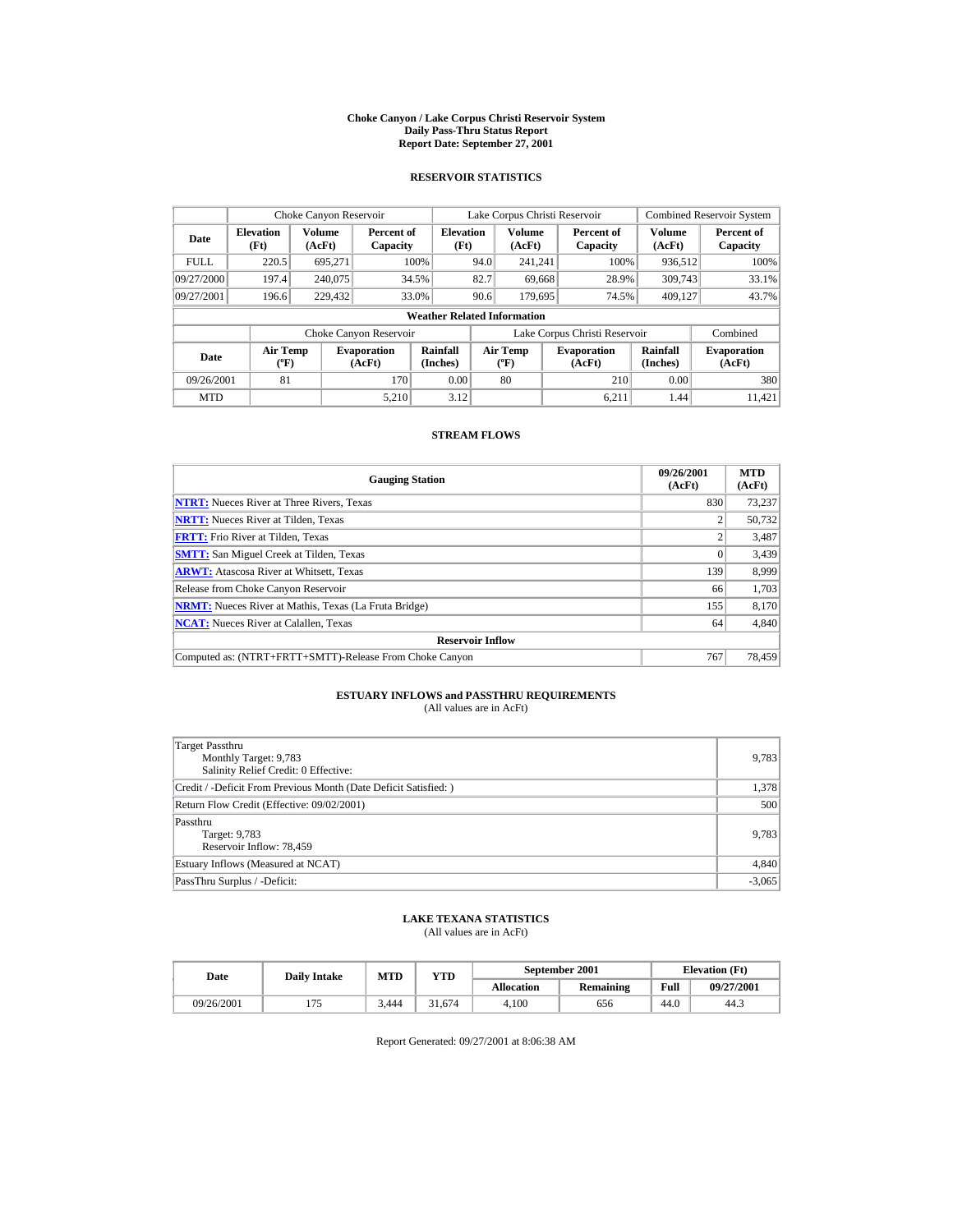#### **Choke Canyon / Lake Corpus Christi Reservoir System Daily Pass-Thru Status Report Report Date: September 28, 2001**

### **RESERVOIR STATISTICS**

|            | Choke Canyon Reservoir                           |                         |                              |                          | Lake Corpus Christi Reservoir |                                                                          |  |                               |                              | <b>Combined Reservoir System</b> |  |  |
|------------|--------------------------------------------------|-------------------------|------------------------------|--------------------------|-------------------------------|--------------------------------------------------------------------------|--|-------------------------------|------------------------------|----------------------------------|--|--|
| Date       | <b>Elevation</b><br>(Ft)                         | <b>Volume</b><br>(AcFt) | Percent of<br>Capacity       | <b>Elevation</b><br>(Ft) |                               | <b>Volume</b><br>(AcFt)                                                  |  | Percent of<br>Capacity        | <b>Volume</b><br>(AcFt)      | Percent of<br>Capacity           |  |  |
| FULL.      | 220.5                                            | 695.271                 |                              | 100%                     | 94.0<br>241.241               |                                                                          |  | 100%                          | 936,512                      | 100%                             |  |  |
| 09/28/2000 | 197.4                                            | 239.801                 |                              | 34.5%                    | 82.7                          | 69.477                                                                   |  | 28.8%                         | 309,278                      | 33.0%                            |  |  |
| 09/28/2001 | 196.6                                            | 229,035                 |                              | 32.9%                    | 90.6                          | 179,009                                                                  |  | 74.2%                         | 408,044                      | 43.6%                            |  |  |
|            | <b>Weather Related Information</b>               |                         |                              |                          |                               |                                                                          |  |                               |                              |                                  |  |  |
|            |                                                  |                         | Choke Canyon Reservoir       |                          |                               |                                                                          |  | Lake Corpus Christi Reservoir |                              | Combined                         |  |  |
| Date       | <b>Air Temp</b><br>$({}^{\mathrm{o}}\mathbf{F})$ |                         | <b>Evaporation</b><br>(AcFt) | Rainfall<br>(Inches)     |                               | <b>Air Temp</b><br><b>Evaporation</b><br>(AcFt)<br>$({}^{\circ}{\rm F})$ |  | Rainfall<br>(Inches)          | <b>Evaporation</b><br>(AcFt) |                                  |  |  |
| 09/27/2001 | 83                                               |                         | 193                          | 0.00                     |                               | 83                                                                       |  | 270                           | 0.00                         | 463                              |  |  |
| <b>MTD</b> |                                                  |                         | 5.403                        | 3.12                     |                               |                                                                          |  | 6.481                         | 1.44                         | 11.884                           |  |  |

### **STREAM FLOWS**

| <b>Gauging Station</b>                                       | 09/27/2001<br>(AcFt) | <b>MTD</b><br>(AcFt) |
|--------------------------------------------------------------|----------------------|----------------------|
| <b>NTRT:</b> Nueces River at Three Rivers, Texas             | 149                  | 73,385               |
| <b>NRTT:</b> Nueces River at Tilden, Texas                   |                      | 50.733               |
| <b>FRTT:</b> Frio River at Tilden, Texas                     |                      | 3,489                |
| <b>SMTT:</b> San Miguel Creek at Tilden, Texas               |                      | 3,439                |
| <b>ARWT:</b> Atascosa River at Whitsett, Texas               | 28                   | 9,027                |
| Release from Choke Canyon Reservoir                          | 66                   | 1,769                |
| <b>NRMT:</b> Nueces River at Mathis, Texas (La Fruta Bridge) | 645                  | 8,815                |
| <b>NCAT:</b> Nueces River at Calallen, Texas                 |                      | 4,845                |
| <b>Reservoir Inflow</b>                                      |                      |                      |
| Computed as: (NTRT+FRTT+SMTT)-Release From Choke Canyon      | 85                   | 78,544               |

# **ESTUARY INFLOWS and PASSTHRU REQUIREMENTS**<br>(All values are in AcFt)

| Target Passthru<br>Monthly Target: 9,783<br>Salinity Relief Credit: 0 Effective: | 9,783    |
|----------------------------------------------------------------------------------|----------|
| Credit / -Deficit From Previous Month (Date Deficit Satisfied:)                  | 1,378    |
| Return Flow Credit (Effective: 09/02/2001)                                       | 500      |
| Passthru<br>Target: 9,783<br>Reservoir Inflow: 78,544                            | 9,783    |
| Estuary Inflows (Measured at NCAT)                                               | 4,845    |
| PassThru Surplus / -Deficit:                                                     | $-3,060$ |

## **LAKE TEXANA STATISTICS**

(All values are in AcFt)

| Date       | <b>Daily Intake</b> | MTD   | YTD    |                   | September 2001   |      | <b>Elevation</b> (Ft) |
|------------|---------------------|-------|--------|-------------------|------------------|------|-----------------------|
|            |                     |       |        | <b>Allocation</b> | <b>Remaining</b> | Full | 09/28/2001            |
| 09/27/2001 |                     | 3.619 | 31.849 | 4.100             | 481              | 44.0 | 44.3                  |

Report Generated: 09/28/2001 at 7:57:13 AM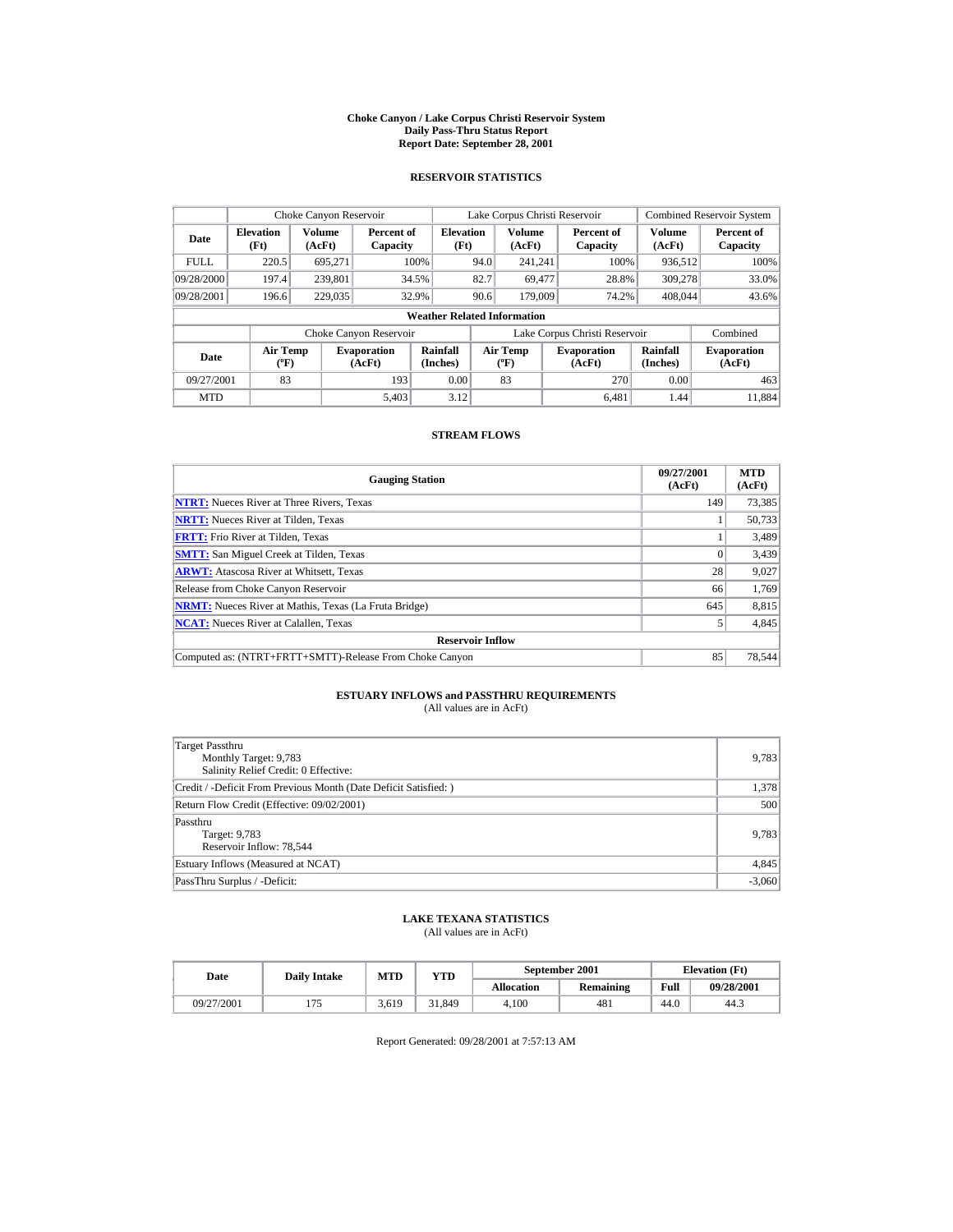#### **Choke Canyon / Lake Corpus Christi Reservoir System Daily Pass-Thru Status Report Report Date: September 29, 2001**

### **RESERVOIR STATISTICS**

|             | Choke Canyon Reservoir                           |                  |                              |                          | Lake Corpus Christi Reservoir |                                           |  |                               |                      | <b>Combined Reservoir System</b> |  |  |
|-------------|--------------------------------------------------|------------------|------------------------------|--------------------------|-------------------------------|-------------------------------------------|--|-------------------------------|----------------------|----------------------------------|--|--|
| Date        | <b>Elevation</b><br>(Ft)                         | Volume<br>(AcFt) | Percent of<br>Capacity       | <b>Elevation</b><br>(Ft) |                               | Volume<br>(AcFt)                          |  | Percent of<br>Capacity        | Volume<br>(AcFt)     | Percent of<br>Capacity           |  |  |
| <b>FULL</b> | 220.5                                            | 695.271          |                              | 100%                     | 94.0                          | 241.241                                   |  | 100%                          | 936.512              | 100%                             |  |  |
| 09/29/2000  | 197.4                                            | 239.391          |                              | 34.4%                    | 82.6                          | 68.812                                    |  | 28.5%                         | 308,203              | 32.9%                            |  |  |
| 09/29/2001  | 196.6                                            | 228,638          |                              | 32.9%                    | 90.5                          | 178.324                                   |  | 73.9%                         | 406,962              | 43.5%                            |  |  |
|             | <b>Weather Related Information</b>               |                  |                              |                          |                               |                                           |  |                               |                      |                                  |  |  |
|             |                                                  |                  | Choke Canyon Reservoir       |                          |                               |                                           |  | Lake Corpus Christi Reservoir |                      | Combined                         |  |  |
| Date        | <b>Air Temp</b><br>$({}^{\mathrm{o}}\mathbf{F})$ |                  | <b>Evaporation</b><br>(AcFt) | Rainfall<br>(Inches)     |                               | Air Temp<br>$({}^{\mathrm{o}}\mathrm{F})$ |  | <b>Evaporation</b><br>(AcFt)  | Rainfall<br>(Inches) | <b>Evaporation</b><br>(AcFt)     |  |  |
| 09/28/2001  | 83                                               |                  | 193                          | 0.00                     |                               | 82                                        |  | 249                           | 0.00                 | 442                              |  |  |
| <b>MTD</b>  |                                                  |                  | 5,596                        | 3.12                     |                               |                                           |  | 6.730                         | 1.44                 | 12.326                           |  |  |

### **STREAM FLOWS**

| <b>Gauging Station</b>                                       | 09/28/2001<br>(AcFt) | <b>MTD</b><br>(AcFt) |
|--------------------------------------------------------------|----------------------|----------------------|
| <b>NTRT:</b> Nueces River at Three Rivers, Texas             | 127                  | 73,512               |
| <b>NRTT:</b> Nueces River at Tilden, Texas                   |                      | 50,734               |
| <b>FRTT:</b> Frio River at Tilden, Texas                     |                      | 3,489                |
| <b>SMTT:</b> San Miguel Creek at Tilden, Texas               |                      | 3,439                |
| <b>ARWT:</b> Atascosa River at Whitsett, Texas               | 20                   | 9,047                |
| Release from Choke Canyon Reservoir                          | 66                   | 1,834                |
| <b>NRMT:</b> Nueces River at Mathis, Texas (La Fruta Bridge) | 645                  | 9,461                |
| <b>NCAT:</b> Nueces River at Calallen, Texas                 | 141                  | 4,986                |
| <b>Reservoir Inflow</b>                                      |                      |                      |
| Computed as: (NTRT+FRTT+SMTT)-Release From Choke Canyon      | 62                   | 78,606               |

# **ESTUARY INFLOWS and PASSTHRU REQUIREMENTS**<br>(All values are in AcFt)

| Target Passthru<br>Monthly Target: 9,783<br>Salinity Relief Credit: 0 Effective: | 9,783    |
|----------------------------------------------------------------------------------|----------|
| Credit / -Deficit From Previous Month (Date Deficit Satisfied:)                  | 1,378    |
| Return Flow Credit (Effective: 09/02/2001)                                       | 500      |
| Passthru<br>Target: 9,783<br>Reservoir Inflow: 78,606                            | 9,783    |
| Estuary Inflows (Measured at NCAT)                                               | 4,986    |
| PassThru Surplus / -Deficit:                                                     | $-2,919$ |

## **LAKE TEXANA STATISTICS**

(All values are in AcFt)

| Date       | <b>Daily Intake</b> | <b>MTD</b> | YTD    |                   | September 2001   | <b>Elevation</b> (Ft) |            |
|------------|---------------------|------------|--------|-------------------|------------------|-----------------------|------------|
|            |                     |            |        | <b>Allocation</b> | <b>Remaining</b> | Full                  | 09/29/2001 |
| 09/28/2001 |                     | 3703       | 32,023 | 4.100             | 307              | 44.0                  | 44.4       |

Report Generated: 09/29/2001 at 10:27:00 AM